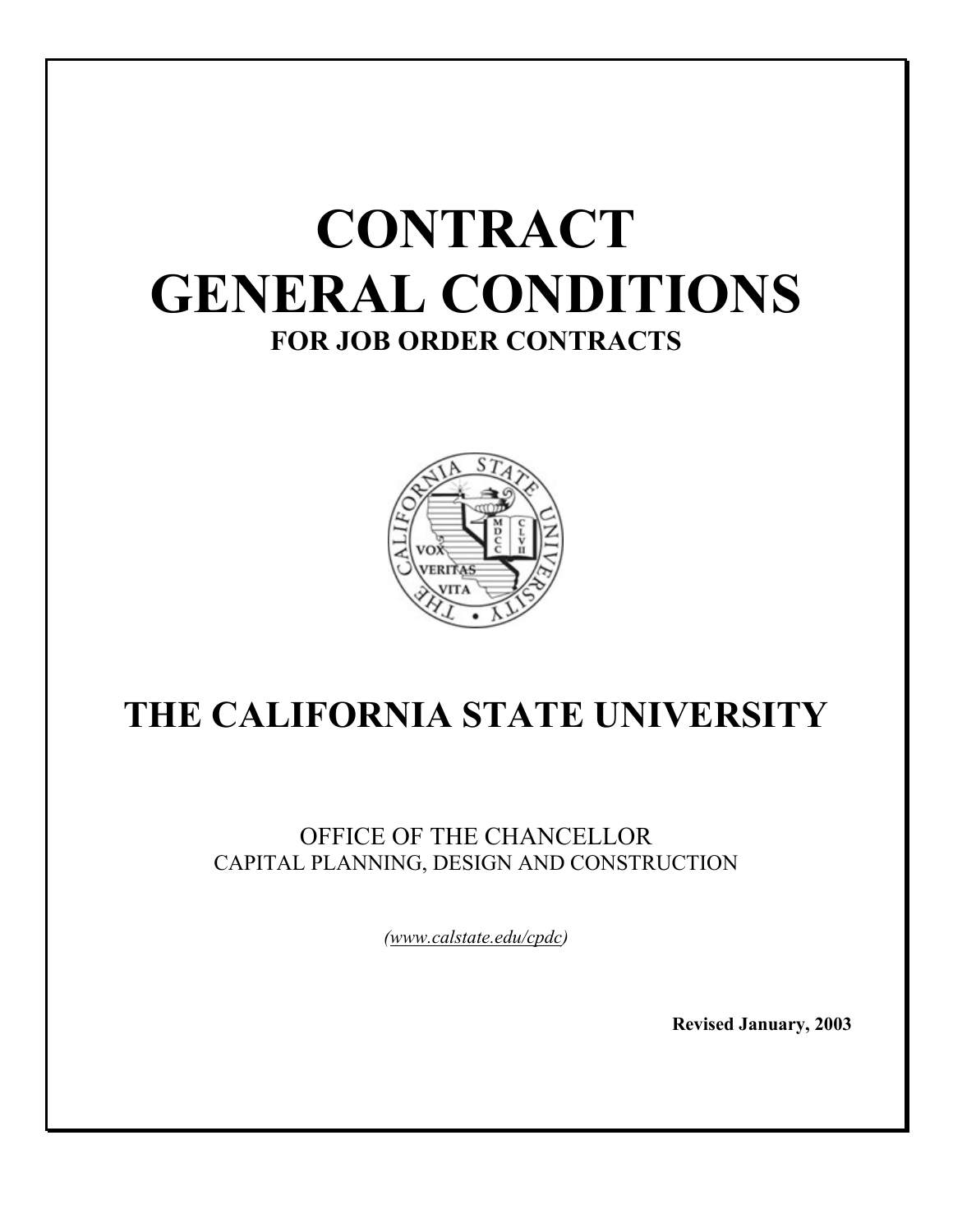# **TABLE OF CONTENTS**

# **COVER PAGE**

| 1.00 |       |                                                                                             |  |
|------|-------|---------------------------------------------------------------------------------------------|--|
| 2.00 |       |                                                                                             |  |
|      | 2.01  |                                                                                             |  |
|      | 2.02  |                                                                                             |  |
|      | 2.03  |                                                                                             |  |
|      | 2.04  |                                                                                             |  |
|      | 2.05  |                                                                                             |  |
|      | 2.06  |                                                                                             |  |
|      | 2.07  |                                                                                             |  |
|      | 2.08  |                                                                                             |  |
|      | 2.09  |                                                                                             |  |
|      | 2.10  |                                                                                             |  |
|      | 2.11  | California Company; Reciprocal Preference Against Nonresident Contractors; Certification  8 |  |
|      |       |                                                                                             |  |
|      | 2.13  |                                                                                             |  |
|      |       |                                                                                             |  |
| 3.00 |       |                                                                                             |  |
|      | 3.01  |                                                                                             |  |
|      | 3.02  |                                                                                             |  |
|      | 3.03  |                                                                                             |  |
|      | 3.04  |                                                                                             |  |
|      | 3.05  |                                                                                             |  |
| 4.00 |       |                                                                                             |  |
|      | 4.01  |                                                                                             |  |
|      |       |                                                                                             |  |
|      | 4.03  |                                                                                             |  |
|      | 4.04  |                                                                                             |  |
|      | 4.05  |                                                                                             |  |
|      | 4.06  |                                                                                             |  |
|      | 4.07  |                                                                                             |  |
|      | 4.08  |                                                                                             |  |
|      | 4.09  |                                                                                             |  |
|      | 4.10  | Responsibility to Secure and Pay for Permits, Licenses, Utility Connections, Etc.  18       |  |
|      | 4.11  |                                                                                             |  |
|      | 4.12  |                                                                                             |  |
|      | 4 1 3 |                                                                                             |  |
|      |       |                                                                                             |  |
|      | 4.15  |                                                                                             |  |
|      | 4.16  |                                                                                             |  |
|      | 4.17  |                                                                                             |  |
|      | 4.18  |                                                                                             |  |
|      | 4.19  |                                                                                             |  |
|      | 4.20  |                                                                                             |  |
|      | 4.21  |                                                                                             |  |
|      | 4.22  |                                                                                             |  |
|      | 4.23  |                                                                                             |  |
|      | 4.24  |                                                                                             |  |
|      | 4.25  |                                                                                             |  |
|      | 4.26  |                                                                                             |  |
|      | 4.27  |                                                                                             |  |
|      | 4.28  |                                                                                             |  |
|      | 4.29  |                                                                                             |  |
|      | 4.30  |                                                                                             |  |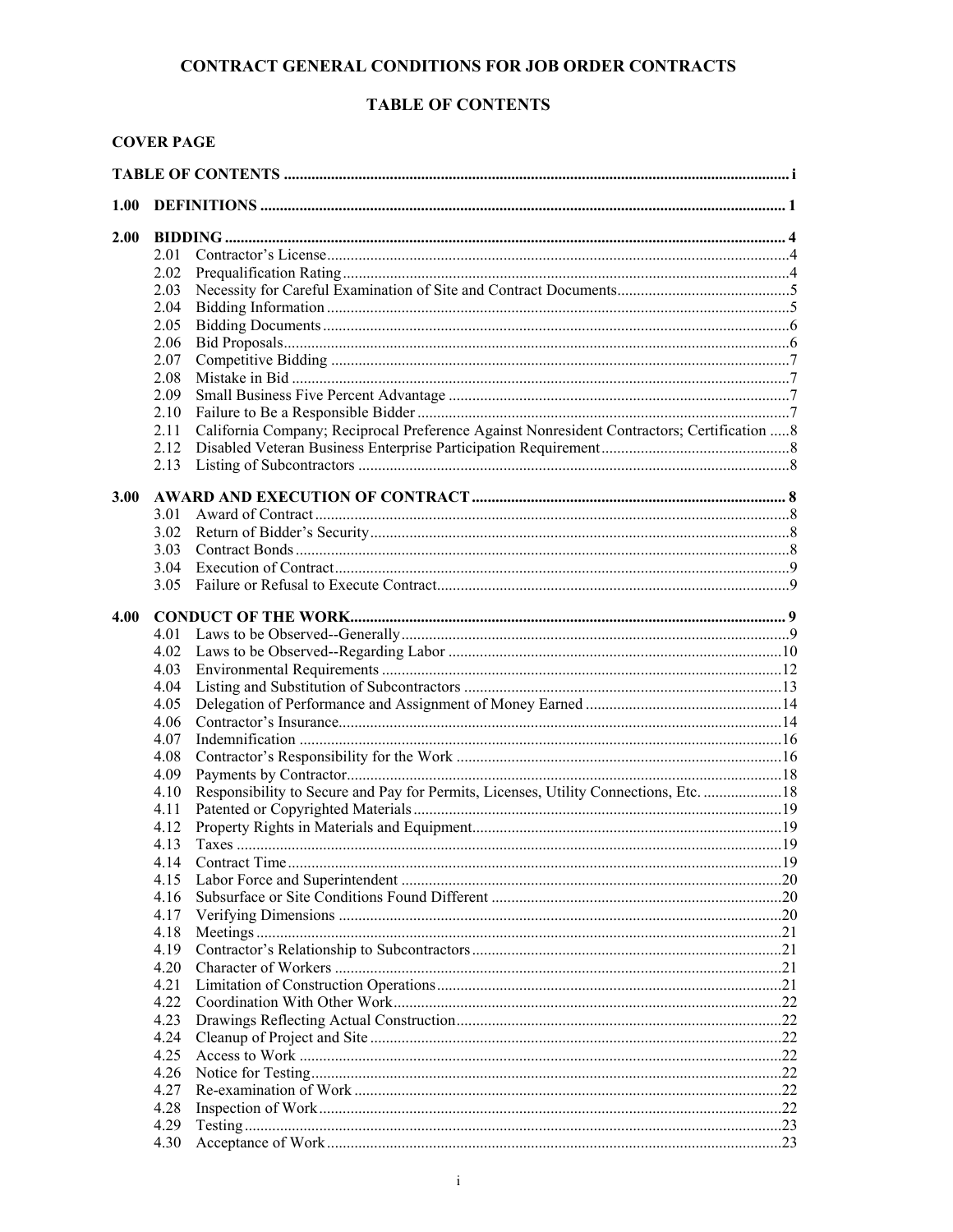# **TABLE OF CONTENTS**

| 5.00 |                                                                    |  |  |  |
|------|--------------------------------------------------------------------|--|--|--|
|      | 501                                                                |  |  |  |
|      | 5.02                                                               |  |  |  |
|      | 5.03                                                               |  |  |  |
|      | 5.04                                                               |  |  |  |
|      | 5.05                                                               |  |  |  |
|      | 5.06                                                               |  |  |  |
|      | 5.07                                                               |  |  |  |
|      | 5.08                                                               |  |  |  |
|      | 5.09                                                               |  |  |  |
|      | 5.10                                                               |  |  |  |
| 6.00 | <b>INTERPRETATION OF AND ADHERENCE TO CONTRACT REQUIREMENTS 28</b> |  |  |  |
|      | 6.01                                                               |  |  |  |
|      | 6.02                                                               |  |  |  |
|      | 6.03                                                               |  |  |  |
|      | 6.04                                                               |  |  |  |
|      | 6.05                                                               |  |  |  |
|      | 6.06                                                               |  |  |  |
|      | 6.07                                                               |  |  |  |
|      | 6.08                                                               |  |  |  |
|      | 6.09                                                               |  |  |  |
|      | 6.10                                                               |  |  |  |
|      | 6.11                                                               |  |  |  |
|      | 6.12                                                               |  |  |  |
|      | 6.13                                                               |  |  |  |
| 7.00 |                                                                    |  |  |  |
|      | 7.01                                                               |  |  |  |
|      | 7.02                                                               |  |  |  |
|      | 7.03                                                               |  |  |  |
| 8.00 |                                                                    |  |  |  |
|      | 8.01                                                               |  |  |  |
|      | 8.02                                                               |  |  |  |
|      | 8.03                                                               |  |  |  |
|      | 8.04                                                               |  |  |  |
| 9.00 |                                                                    |  |  |  |
|      | 9.01                                                               |  |  |  |
|      | 9.02                                                               |  |  |  |
|      | 9.03                                                               |  |  |  |
|      | 9.04                                                               |  |  |  |
|      | 9.05                                                               |  |  |  |
|      | 9.06                                                               |  |  |  |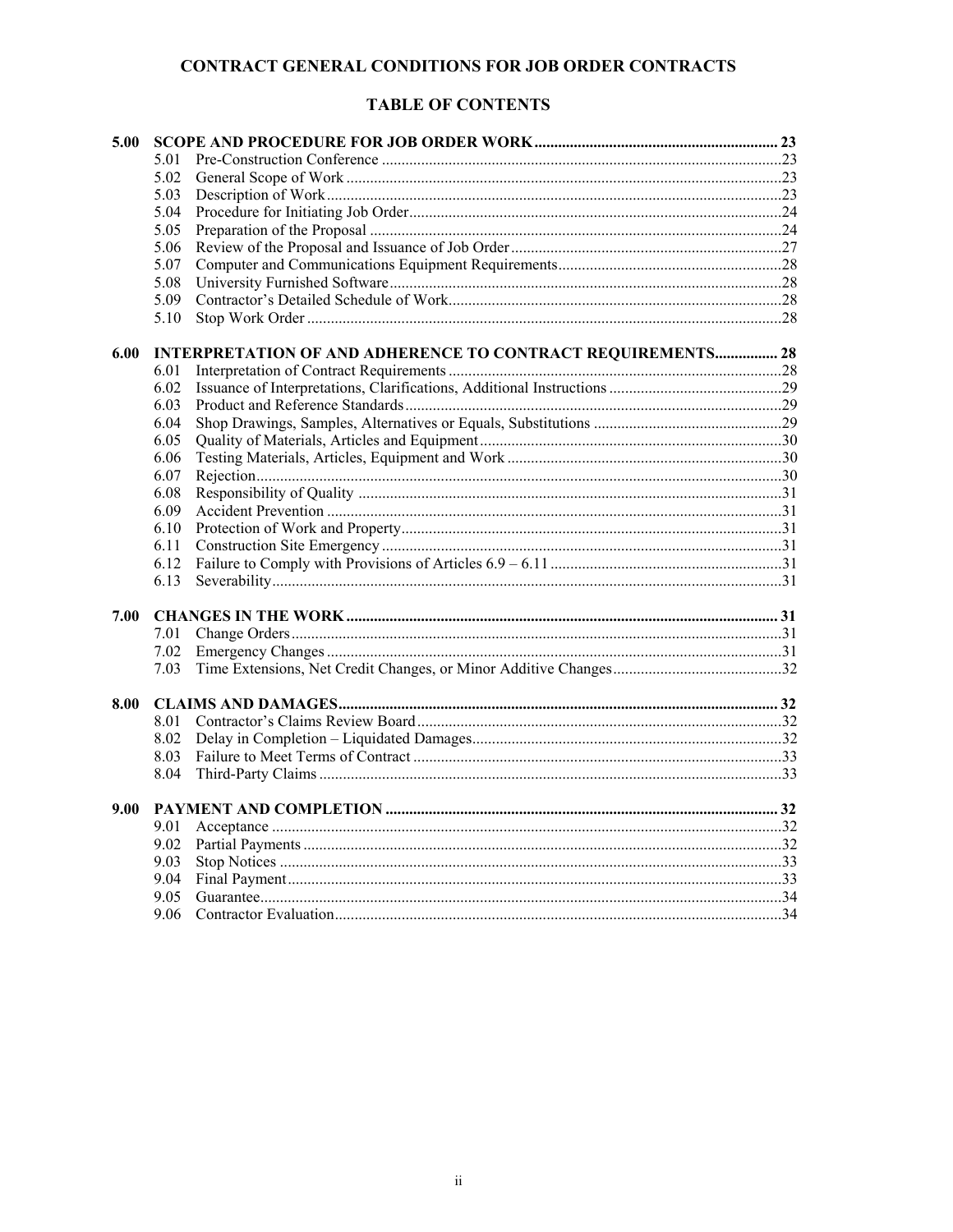# **1.00 DEFINITIONS**

**Addendum** - A document issued by the University during the bidding period that modifies or supersedes portions of the contract documents.

**Adjustment Factor** - The Contractor's competitively bid price adjustment to the unit prices as published in the Unit Price Book. Contractors must bid three adjustment factors, one for work to be accomplished during normal working hours, one for work to be performed during other than normal working hours and one for work to be performed during premium working hours. All adjustment factors are expressed as an increase or decrease from the published prices.

**Architect** - The person or organization, including the authorized representative thereof, commissioned by the University for the project. For projects on which an engineer or landscape architect is commissioned instead of an architect, the term 'Architect' shall mean the design professional so commissioned for the project (if any).

**Bid Date** - The day on which bid proposals for the contract are opened.

**Bidder** - Any individual or business entity acting directly or through an authorized representative that submits a proposal for the work.

**Campus** - The California State University campus on which the project is located.

**Change Order** - A written agreement entered into after the award of the Job Order that alters or amends the Job Order. Changes in the work requested are accomplished by the issuance of a new Job Order. Changes involving extensions of time, assessment of liquidated damages, adjustment for net credits, and minor additive changes are accomplished by issuance of a written change order to the original Job Order.

**Capital Planning, Design and Construction** - A department within Business and Finance, a division in the Office of the Chancellor of The California State University, responsible for all major capital outlay projects.

**Construction Administrator** - The person delegated by the University to manage the construction phase of a Job Order.

**Construction Inspector** - The inspector on the project site who receives administrative direction from the University.

**Contract** - The contract documents which collectively represent the entire agreement between the University and the Contractor, and which supersede any prior negotiations, representations, or agreements either written or oral.

**Contract Documents** - The Bid Form, Notice to Contractors, bonds, insurance certificates, the Unit Price Book, the Technical Specifications all addenda issued, Agreement, Contract General Conditions, Supplementary General Conditions, Special Conditions, and Job Orders as applicable.

**Contractor** - The individual, firm, or corporation, its successors and assigns, that enters into a contract with the University.

**Contract Award Figure** - The price as determined on the contract award worksheet provided in the bid form.

**Days** - Means calendar days, unless otherwise stated.

**Daytime Working Hours -** A daytime work shift of eight (8) hours per day and 40 hours per week, Mondays through Fridays. Exact applicable hours are defined in the Special Conditions of this Contract.

Directed - 'Directed,' 'required,' 'permitted,' 'ordered,' 'designated,' 'selected,' 'prescribed' or words of like import used in the specifications or in the contract documents to mean respectively the direction, requirement, permission, order, designation, selection or prescription of the Construction Administrator, and similarly the words 'approved,' 'acceptable,' 'satisfactory,' 'equal,' 'necessary' or words of like import to mean respectively, approved by, or acceptable or satisfactory to, or equal, or necessary in the opinion of the Construction Administrator.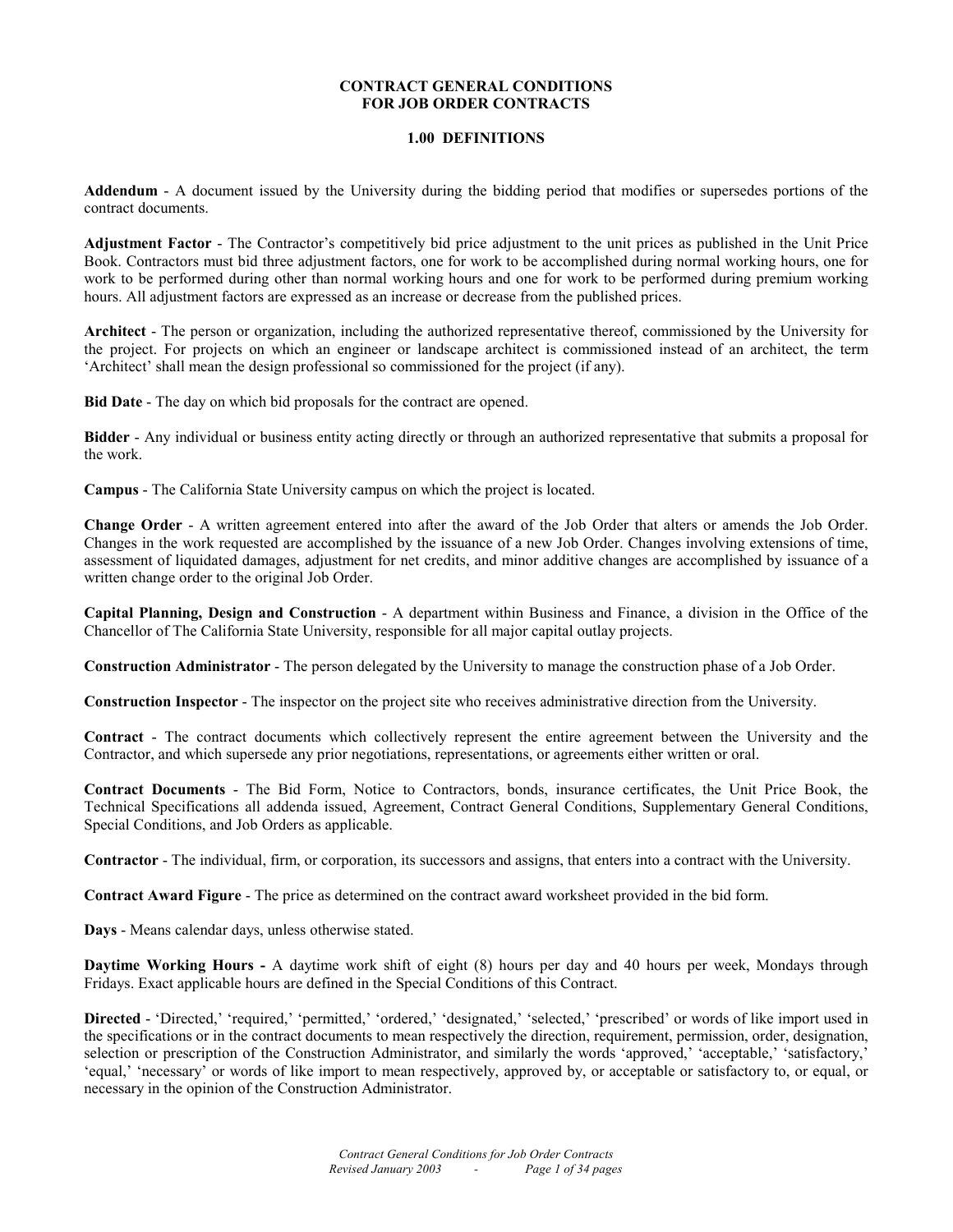**Environmental Requirements** - Means all applicable federal, state, and local laws, ordinances, rules, regulations, and executive orders pertaining to environmental compliance requirements.

**Executive Dean –** University official who oversees the capital outlay process.

**Field Instruction** - A written communication to the Contractor. The field instruction may reject work or issue coordination communications under the construction inspector's signature, but when it directs additional work or work under dispute it must be issued under authority of the University.

**Final Completion of the Job Order** - The last date on which all of the following events have occurred: the University has determined that all punch list work and any other remaining work has been completed in accordance with the contract documents; final inspections have been completed and all operation systems and equipment testing have been completed; certificates of occupancy (if any) have been issued; all deliverables have been provided to the University and all contractual requirements for final payment have been completed.

**Hazardous Materials** - Asbestos and asbestos-containing materials, polychlorinated biphenyl (PCB), oil or any other petroleum products, natural gas, source material, special nuclear materials, and by-product materials regulated under the Atomic Energy Act (42 U.S.C. Sec 201 1 et G.), pesticides under the Federal Insecticide, Fungicide and Rodenticide Act (7 U.S.C. Sec 136, et M.) and any hazardous waste, 'toxic substance' (or comparable term) in the Comprehensive Environment Responsibility, Compensation and Liability Act (42 U.S.C. Sec 1801, *et seq*.), the Resource Conservation and Recovery Act (42 U.S.C. Sec 6901, et M), the Toxic Substance Control Act (15 U.S.C. Sec 2601, *et seq.*) and any rules or regulations promulgated pursuant to such statutes or any other applicable Federal or State statute, rule, or regulation or local law, ordinance, rule, or regulation, as amended in each case.

**Job Order** - A document that describes the work to be accomplished under this Contract. The University will be responsible for the development of the Job Order as well as the supervision and acceptance of the work contained within the Job Order description. The University will review the Contractor's proposal for each Job Order requested and, if acceptable, shall issue a Job Order for the work described therein. Each Job Order will include a detailed scope of work, a lump sum, firm fixed price proposal from the Contractor, a time duration for the completion of the work and any special conditions that might apply to that specific Job Order, such as liquidated damages.

**Job Order Contract** - A firm, fixed price, competitively bid, indefinite quantity type contract designed to accomplish small to medium, multi-traded maintenance, repair and minor new construction projects.

**Job Order Contractor** - See 'Contractor.'

**Job Order Proposal (JOP)** - See 'Proposal.'

**Materials -** All material of any kind, nature and class as may be specified which becomes part of or is used in the performance of the work together with all manufactured or prepared materials, articles, accessories, appurtenances and parts used therein or placed thereon.

**Maximum Contract Amount** - The maximum dollar value of work that can be ordered during the base term of the contract. This maximum contract amount may be increased by mutual agreement to an amount not greater than \$3,000,000. Refer to the Special Conditions.

**Minimum Contract Amount** - The minimum dollar value of work that will be ordered under this contract during the base term of the contract. Refer to the Special Conditions.

**Nighttime Working Hours** - A nighttime work shift of eight (8) hours per day and 40 hours per week, Mondays through Saturdays. The exact applicable hours are defined in the Special Conditions of this Contract.

**Non Pre-Priced Tasks** - Those units of work that are not included in the Unit Price Book but are within the general scope and intent of this contract and may be negotiated into the contract as needs arise. Such work requirements as shall be incorporated into and made a part of this contract for the Job Order to which they pertain, and may be incorporated into the Unit Price Book, if determined appropriated by the University, at the base price determined in this contract. Non pre-priced tasks shall be separately identified and submitted in the Job Order proposal.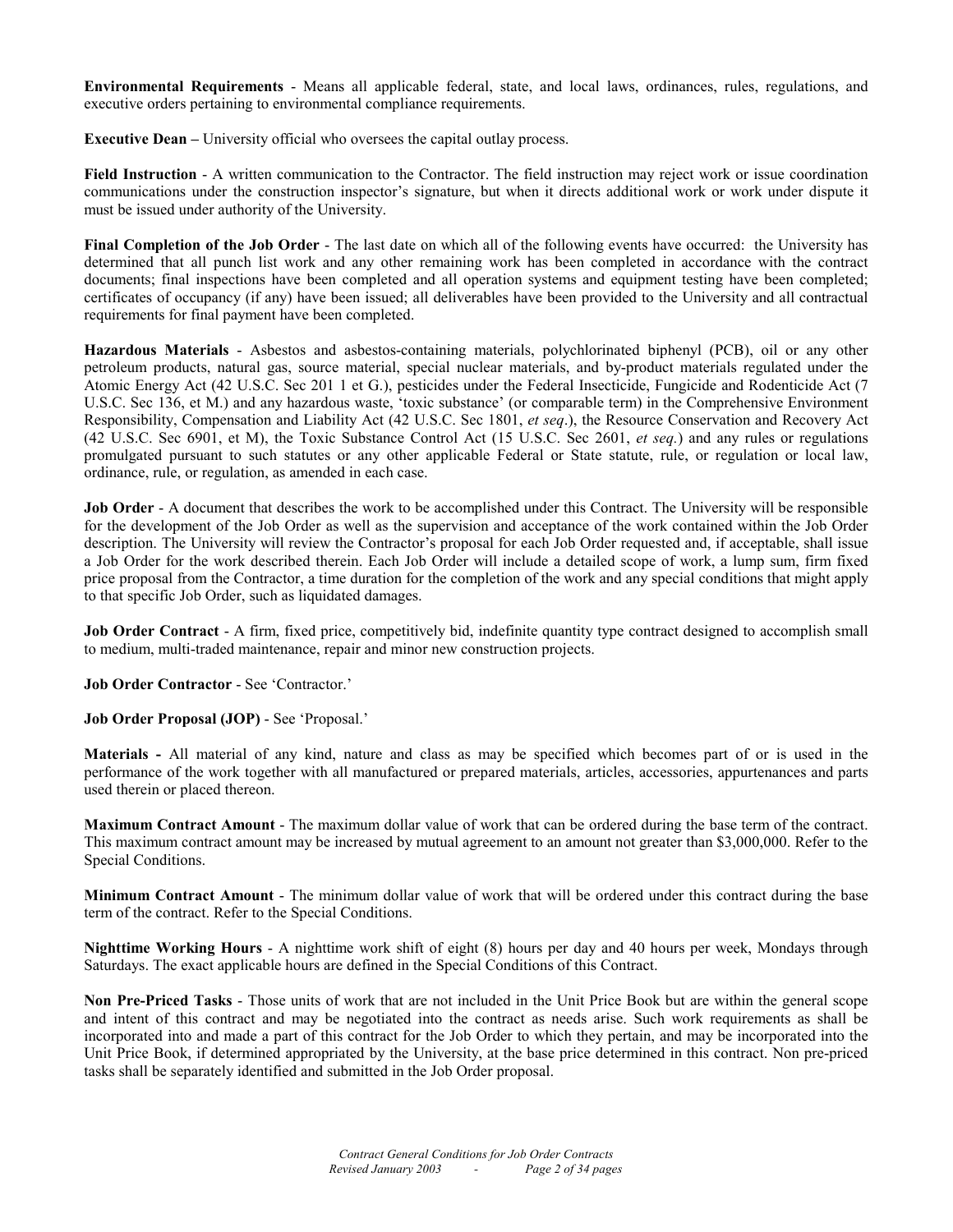**Notice to Proceed** - Written notification from the University identifying the beginning date of the contract. In reference to a Job Order issued under the contract, it is written authorization from the University for the Contractor to commence a Job Order.

**Other Contractor** - Any individual, firm or corporation (other than the Contractor) having a contract with the University for work at or near the project site.

**Owner** - The Trustees of The California State University.

**Plans** - The scope of work including task descriptions in the Unit Price Book, drawings, sketches, illustrations, specifications or other pertinent information included on or attached to the Job Order.

**Premium Working Hours** - All working hours not designated by the University as daytime or nighttime working hours. Premium working hours will include overtime, Sundays and holidays. The exact applicable hours are defined in the Special Conditions of this Contract.

**Prevailing Wages -** The general prevailing rate of wages identified by the Director of the Department of Industrial Relations of the State of California pursuant to Section 1770 of the Labor Code.

**Pre-Priced Task** - A unit of work included within the Unit Price Book for which a unit price has been established.

**Project** - Collectively, the improvements to be constructed by the Contractor pursuant to a discrete, fixed-price Job Order.

**Project Completion Time** - The period of time allotted for the Contractor to achieve final completion of Job Order.

**Project Limit Lines** - The geographical boundaries of a project, as more fully identified and described in the Job Order.

**Project Record Documents** - All documents the contract requires the Contractor to provide to the University, including but not limited to shop drawings, as-built documents, parts manuals, operation and maintenance manuals, blue line drawings, project manuals and specifications.

**Project Site** - The area where the work will be performed.

**Proposal** - The Contractor-prepared document including a lump sum, firm fixed price and schedule for the completion of a scope of work as requested by the University. The proposal shall also contain, when appropriate, approved drawings, permits, or other such documentation as the University may require for the Job Order.

**Punch List Work** - A list of items that have not been completed in accordance with the contract documents.

**Request for Job Order Proposal** - The University's invitation for a proposal for a specific Job Order, hereafter, 'Request for Proposal' or 'RFP.'

**Scope of Work** - The complete description of services to be provided by the Contractor pursuant to an individual Job Order. The scope of work may include a narrative description of the work, partial design documents, or full design documents, depending on the complexity of the specific project.

**Site** - The area specified in the specific, discrete Job Order made available for the Job Order Contractor's operation.

**State** - The State of California.

**Stop Work Order** - The suspension of the work as set forth in Article 5.10.

**Standard Specifications** - A body of documents, maintained by the University, containing instructions and requirements prepared by an Architect which complement the individual Job Order scopes of work and describe the manner of performing the work or the quantities, qualities and types of materials to be furnished.

**Subcontractor** - Any person or firm, other than the employees of the Contractor, who contracts with the Contractor or another subcontractor to furnish labor, or labor and materials, at the work site or in connection with the project with appropriate license for the work to be accomplished.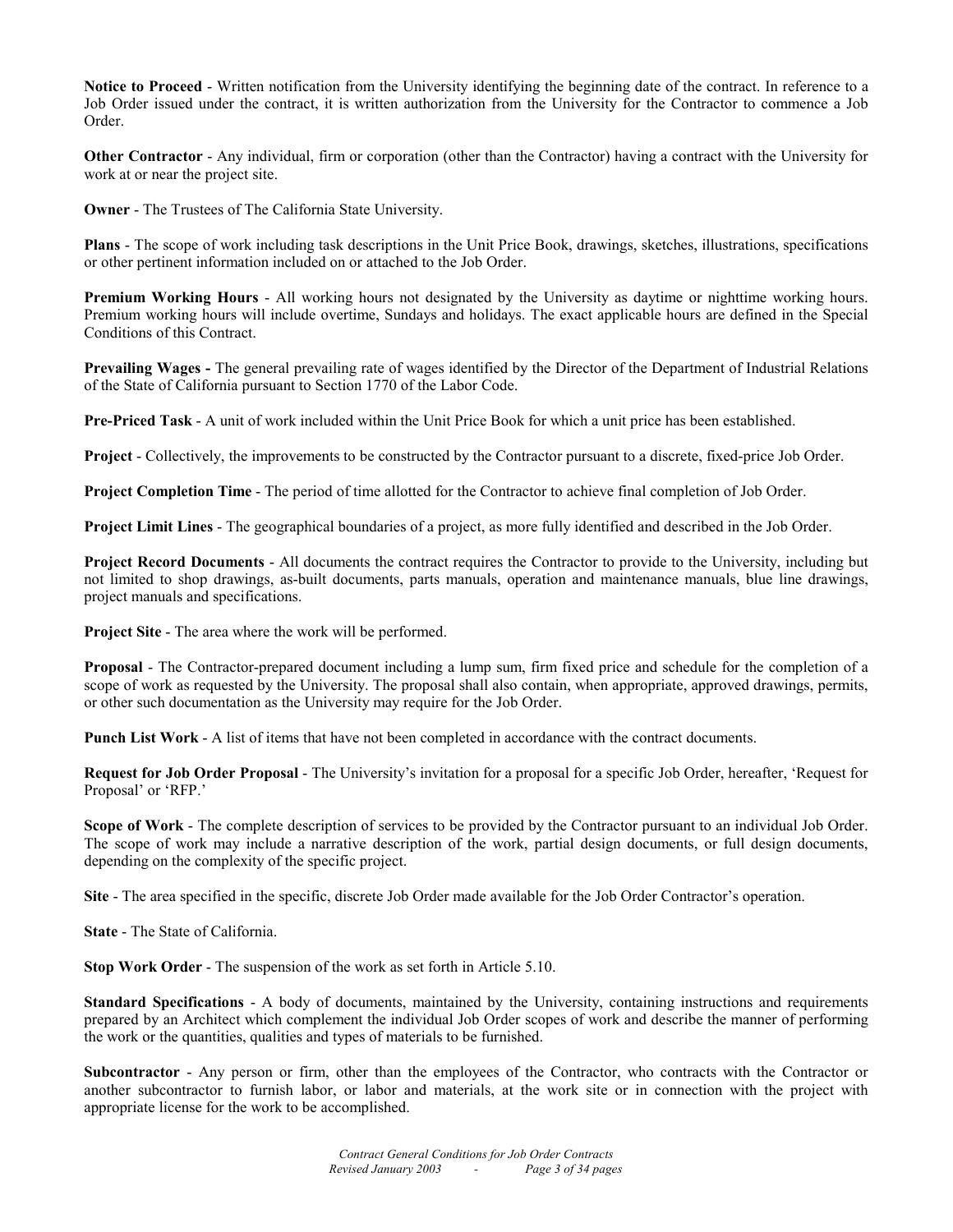**Superintendent** - The representative of the Contractor at the construction site, who is authorized to receive instructions from the University, and who is authorized to direct the performance of the work on behalf of the Contractor.

**Supplier or Vendor** - Any person or business entity that contracts with the Contractor to provide materials or equipment.

**Trustees** – The Board of Trustees of The California State University and their authorized representatives who act on behalf of the Trustees. The Trustees are the legally constituted governing body of The California State University system (see Education Code Section 66600 *et seq.*) which have full power and responsibility in the construction and development of any state university campus and any buildings or other facilities with improvements connected with The California State University (see Education Code Section 66606).

**University** - The California State University upon which the work is located and the University President and other University officers and employees acting within the scope of their duties.

**Unit Price Book** - A comprehensive listing of specific construction related tasks together with a specific unit of measurement and a unit price.

**Unit Price** - The price published in the Unit Price Book for a specific construction or construction related task. The unit prices are fixed for the duration of the contract. Each unit price is comprised of the labor, equipment and material costs to accomplish that specific task.

**Work** - All labor, materials, equipment and other incidentals required to complete a Job Order.

# **2.00 BIDDING**

# **2.01 Contractor's License**

No bidder may bid on work for which it is not properly licensed. The Trustees shall disregard any bid received from a bidder who is not properly licensed (Business and Professions Code, Section 7028.15). A contract shall not be awarded to a bidder who does not possess the appropriate Contractor's license. The appropriate Contractor's license is that specified in the Notice to Contractors (Public Contract Code Section 3300). Joint venture bidders must possess a joint venture license.

# **2.02 Prequalification Rating**

The Trustees shall issue proposal packages for Job Order contracts only to bidders who have prequalified with the Trustees. To prequalify, a bidder must file a statement of financial condition and previous experience in performing public works on a standard questionnaire form obtained from the Trustees. Bidders shall verify under oath, the completed questionnaire, including the financial statement. The completed forms must be filed at least five days prior to the date for opening bids and approved not less than one day prior to the date set for opening bids.

Bidders may procure standard questionnaire forms from: The California State University, Office of the Chancellor, Capital Planning, Design and Construction, Attention: Prequalification Coordinator, at 401 Golden Shore, Long Beach, California, 90802-4210. Forms are also available on the Internet at www.calstate.edu/cpdc, under 'Construction Management' (Public Contract Code Sections 10760-10763).

The Trustees will review the bidder's statement of experience and financial condition upon receipt, check references, and notify the bidder of the rating that has been established based on the information contained in the statement. The prequalification rating will be the maximum amount of a contract or contracts that the bidder may undertake with the Trustees. The Trustees shall disregard any bid received either form a bidder that is not currently prequalified, or from a bidder that is prequalified but the rating is not high enough to accommodate its bid. To bid a Job Order contract, the available prequalification rating shall be not less than fifty percent of the maximum amount of the Job Order contract. Although this prequalification permits participation in the bidding of the project, it does not mean that the bidder satisfies the requirements of being a "responsible" bidder. This determination occurs later in the process (see Article 2.10).

If two or more prospective bidders desire to bid as a joint venture on a single Job Order contract, they must file an affidavit of joint venture with the Trustees on a form obtained from the Trustees. The affidavit of joint venture will be valid only for the specific Job Order contract for which it was filed. Each party to the joint venture must be prequalified, as above, one day prior to the time set for opening for bids.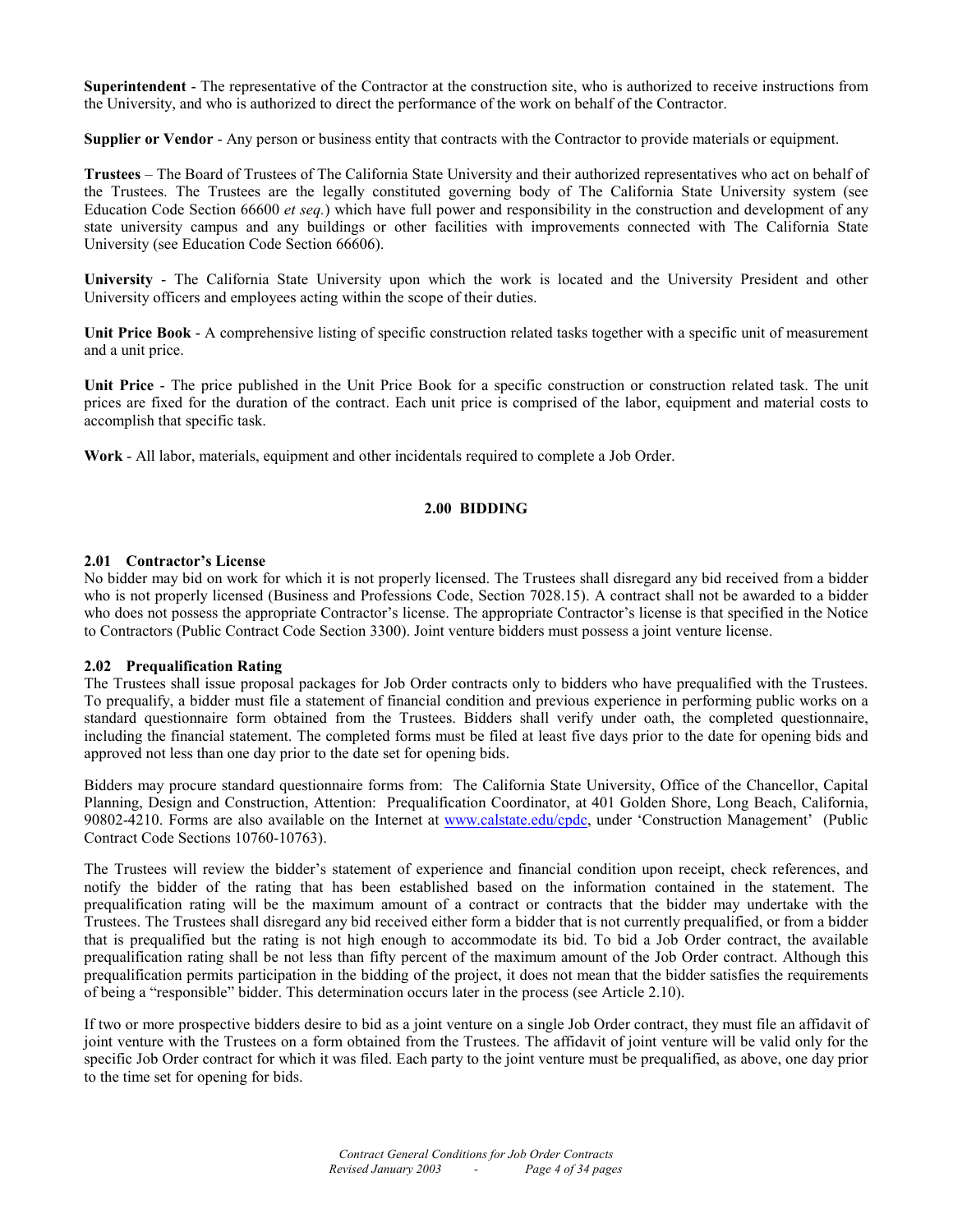# **2.03 Necessity for Careful Examination of Site and Contract Documents**

Prospective bidders should visit the University campus for which this Job Order contract is applicable to familiarize themselves with the general state of the facilities, any special conditions that they may encounter (such as possible isolated locales), or typical weather conditions that may affect work during certain seasons. Some campuses are not located near large metropolitan areas; hence, availability of subcontractors may be a bidding concern.

Generally, prospective bidders shall examine the contract documents carefully and, before bidding, shall make a written request to the University for clarification of any ambiguity, or correction of any inconsistency or error in the documents. Requests for such clarification must be received at least ten (10) days before the date fixed for the opening of the bid. The University or its designee shall issue in writing, as an addendum, any clarification or correction, as well as any additional contract provisions the University may decide to include. Addenda shall be sent by certified or registered mail, or by overnight mail, or fax, or delivered to each prospective bidder recorded as having received a copy of the contract documents from the University and shall be available at the places where the contract documents are available for inspection by prospective bidders. Upon issuance, such addenda shall be binding on all bidders. The requirements contained in all contract documents shall apply to all addenda.

Only interpretations, corrections or additional contract provisions made in writing by the University in the form of addenda shall be binding. No officer, agent or employee of the University is authorized to alter the contract documents by any other method, and any such clarification or correction, if given, is not binding on the University.

# **2.04 Bidding Information**

# A. Preparation of Bids

- 1. Bids must be submitted on the forms supplied by the University. Bids shall be enclosed in a sealed envelope, addressed to the University and marked with the name and address of the bidder, the bid opening date and time, and the description of the contract. All blank spaces must be filled in, using figures. Conditional bids will be rejected. Bids shall not contain any recapitulation of the work to be done. No oral, telegraphic or telephonic bids or modifications will be considered.
- 2. Bids that are illegible or that contain omissions, alterations, additions or items not called for in the bidding documents may be rejected as non-responsive. Any bid that modifies, limits, or restricts all or any part of such bid, other than as expressly provided for in the contract documents, will be rejected as non-responsive.
- 3. The University may reject as non-responsive any bid not prepared and submitted in accordance with the provisions of the contract documents.
- 4. Any bid received after the scheduled closing time for receipt of bids shall not be considered and will be returned to the bidder unopened (Public Contract Code Section 10766).

# B. Pre-Bid Conferences

 Bidders must attend one (1) mandatory pre-bid conference and may attend a second pre-bid conference if so desired. The pre-bid conferences will be held at the times and dates described in the Notice to Contractors and Special Conditions issued by the University. The purpose for the first pre-bid conference is to discuss the concept, documents and bid considerations. The purpose for the second pre-bid conference is to answer questions and discuss Job Order contracting from a Contractor's viewpoint.

# C. Description of the Job Order Contract Agreement

- 1. This solicitation is for the award of a Job Order contract. A Job Order contract is a competitively bid, indefinite quantity contract. It includes a collection of detailed repair and construction tasks and specifications that have established unit prices. It is awarded to a Contractor for the accomplishment of repair, alteration, modernization, maintenance, rehabilitation, and construction of infrastructure, buildings, structures, or other real property. The University issues discrete, fixed priced Job Orders under the contract to accomplish the Work.
- 2. Minimum and Maximum Contract Values
	- a. The minimum contract value is the amount so stated by the University in the Special Conditions of the contract. The Contractor is guaranteed to receive Job Orders totaling at least the minimum amount so stated during the base contract period.
	- b. The maximum contract value is the amount so stated by the University in the Special Conditions of the contract. The Contractor will not be issued Job Orders exceeding the maximum contract value during any contract period. However, the Contractor is not guaranteed to receive this volume of work. The University has no obligation to issue Job Orders exceeding the minimum contract value.
	- c. The maximum value may be increased by mutual agreement to an amount not greater than \$3,000,000. Refer to Special Conditions.
- 3. Contract Term The term of the contract is one year or when an amount equal to the maximum contract value has been ordered, whichever occurs first.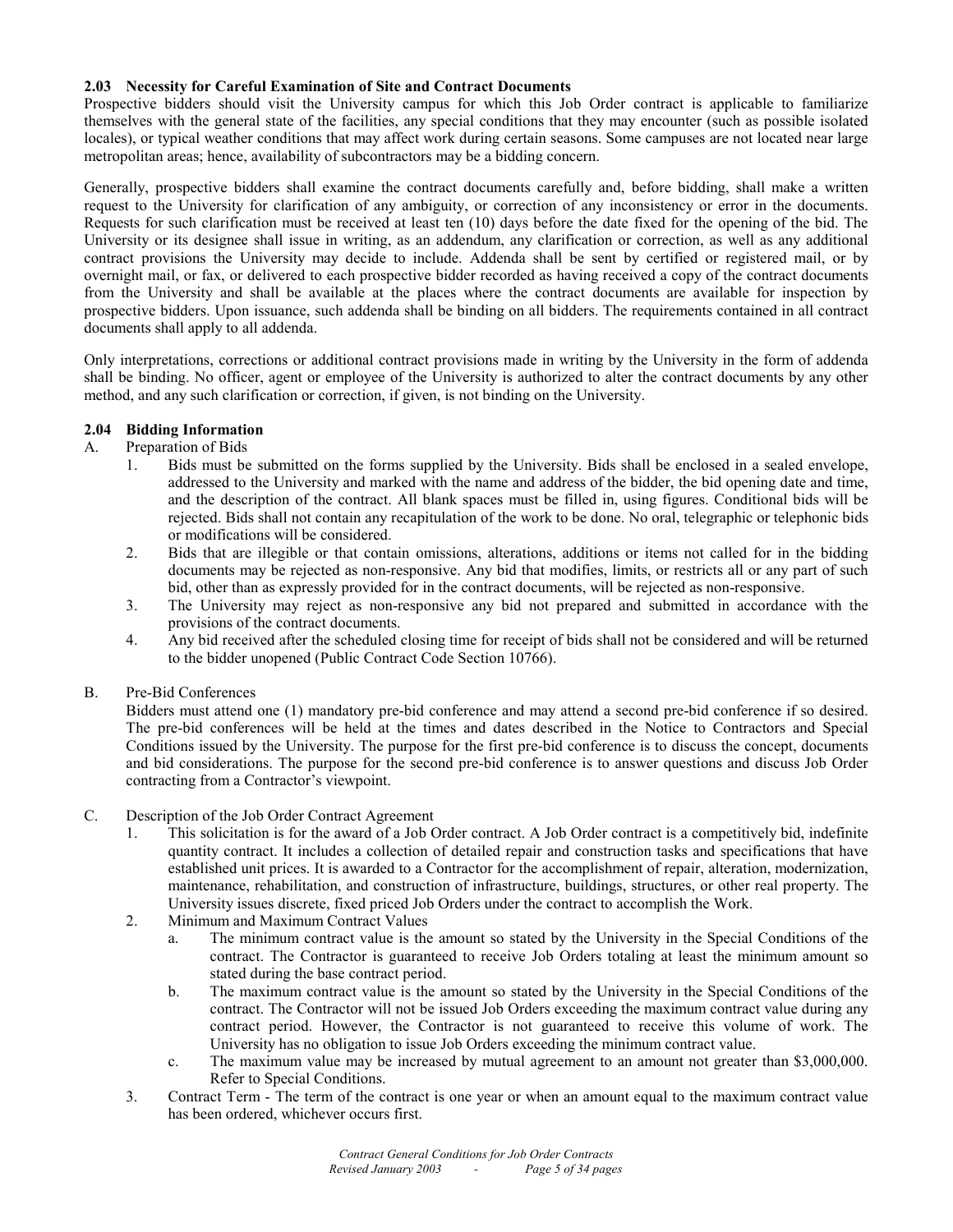- 4. Adjustment Factors There are three adjustment factors for the contract. When preparing a proposal for an individual Job Order, the Contractor shall select the appropriate adjustment factor for each task. The three adjustment factors are as follows:
	- a. Daytime working hours
	- b. Nighttime working hours
	- c. Premium working hours as defined and qualified in the Special Conditions.
- 5. Work to Be Performed
	- a. The Contractor shall perform the work described in the detailed scope of work referenced in each Job Order. The University shall have the right to require the Contractor to perform work at any location within the campus at the adjustment factors set forth herein.
	- b. The price of each Job Order shall be:
		- (1) the sum of the following calculation for each pre-priced task: the unit price multiplied by the quantity of units, multiplied by the appropriate adjustment factor; plus
		- (2) the total of all non pre-priced tasks.

#### D. Filings and Permits

 Contractor shall make the necessary arrangements for and obtain all filings and permits, including payment therefore, if any are required for the work, including the preparation of all drawings, sketches, calculations and other documents and information that may be required therefor.

E. Final Approvals

 The Contractor shall obtain all final approvals for the work, in the form of such certificates that are required by all governmental agencies having jurisdiction over the work.

F. Incidental Engineering and Architectural Services

 The Contractor shall provide incidental engineering, architectural and consultant services required in connection with a particular Job Order including drawings required for filing with appropriate agencies (including hazardous materials, if necessary).

# **2.05 Bidding Documents**

A. Bid Proposal Package

Following a request from a prequalified bidder, the University will furnish a bid proposal package, which when completely filled out and executed, may be submitted as a bid. Bids not presented using the furnished bid package shall be disregarded (Public Contract Code Section 10764). The bid package is not transferable to another bidder. The bid package must be submitted in the same name as is used on the bidder's license and prequalification.

The bid proposal package contains a standard bid form that shall be used for bidder's bid. Each bid shall give the adjustment factors proposed in the manner required by the bid and shall be signed by the bidder or the bidder's duly authorized representative, with its address and telephone number. If an individual makes the bid, the individual's name, postal address, and telephone number must be shown. If made by a partnership, the bid shall have the signature of all partners or an affidavit signed by all partners empowering one partner as an agent to act in their behalf and the address and telephone number of the partnership. A bid submitted by a corporation shall show the name of the state in which the corporation is chartered, the name of the corporation, its address and telephone number, and the title of the person who signs on behalf of the corporation. The corporation shall also submit a certified copy of corporate board action that identifies and authorizes the person who may sign and submit bids for the corporation. Any bid submitted that is not signed by the bidder or by the bidder's duly authorized representative shall be rejected by the Trustees.

B. Bidder's Security

 All bids shall be presented under sealed cover and have enclosed an amount equal twenty-five thousand dollars (\$25,000) as bid security. The bid security may be a cashier's check, or certified check made payable to the University, or a bidder's bond. No bid shall be considered unless one of these forms of bid security is enclosed therewith (Public Contract Code Section 10765).

 If the bid security is a bond, a corporation authorized as an admitted surety to issue surety bonds in California shall execute the bond, and it shall be executed on the form prescribed by the University.

# **2.06 Bid Proposals**

#### A. Submission of Bids

 Bidders shall submit bids to the office indicated on the bid form. It is the responsibility of the bidder to see that its bid is received in the proper time. Delays in timely receipt of the bid caused by the United States or the University mail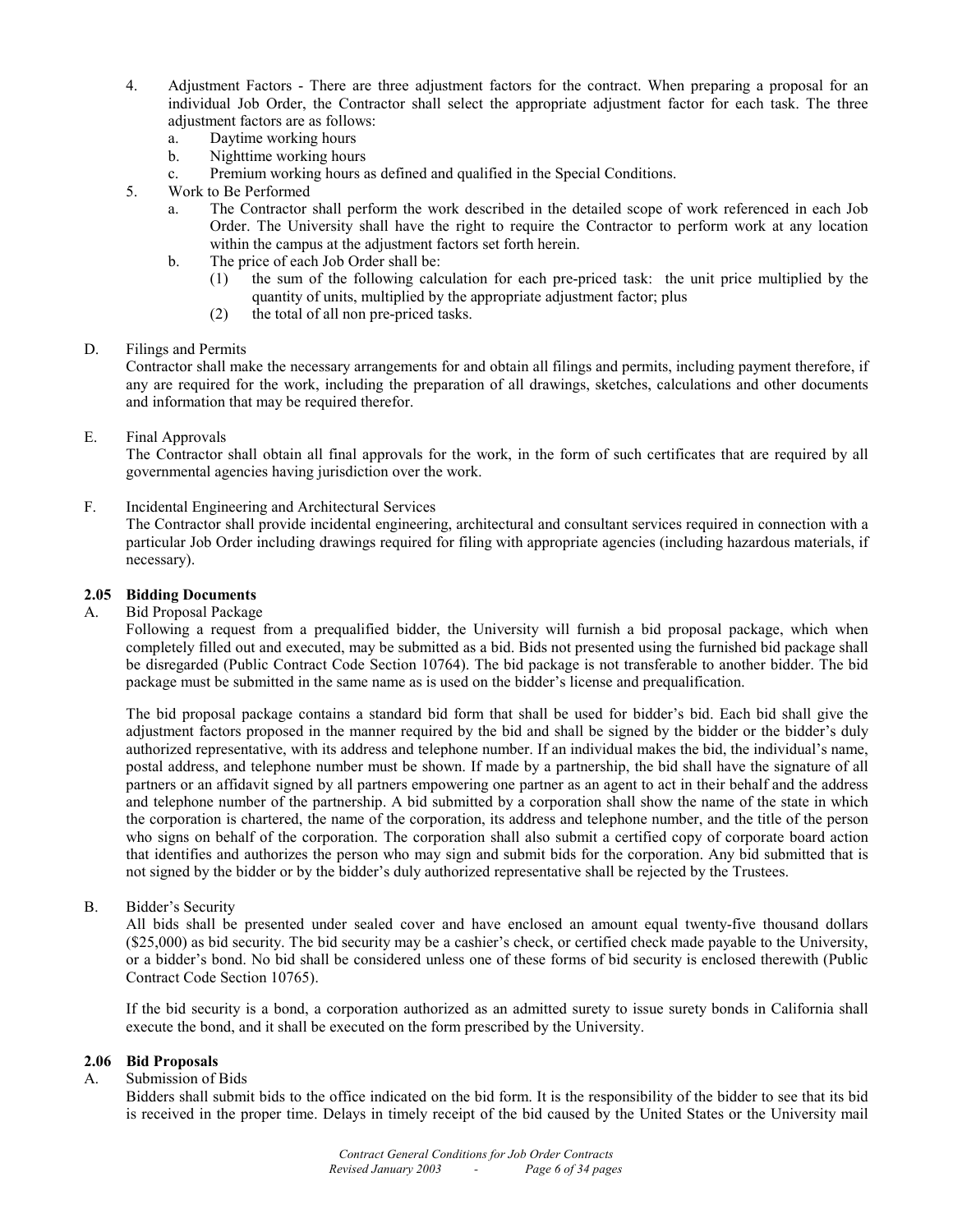delivery system, independent carriers, acts of God, or any other cause shall not excuse late receipt of a bid. The Trustees shall return unopened, any bid received after the time specified in the Notice to Contractors or in any addendum (Public Contract Code Sections 4104.5 and 10766).

B. Withdrawal of Bids

 Any bid may be withdrawn at any time prior to the time fixed in the public notice for the opening of bids but only by a written request from the bidder or its authorized representative filed with the University. A request to withdraw a bid orally, or by use of telegram or telephone is not acceptable. The withdrawal of a bid shall not prejudice the right of a bidder to file a new bid. This paragraph does not authorize the withdrawal of any bid after the time fixed in the public notice for the opening of bids (Public Contract Code Section 10767).

C. Public Opening of Bids

 Bids will be publicly opened and read at the time and place stated in the Notice to Contractors. Bidders or their agents are invited to be present (Public Contract Code Section 10780).

D. Rejection of Irregular Bids

 Bids may be rejected if they show any alterations of forms, additions not called for, conditional bids, incomplete bids, erasures, or irregularities of any kind. If the bid amount is changed after the amount has been once inserted, the change shall be initialed.

E. Power of Attorney or Agent

 When bids are signed by an agent, a power of attorney shall either be on file with the University prior to the opening of bids or be submitted with the bid. Failure to submit a power of attorney may result in the rejection of the bid irregular and unauthorized. A power of attorney is not necessary in the case of a general partner of a partnership.

# F. Waiver of Irregularities

The University reserves the right to waive any or all irregularities in bids submitted.

# **2.07 Competitive Bidding**

If more than one bid is offered by an individual or business entity or combination thereof, under the same or different names, all such bids may be rejected.

All bidders are hereby notified that any collusive agreement fixing the prices to be bid so as to control or affect the awarding of this contract may render void any contract awarded under such circumstances. The bidder, by act of submitting a bid, certifies that in the preparation of the bid, no bid was received by the bidder from a bid depository, which depository, as to any portion of the work, prohibits, or imposes sanctions for, the obtaining by the bidder, or the submission to the bidder by any subcontractor, vendor or supplier of goods and services, of a bid outside the bid depository. The certification shall constitute a warranty, the falsity of which shall entitle the University to pursue any remedy authorized by law and shall include the right at the option of University of declaring any contract made as a result thereof to be void (Business  $\&$ Professions Code Section 16600 *et seq.*).

#### **2.08 Mistake in Bid**

A bidder may not be relieved of a bid because of mistake unless all the elements for relief in Section 5103 of the Public Contract Code are present, and the University consents to relief. No change may be made in a bid because of a mistake. However, a bidder may pursue relief of its bid in accordance with Section 5100 *et seq*. of the Public Contract Code.

# **2.09 Small Business Five Percent Bid Advantage**

A small business bid advantage of five percent shall be given to contracting firms that have been certified as a 'Small Business' by the Small Business & DVBE Certification (OSDC) in the Procurement Division of the Department of General Services. Such certification shall be in accordance with the California Code of Regulations, Title 2 Section 1896.2.

To receive the five percent advantage, certified Small Businesses shall:

- A. submit with the bid a completed 'Request for Small Business Five Percent Preference Certification,' and Business under the percent Preference Certification,' and Business under the percent Preference with Section 1896.2
- be certified as a Small Business upon verification in accordance with Section 1896.2, having applied for certification no later than 5:00 PM on bid date.

Small Business preference shall utilize the total weighted composite adjustment factors in determining the lowest, responsible bidder, based on the maximum contract amount, taking into consideration the \$50,000 Small Business preference limit.

#### **2.10 Failure to Be a Responsible Bidder**

In order to be considered for award of a contract a bidder must be a responsible bidder (Public Contract Code Section 10780). To be responsible, the bidder, in the judgment of the University, must be sufficiently trustworthy and possessed of the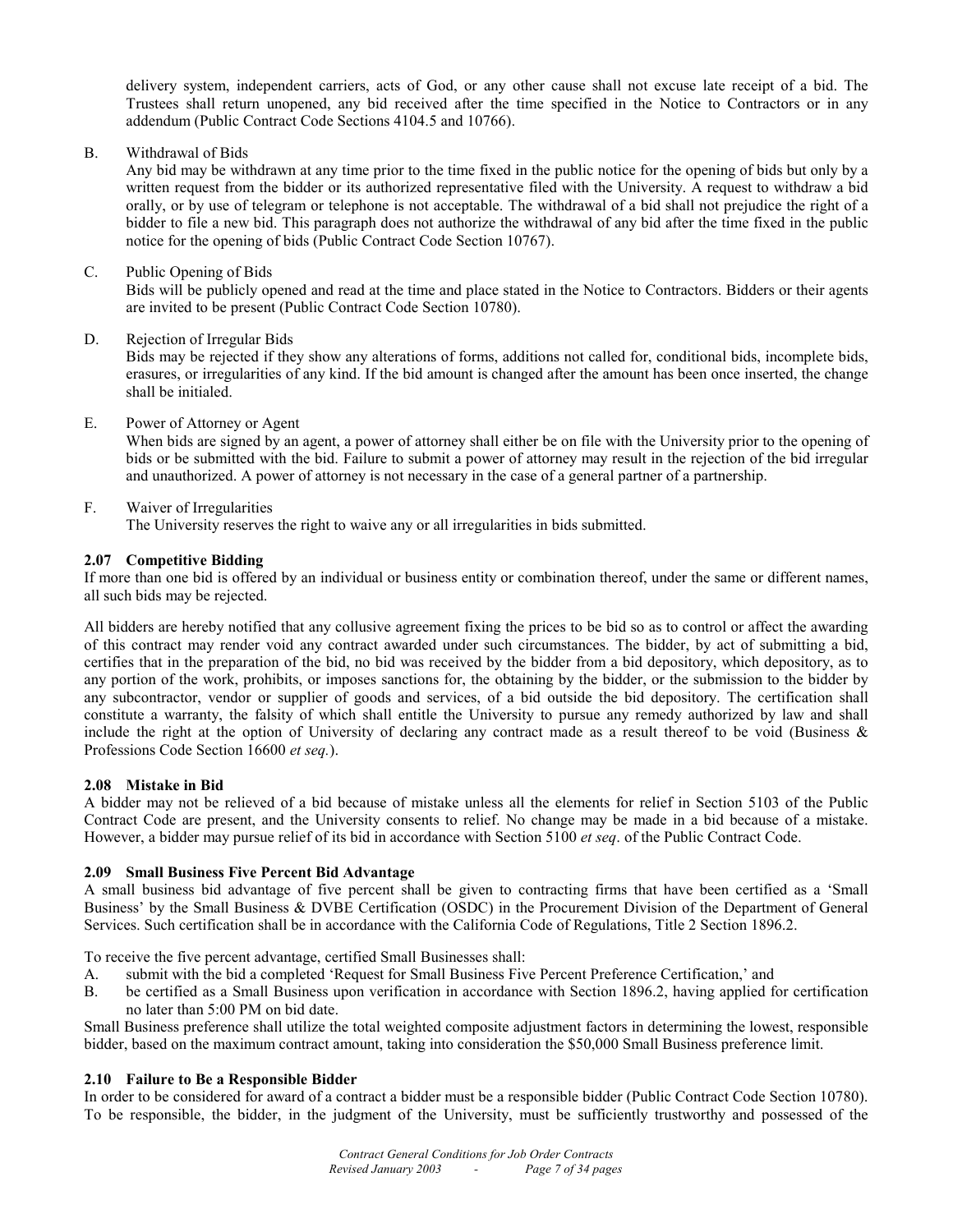requisite quality, fitness, capacity and experience to satisfactorily perform the work (Public Contract Code Section 1103). Should the University question the bidder's responsibility, the bidder shall be given an opportunity to rebut any evidence of non-responsibility, and to present evidence of responsibility. The hearing shall be informal, and may be conducted in whole or in part in writing by an individual appointed by the University to hear the matter. A decision concerning the bidder's responsibility shall be mailed to the bidder within 10 calendar days of the conclusion of the hearing. Refer to Article 8.03.

# **2.11 California Company; Reciprocal Preference Against Nonresident Contractors; Certification**

The University shall grant a California company a reciprocal preference as against a nonresident contractor from any state that gives or requires a preference to be given contractors from that state on its public entity construction contracts. The amount of the reciprocal preference shall be equal to the amount of the preference applied by the state of the nonresident contractor with the lowest responsive bid, except where the resident contractor is eligible for a California small business preference, in which case the preference applied shall be the greater of the two, but not both. Any such reciprocal preference shall be applied to the adjustment factors in determining the lowest responsible bidder.

Each bidder shall certify at the time of bid, that the bidder qualifies as a 'California company,' which means a business entity licensed in California on the date of bid opening and which is one of the following:

- A. a business entity with its prime place of business in California,
- B. an out-of-state contractor whose state does not provide a local Contractor preference, or

C. an out-of-state contractor that has paid at least \$5,000 in sales or use taxes in the immediately preceding five years.

If the bidder does not qualify as a California company, then it shall indicate the name of the state in which its principal place of business is, and the amount of the local contractor preference in that state (Public Contract Code Section 6107).

#### **2.12 Disabled Veteran Business Enterprise Participation Requirement**

California state law requires that its state agencies make efforts to achieve a goal of three (3) percent participation for disabled veteran business enterprises (DVBE) in state contracts. Under the Job Order Contracting system it is not feasible to identify potential DVBE subcontractors since the individual jobs are not known at the time of the bidding. However, the successful low bidder will be required to attempt to meet or exceed the stated DVBE goals by identifying DVBEs to be utilized on each Job Order during the proposal submission phase after contract award. Failure to comply with the DVBE requirement may cause individual proposals to be rejected, thereby endangering the potential for a Contractor to receive any or any further work under the contract. The procedure for complying with this requirement is described in Article 5.05-A.5.

#### **2.13 Listing of Subcontractors**

Submittal of the list of subcontractors performing work under the Job Order in excess of one-half of one percent of the Job Order will be done by the Contractor as part of each discrete Job Order proposal and not with the bid since the scope of work is not known at the time of the bid.

# **3.00 AWARD AND EXECUTION OF CONTRACT**

#### **3.01 Award of Contract**

If the University deems the acceptance of the lowest responsible bid or bids is not in the best interests of the State, the University may reject all bids (Public Contract Code Section 10785). If the contract is awarded, it shall be to the lowest responsible bidder whose proposal complies with all the requirements prescribed (Public Contract Code Section 10780). Such award shall be made within sixty days after the opening of the proposals. If the lowest responsible bidder refuses or fails to execute the contract, or perform the contract, or is found to be non-responsible, the University may award the contract to the second lowest responsible bidder. Such award shall be made within 120 days after the opening of proposals. The above time periods within which the award of contract may be made are subject to such no-cost extensions as may be agreed upon in writing between the University and the bidder concerned (Public Contract Code Section 10782).

#### **3.02 Return of Bidder's Security**

Bidder's security of the second and third lowest responsible bidders may be withheld from such bidders until the contract has been finally executed. The cashier's checks and certified checks submitted by all other unsuccessful bidders shall be returned to them within ten (10) days after the contract is awarded, and their bidder's bonds shall be of no further effect (Public Contract Code Section 10784).

#### **3.03 Contract Bonds**

The successful bidder shall furnish in four duplicate counterparts, two surety bonds in the form prescribed by the University, each in an amount equal to 100 percent of the awarded maximum contract value and executed by an admitted surety insurer licensed in the State of California and listed in the latest published United States Treasury Department list of "Companies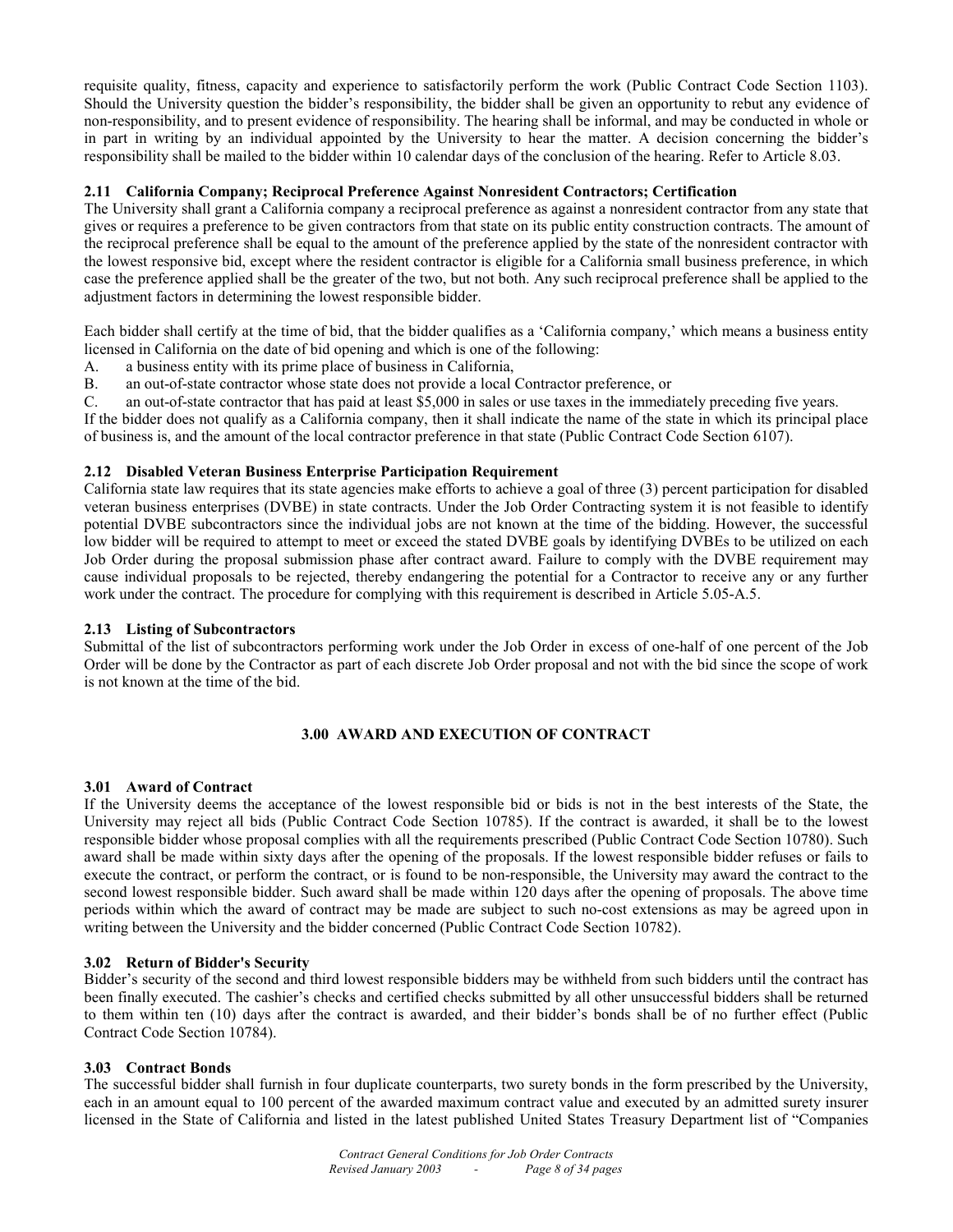Holding Certificates of University as Acceptable Sureties on Federal Bonds and as Acceptable Reinsuring Companies." (Reference the State of California Department of Insurance on the following web site: http://www.insurance.ca.gov/docs/FS-Licensestatus.htm, and the US Treasury listing at the following web site: http://www.fms.treas.gov/c570/c570.html #Certified Companies.) One of the surety bonds shall guarantee faithful performance of the contract by the Contractor and the other shall secure payment of laborers, mechanics, or materialmen employed on the project. Such bonds are subject to the approval of the University. Contract bonds shall remain in full force and effect during the term of the contract including the one-year guarantee period, unless a longer bond period is stipulated in the contract documents (see Article 9.05; Public Contract Code Sections 10821-10824).

All alterations, extensions of time, extra and additional work, and other changes authorized by any part of the contract, including determinations made under Article 8.01 shall be made without securing the consent of the surety or sureties on the contract bonds.

Whenever the University has cause to believe that the surety has become insufficient, the University may demand in writing that the Contractor provide such further bonds or additional surety, not exceeding that originally required, as in the University' opinion is necessary, considering the extent of the work remaining to be done. Thereafter no payment shall be made to the Contractor or any assignee of the Contractor until the further bonds or additional surety have been furnished (Public Contract Code Section 10825).

Riders or modifications of any kind on bidders bonds, performance bonds and payment bonds are not acceptable and may result in a bidder being disqualified as non-responsive. Bond document forms approved by the Trustees and provided by the University must be used without alteration.

# **3.04 Execution of Contract**

The contract shall be signed by the successful bidder in four duplicate counterparts and returned to the University together with the contract bonds and certificates evidencing the required insurance coverage (see Article 4.06) within ten days of receipt from the University, not including Saturdays, Sundays, or legal holidays. No contract shall be binding upon the University until it has been executed by the Contractor, the University, and the University's legal counsel (Public Contract Code Section 10820).

When the contract has been fully executed, the University may contact the Contractor to begin joint scoping of potential projects. The University will issue individual Notices to Proceed for each discrete Job Order.

#### **3.05 Failure or Refusal to Execute Contract**

Failure or refusal by the bidder to execute the contract within the time set in Article 3.04 shall be just cause for the rescission of the award and the forfeiture of the bidder's security. Failure or refusal to file acceptable bonds within the time set in Article 3.04 constitutes a failure or refusal to execute the contract. If the successful bidder fails or refuses to execute the contract, the University may award the contract as set forth in Article 3.01. On the failure or refusal of the second lowest responsible bidder to execute the contract, bidder's security in each case shall be forfeited (Public Contract Code Sections 10781-10783).

# **4.00 CONDUCT OF THE WORK**

#### **4.01 Laws to be Observed--Generally**

- A. The Contractor shall observe all state and federal laws that affect the work under this contract. The Contractor shall hold harmless, defend and indemnify the University against any claim arising from the violation of any law, whether by itself or its agents, employees or subcontractors. If a conflict arises between the provisions of this contract and a law, the Contractor shall immediately notify the University in writing. 'Law' as used in this paragraph includes statutes and regulations adopted pursuant to statute, as well as executive orders, authoritative interpretations and other rules and directives issued by legally constituted authority.
- B. In executing this contract, the Contractor swears, under penalty of perjury, that no more than one final, unappealable finding of contempt of court by a federal court has been issued against the Contractor within the immediately preceding two-year period because of the Contractor's failure to comply with an order of a federal court which directs the Contractor to comply with an order of the National Labor Relations Board. The University may rescind this contract if Contractor falsely swears to this statement (Public Contract Code Section 10296).
- C. The Contractor acknowledges state of California policy regarding the importance of child and family support obligations expressed in Public Contract Code Section 7110(a). The Contractor acknowledges that to the best of its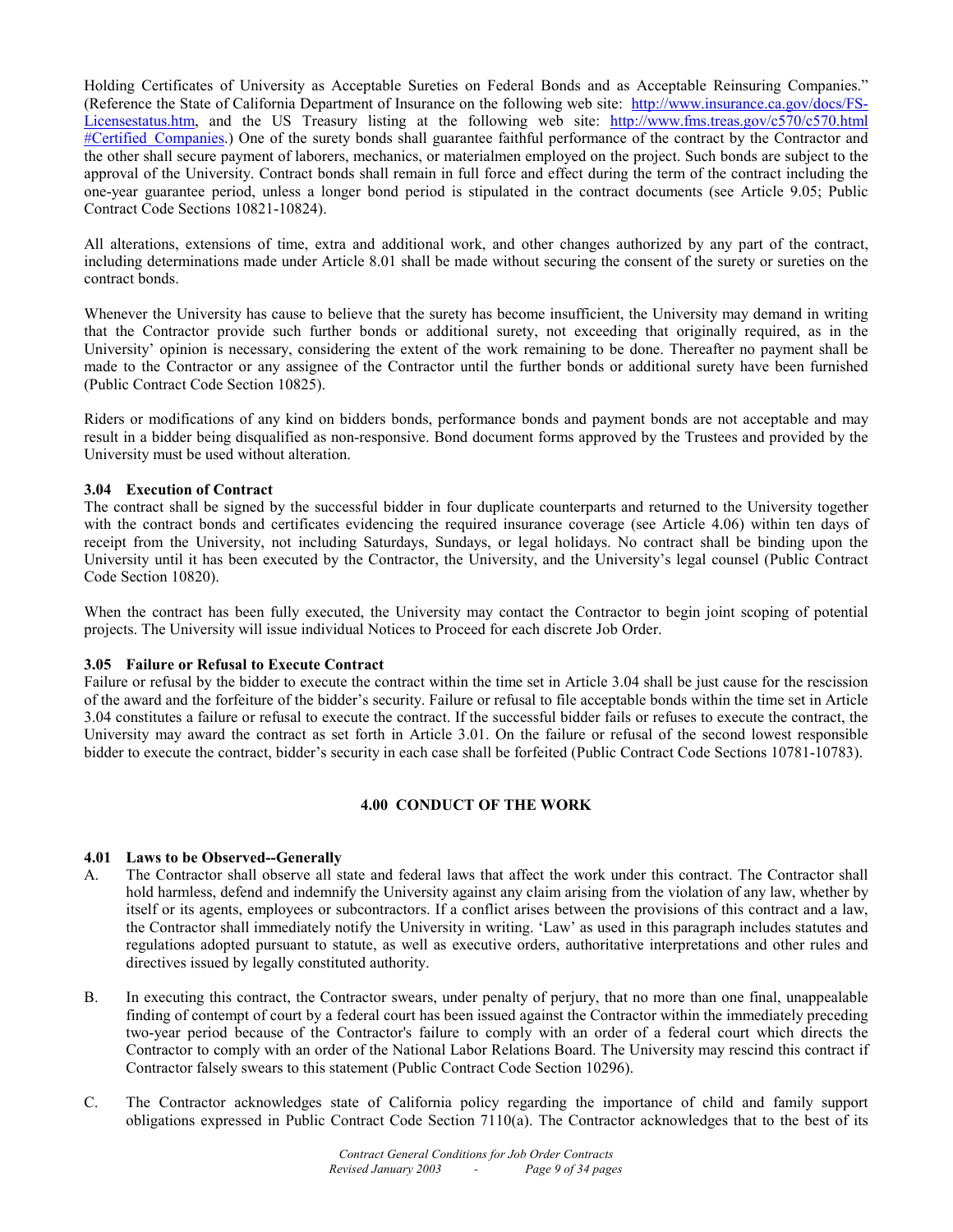knowledge, it is fully complying with the earning assignment orders of all employees and is providing the names of all new employees to the New Hire Registry maintained by the State's Employment Development Department.

D. The contracting parties shall be subject to examination and audit by both the Trustees (or designee) of The California State University and the State Auditor of the State of California at any time during construction and for a period of three (3) years after final payment of the contract. Such examination and audit shall include access to the Contractor and the subcontractor records as delineated in the following:

The Contractor's records which shall include but not be limited to accounting records (hard copy, as well as computer readable data if it can be made available), written policies and procedures; subcontract files (including proposals of successful and unsuccessful bidders, bid recaps, etc.); original estimates; estimating work sheets; correspondence; change order files (including documentation covering negotiated settlements); back charge logs and supporting documentation; general ledger entries detailing cash and trade discounts earned, insurance rebates and dividends; and any other supporting evidence deemed necessary by the Trustees/Auditor General to substantiate charges related to this contract (all foregoing hereinafter referred to as 'records') and shall be open to inspection and subject to audit and/or reproduction to adequately permit evaluation and verification of (a) the Contractor's compliance with contract requirements and (b) compliance with provisions for pricing change orders, payments or claims submitted by the Contractor or any of its payees. The Contractor is required to have as part of the records the following reports: a detailed cost ledger reflecting total charges against the project which present an itemization by invoice and labor costs by cost codes; a summary report identifying total project costs by cost codes; and a subcontractor history report including each subcontract amount and change orders issued thereto.

- E. The Contractor's work under this contract shall comply with all applicable building codes pertaining to the individual project sites. As a minimum, compliance with Title 24 will apply.
- F. If the Contractor is a natural person, the Contractor certifies in accepting this contract that she/he is a citizen or national of the United States or otherwise qualified to receive public benefits under the Personal Responsibility and Work Opportunity Reconciliation Act of 1996 (P.L. 104-193; 110 Stat. 2105, 2268-69).

# **4.02 Laws to be Observed--Regarding Labor**

# A. Nondiscrimination

- 1. During the performance of the contract, the Contractor and its subcontractors shall not deny the contract's benefits to any person on the basis of religion, color, ethnic group identification, sex, age, physical or mental disability, nor shall they discriminate unlawfully against any employee or applicant for employment because of race, religion, color, national origin, ancestry, physical handicap, mental disability, medical condition, marital status, age (over 40) or sex. Contractor shall insure that the evaluation and treatment of employees and applicants for employment are free of such discrimination.
- 2. Contractor shall comply with the provisions of the Fair Employment and Housing Act (Government Code Section 12900 *et seq.*), the regulations promulgated thereunder (California Code of Regulations, Title 2, Sections 7285 *et seq*.) and the provisions of Article 9.5, Chapter 1, Part 1, Division 3, Title 2 of the Government Code (Government Code Sections 11135-11139.5).
- 3. Contractor shall permit access by representatives of the Department of Fair Employment and Housing and the Trustees upon reasonable notice at any time during the normal business hours, but in no case less than 24 hours notice, to such of its books, records, accounts, other sources of information, and its facilities as said Department or Trustees shall require to ascertain compliance with this clause.
- 4. Contractor and its subcontractors shall give written notice of their obligations under this clause to labor organizations with which they have a collective bargaining or other agreement.
- 5. Contractor shall include the nondiscrimination and compliance provisions of this clause in all subcontracts to perform work under the agreement.

# B. Hours of Labor

Eight (8) hours of labor constitutes a legal day's work. The Contractor shall forfeit, as a penalty to State, \$25.00 for each worker employed in the execution of the contract by the Contractor or by any subcontractor under it for each calendar day during which such worker is required or permitted to work more than eight hours in any one calendar day, and forty hours in any one calendar week, in violation of the provisions of the Labor Code, and in particular, Sections 1810 to 1815, thereof, inclusive, except that work performed by employees of the Contractor in excess of eight hours per day, and forty hours during any one week, shall be permitted upon compensation for all hours worked in excess of eight hours per day at not less than one and one-half times the basic rate of pay as provided in Section 1815.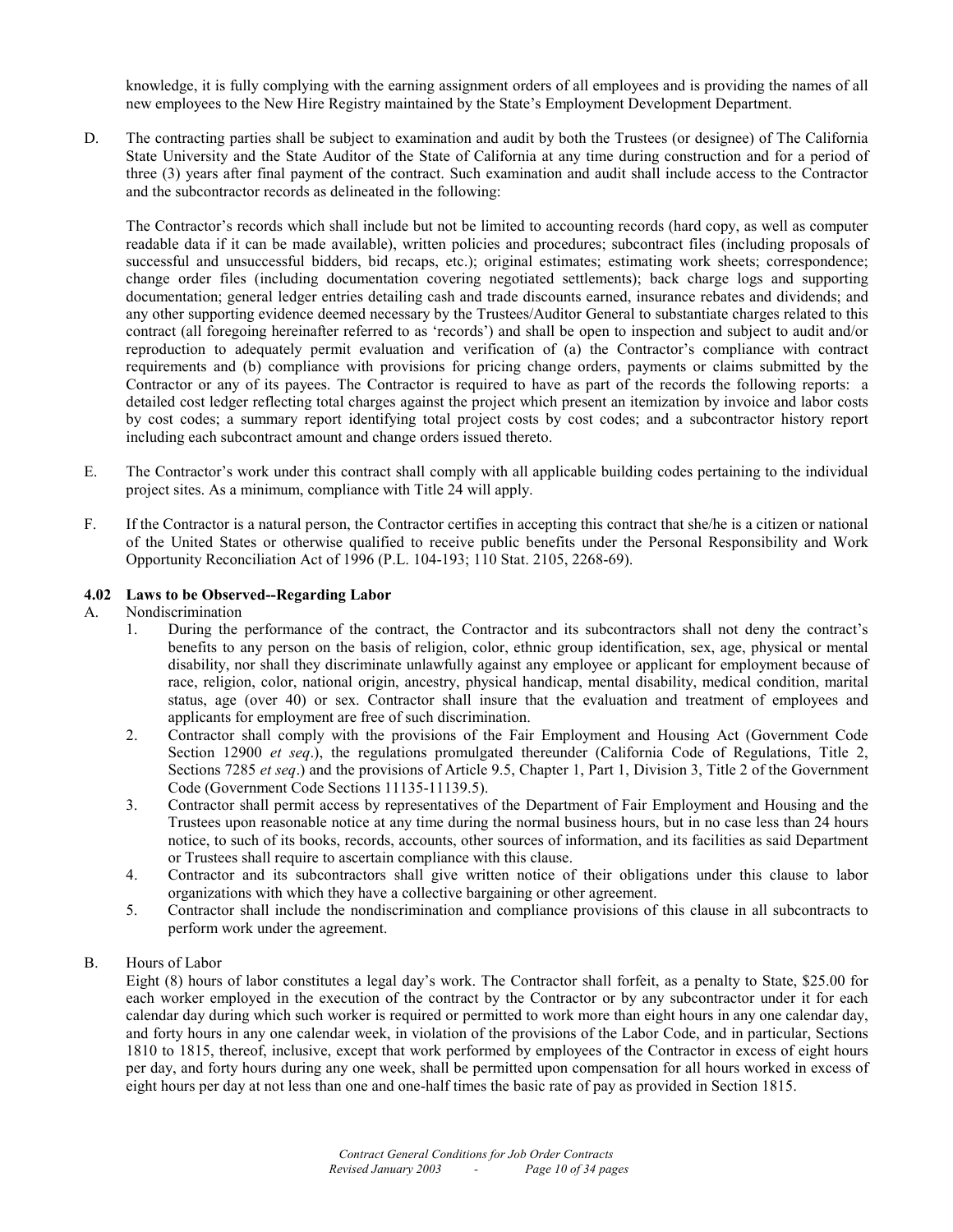# C. Prevailing Wage

- 1. Wage rates set forth are the minimum that may be paid by the Contractor on a public works contract (see definition of public works, Labor Code Section 1720) Public works also means hauling refuse from a public works site to an outside disposal location per Labor Code Section 1720.3. Nothing herein contained shall be construed as preventing the Contractor from paying more than the minimum rates set forth. No extra compensation whatsoever will be allowed by the University due to the inability of the Contractor to hire labor at minimum rates, nor for the necessity for payment by the Contractor of subsistence, travel time, overtime, or other added compensations, all of which possibilities are elements to be considered and ascertained to the Contractor's own satisfaction in preparing the bid.
- 2. If it becomes necessary to employ crafts other than those listed, the Contractor shall notify the University immediately, and the University will ascertain additional prevailing rates and the rates thus determined shall be applicable as minimum from time of initial employment.
- 3. Pursuant to Labor Code Section 1770, the Director of the Department of Industrial Relations has ascertained the general prevailing rate of per diem wages and the general prevailing rate for legal holiday and overtime work for each craft needed in execution of the contract as set forth in the Notice to Contractors. The Trustees shall furnish the Contractor a copy of the prevailing rates, which Contractor shall post at the job site.
- 4. The Contractor and any subcontractor under the Contractor shall comply with Labor Code Section 1775. The Contractor shall include provisions in its contract with its subcontractors that will require compliance with Labor Code Section 1775. As required by Section 1775(b) the Contractor shall include a copy of the provisions of Sections 1771, 1775, 1776, 1777.5, 1813, and 1815 in the contract between the Contractor and the subcontractor. The Contractor shall monitor its subcontractors' compliance with the prevailing wage law as required by Section 1775(b). In accordance with Section 1775, the Contractor and any subcontractor under the Contractor shall forfeit as a penalty to the State not more than \$50 for each calendar day or portion thereof, for each worker paid less than the prevailing wage rates for the work or craft in which the worker is employed for any public work done under the contract by it or, except as provided in 1775(b), by any subcontractor under it. In addition to this penalty, the difference between the prevailing wage rates and the amount paid to each worker for each calendar day or portion thereof for which each worker was paid less than the prevailing wage rate shall be paid to each worker by the Contractor or subcontractor. If a worker employed by a subcontractor on a public works project is not paid the general prevailing per diem wages by the subcontractor, the Contractor is not liable for any penalties under 1775(a) unless the Contractor had knowledge of that failure of the subcontractor to pay the specified prevailing rate of wages to those workers or unless the Contractor fails to comply with the requirements of 1775(b).
- 5. In accordance with Labor Code Section 1776, the Contractor and subcontractors shall keep an accurate payroll record, on forms provided by the Division of Labor Standards Enforcement (or shall contain the same information as the forms provided by the division) showing the name, address, social security number, work classification, straight time and overtime hours worked each day and week, and actual per diem wages paid to each journeyman, apprentice or worker employed in connection with the public work. Each payroll record shall contain verification by written declaration that it is made under penalty of perjury that the information contained in the payroll record is true and correct and that the Contractor and subcontractors have complied with the requirements of Labor Code Sections 1771, 1811 and 1815 for any work performed by its employees on the project. The Contractor's and subcontractor's payroll records shall be available for inspection at all reasonable hours, and a certified copy shall be made available upon request to the employee or his or her authorized representative, the University, the Division of Labor Standards Enforcement, and the Division of Apprenticeship Standards. Upon receipt of written notice from the Trustees, the Division of Apprenticeship Standards, or the Division of Labor Standards Enforcement, and within ten days of that receipt, the Contractor shall file with the requesting entity a certified copy of the payroll records. Should the Contractor or subcontractor fail to comply within the ten-day period, the Contractor or subcontractor shall forfeit \$25 for each calendar day, or portion thereof, for each worker, until strict compliance is effectuated. Upon the request of the Division of Apprenticeship Standards or the Division of Labor Standards Enforcement, these penalties shall be withheld from progress payments then due. Contractor is not subject to a penalty assessment due to the failure of a subcontractor to comply with this section.
- 6. The Contractor is required to submit a minimum of the first week's certified payroll for its workers and all subcontractors for each job order. Additional weeks may be required at the discretion of the University.

# D. Workers' Compensation

The Contractor shall be required to secure payment of workers' Compensation to its employees in accordance with Labor Code Section 3700 and shall file with the University prior to performing the work the certification required in Labor Code Section 1861 (refer also to Article 4.06-A of these General Conditions).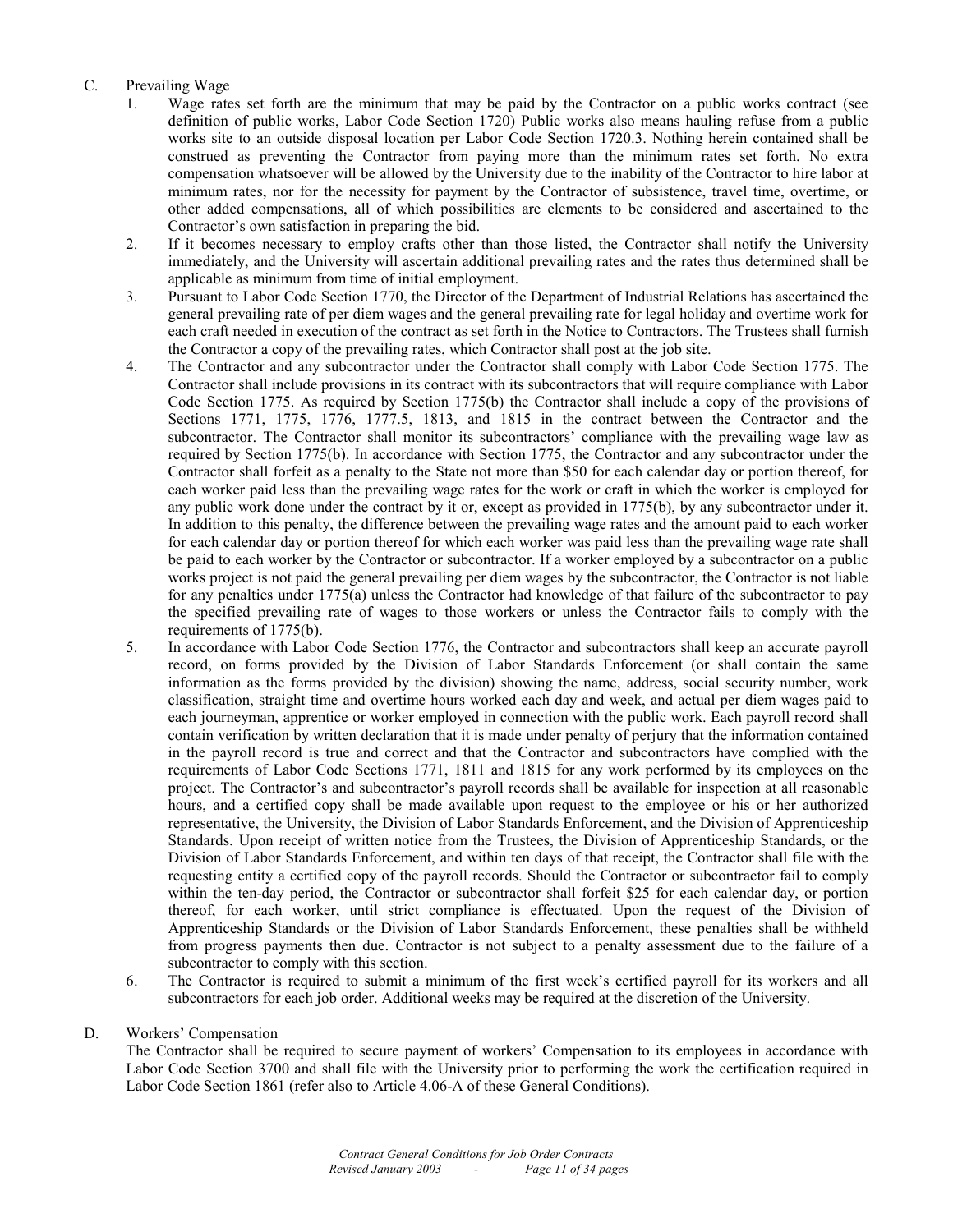# E. Apprentices

If the Contractor or any subcontractor employs workers on the project in any apprenticeable craft, it shall apply to the joint apprenticeship committee administering the apprenticeship standards for the craft in the area of the work for a certificate approving the Contractor or subcontractor for the employment and training of apprentices. The Contractor or subcontractor shall employ the number of apprentices or the ratio of apprentices to journeymen specified in the certificate unless the conditions set out in Labor Code Section 1777.5 excuse it from this requirement.

 Every apprentice shall be paid the standard wage paid to apprentices under the regulations of the craft or trade in which they are employed and shall be employed only in the work of the craft or trade to which they are indentured. The employment and training of each apprentice shall be in accordance with the provisions of the apprenticeship agreements under which a person is training.

 The Contractor or subcontractor employing journeymen or apprentices in any apprenticeable craft or trade shall contribute to the fund or funds set up in the area of work to administer the apprenticeship program in each trade in which it employs such journeymen or apprentices in the same amount and manner as the contributing Contractors.

 Special attention is directed to Labor Code Sections 1777.5, 1777.6 and 1777.7, and California Code of Regulations, Title 8, Section 200 *et seq*. Each Contractor and subcontractor must, prior to commencement of work under this contract, contact the Division of Apprenticeship Standards, 455 Golden Gate, 8<sup>th</sup> Floor, San Francisco, California, 94102, or one of its branch offices to ensure compliance and understanding of the law regarding apprentices and specifically the required ratio thereunder. Responsibility for compliance with this section lies with the prime Contractor.

# F. Education, Counseling, and Training Programs

 All educational, counseling and vocational guidance programs and all apprenticeship and on-the-job training programs, under this contract, shall be open to all qualified persons, without regard to race, sex, color, religion, national origin or ancestry. Such programs shall be conducted to encourage the fullest development of the interests, skills, aptitudes, and capacities of all students and trainees, with special attention to the problems of culturally deprived, educationally handicapped, or economically disadvantaged persons. Expansion of training opportunities under these programs shall also be encouraged with a view toward involving larger numbers of participants from these segments of the labor force where the need for upgrading levels of skills is the greatest.

# G. Occupational Safety and Health

The Contractor shall comply with all the provisions of the Federal Occupational Safety and Health Act of 1970 (29 U.S.C. Section 651 *et seq*.) and all rules, regulations, and orders adopted pursuant thereto. The Contractor shall comply with all the provisions of the California Occupational Safety and Health Act of 1973 (Labor Code Section 6300 *et seq*.) and all rules, regulations and orders adopted pursuant thereto. These laws provide for job safety and health protection for workers.

 The Contractor shall obtain copies of such safety orders as are applicable to the type of work to be performed and shall be governed by their requirements in all construction operations. The Contractor shall fully inform each subcontractor and materials supplier as to the requirements of the applicable safety orders.

# H. Assignment of Rights Relating to Federal and State Anti-Trust Actions

The Contractor and all subcontractors shall be bound by the provisions of Public Contract Code 7103.5 as follows: in entering into a public works contract or a subcontract to supply goods, services, or materials pursuant to a public works contract, the Contractor or subcontractor offers and agrees to assign to the Trustees all rights, title, and interest in and to all causes of action it may have under Section 4 of the Clayton Act (15 U.S.C. Section 15) or under the Cartwright Act (Chapter 2, (commencing with Section 16700) or Part 2 of Division 7 of the California Business and Professions Code), arising from purchases of goods, services, or materials pursuant to the public works contract or the subcontract. This assignment shall be made and become effective at the time the Trustees tender final payment to the Contractor, without further acknowledgment by the parties.

# **4.03 Environmental Requirements**

#### A. Air and Water Pollution Control

 The Contractor shall comply with all air and water pollution control rules, regulations, ordinances and statutes which apply to the work performed under the contract, including any air pollution control rules, regulations, ordinances and statutes adopted under the University of Section 11017 of the Government Code. Contractor must be eligible to perform work for the State by not being found to be in violation of the regulations adopted in accordance with Government Code Section 4477.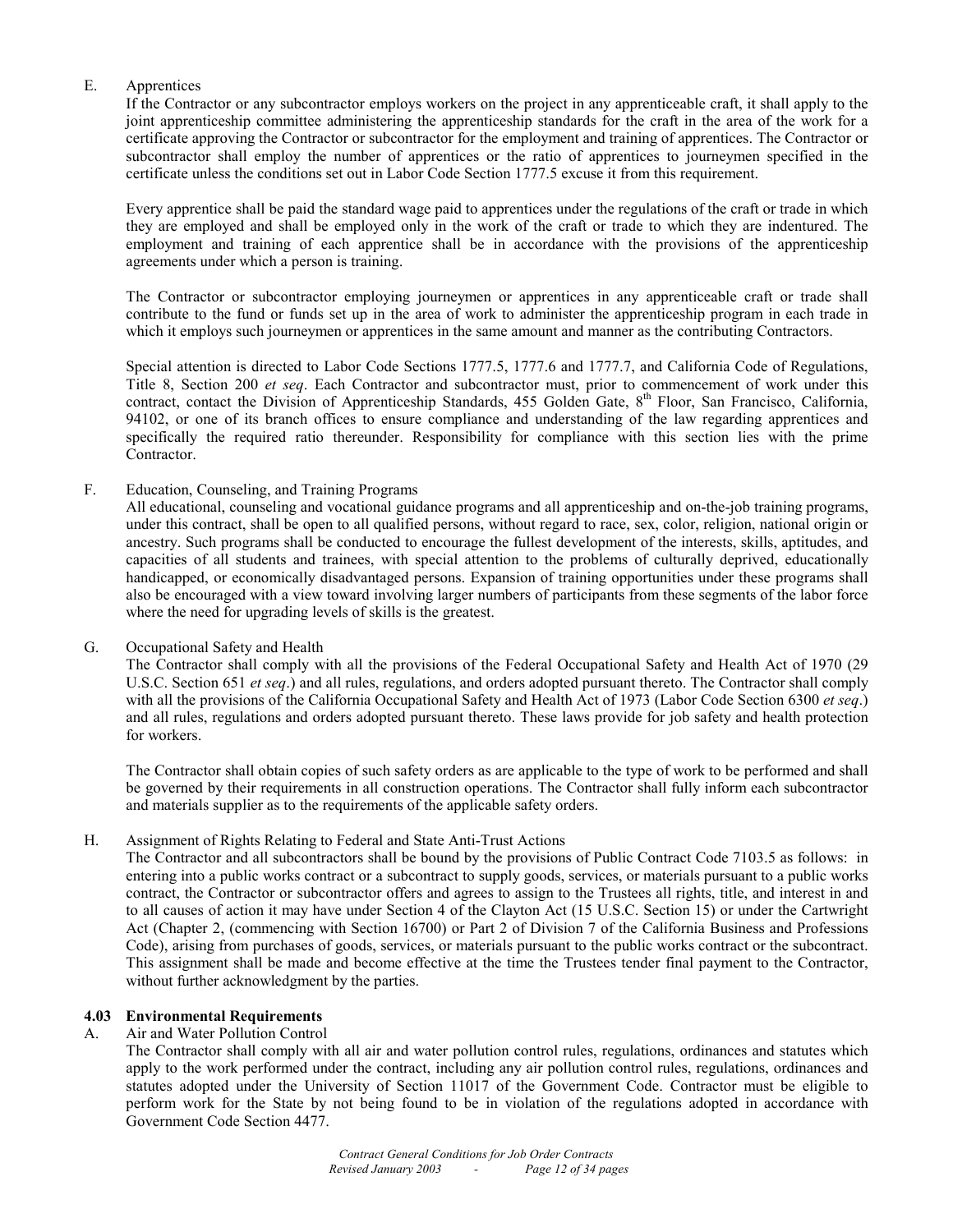In the absence of any applicable air pollution control rules, regulations, ordinances or statutes governing solvents, all solvents, including but not limited to the solvent portions of paints, thinners, curing compounds, and liquid asphalt used on the project, shall comply with the applicable material requirements of the Air Quality Management District (AQMD). All containers of solvent, paint, thinner, curing compound or liquid asphalt shall be labeled to indicate that the contents fully comply with these requirements.

 Unless otherwise provided in the special provisions, material to be disposed of shall not be burned either inside or outside the premises.

 A regular watering program shall be initiated to adequately control the amount of fugitive dust in accordance with applicable AQMD rules. Exposed soil surfaces shall be sprayed with water at least daily and as needed to mitigate dust (see also Article 4.08-D).

 Trucks hauling dirt from the site shall be covered in accordance with applicable state and local requirements. To reduce exhaust emissions, unnecessary idling of construction vehicles and equipment shall be avoided.

#### B. Sound Control Requirements

The Contractor shall comply with all sound control and noise level rules, regulations and ordinances that apply to the work. In the absence of any such rules, regulations and ordinances, the Contractor shall conduct its work to minimize disruption to others due to sound and noise from the workers, and shall be responsive to the University' requests to reduce noise levels.

 Each internal combustion engine, used for any purpose on the project or related to the project, shall be equipped with a muffler of a type recommended by the manufacturer. No internal combustion engine shall be operated on the project without a muffler. Construction equipment shall be fitted with modern emission control devices and shall be kept in proper tune.

 Loading and unloading of construction materials will be scheduled so as to minimize disruptions to University activities. Construction activities will be scheduled to minimize disruption to the University and to University users.

#### C. Environmental Clearances

The Contractor shall provide to state and federal agencies all information necessary for environmental clearances and other authorizations necessary for this project. The Contractor shall comply with the provisions, including giving notices during construction when so required. The Contractor shall not be compensated for the delays in obtaining environmental clearances and authorizations; however, an appropriate extension of time will be granted in accordance with the provisions in Article 4.14-F, 'University's Adjustment of Job Order Time,' of these General Conditions, if the Contractor demonstrates to the satisfaction of the University that it has made every reasonable effort to obtain the requisite clearance or authorizations, and cannot obtain it in a timely manner.

D. Public Contract Code Section 10295.5 requires that no State agency shall purchase or utilize sand, gravel, aggregates, or other minerals unless the source is on an eligible list identifying operations that have met certain requirements of the Surface Mining and Reclamation Act of 1975 (Public Resources Code Section 2710 *et seq*.). Accordingly, the Contractor shall submit to the University documentation that it is complying with the requirements of this law in purchasing these materials.

# E. Archaeological Finds

 If the Contractor discovers any artifacts during excavation and/or construction, the Contractor shall stop all affected work and notify the University, who will call in a qualified archaeologist designated by the California Archaeological Inventory to assess the discovery and suggest further mitigation, as necessary.

 If the Contractor discovers human remains, the Contractor shall notify the University who will be responsible for contacting the county coroner and a qualified archaeologist. If the remains are determined to be Native American, the University shall contact the appropriate tribal representatives to oversee removal of the remains.

#### **4.04 Listing and Substitution of Subcontractors**

Each Job Order proposal shall have listed therein the name, address, telephone number and license number and location of the place of business of each subcontractor under subcontract to the Contractor, that will perform work or labor or render services for the Contractor in excess of one-half of one percent of the Contractor's Job Order proposal. The proposal shall also state the portion of work or labor or rendition of services that each such subcontractor will do.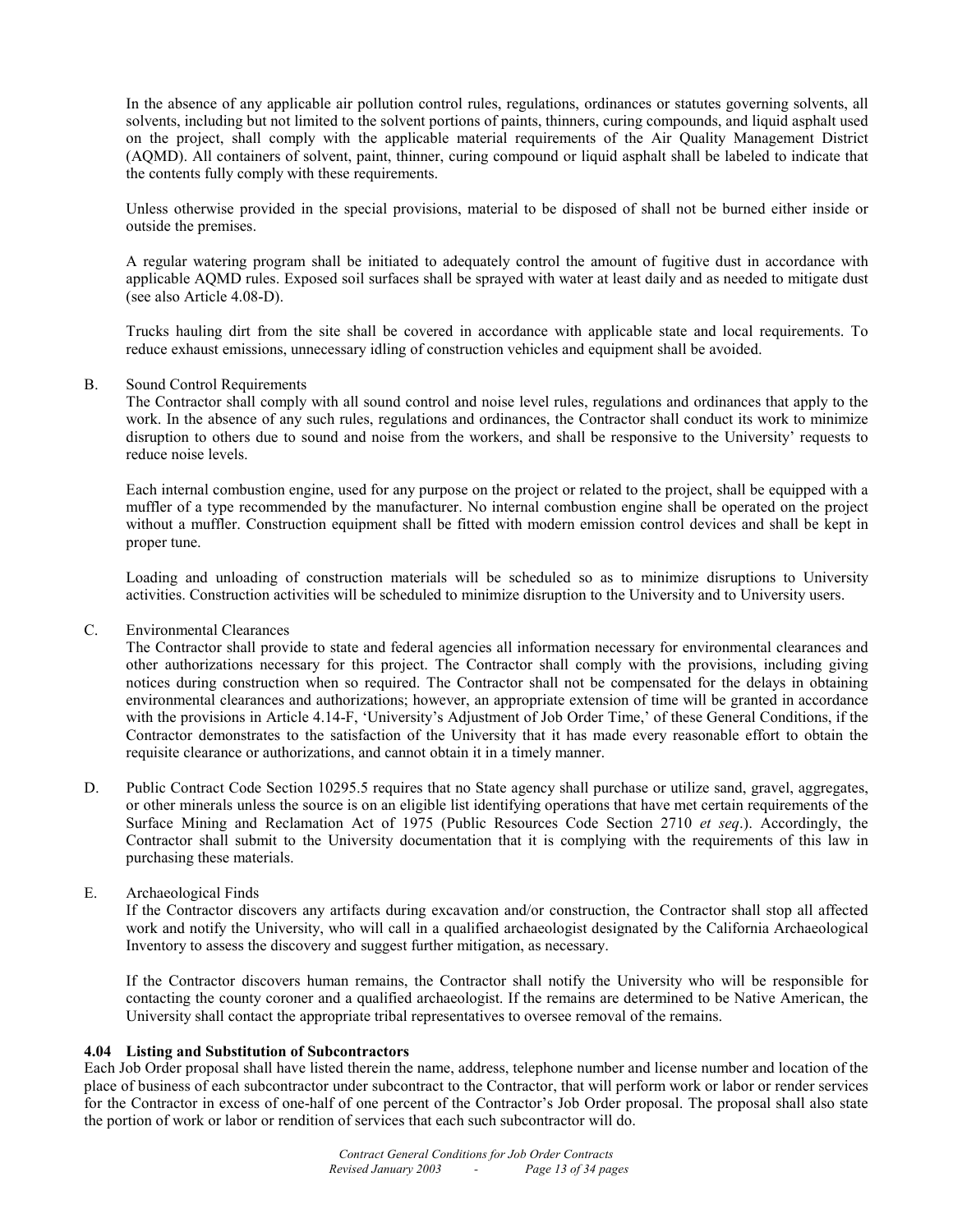The Contractor shall not substitute any subcontractor in place of a subcontractor listed in its Job Order proposal except as authorized in the Subletting and Subcontracting Fair Practices Act (Public Contract Code Section 4100 *et seq.*). Section 4108 of the Public Contract Code requires that the Contractor clearly advertise the specific bond requirements for the project, including the requirement of a bond, the kind of a bond, and the amount of the bond, in order to be eligible to substitute a subcontractor under Section 4107(a)(4) of the Public Contract Code.

# **4.05 Delegation of Performance and Assignment of Money Earned**

The performance of all or any part of this contract may not be delegated without the written consent of the University. Consent will not be given to any proposed delegation that would relieve the Contractor or its surety of their responsibilities under the contract.

The Contractor may assign moneys due or to become due under the contract, only upon written consent of the University. Assignment of moneys earned by the Contractor shall be subject to proper retention in favor of the University and to all deductions provided for in the contract and such moneys shall be subject to being used by the University for the completion of the work in the event the Contractor is in default.

# **4.06 Contractor's Insurance**

The Contractor shall not commence work until it has obtained all the insurance required in this Article, and such insurance has been approved by the Trustees.

- A. Policies and Coverage
	- 1. The Contractor shall obtain and maintain for the term of the contact the following policies and coverage:
		- a. Comprehensive or Commercial Form General Liability Insurance, on an occurrence basis, covering work done or to be done by or on behalf of the Contractor and providing insurance for bodily injury, personal injury, property damage, and contractual liability. The aggregate limit shall apply separately to the work.
		- b. Business Automobile Liability Insurance on an occurrence basis, covering owned, hired, and non owned automobiles used by or on behalf of the Contractor and providing insurance for bodily injury, property damage, and contractual liability. Such insurance shall include coverage for uninsured and underinsured motorists.
		- c. Worker's Compensation including Employers Liability Insurance as required by law.
		- d. Course of Construction Insurance covering all risk of loss, maintained at one hundred percent of the completed value based on the insurable portion of the work, including materials at the project site, stored off the project site, and in transit. The insurable portion of the work is ninety percent of the contract amount unless adjusted by the Supplementary General Conditions. The Contractor's liability for damages proximately caused by acts of God (as defined in Public Contract Code section 7105) and not involving Contractor negligence shall be limited to five percent of the contract amount if the work damaged is built in accordance with the contract and applicable building standards.
	- 2. The Contractor also may be required to obtain and maintain the following policies and coverage:
		- a. Environmental Impairment Liability Insurance may be required should the work involve hazardous materials, such as asbestos, lead, fuel storage tanks, and PCBs.
		- b. Other Insurance may be required by agreement between the Trustees and the Contractor.

# B. Verification of Coverage

 The Contractor shall submit certificates of insurance and original endorsements to the policies of insurance required by the contract to the Trustees as evidence of the insurance coverage. The scope of coverage and deductible shall be shown on the certificate of insurance. The certificates of insurance and endorsements shall provide for no cancellation or modification of coverage without thirty days written notice to the Trustees. Renewal certifications and endorsements shall be timely filed by the Contractor for all coverage until the work is accepted as complete pursuant to Article 8.01. The Trustees reserve the right to require the Contractor to furnish the Trustees complete, certified copies of all required insurance policies.

# C. Insurance Provisions

The insurance policies shall contain, or be endorsed to contain, the following provisions:

- 1. For the general and automobile liability policies, the State of California, the Trustees of the California State University, the University, their officers, employees, representatives, volunteers, and agents are to be covered as additional insureds.
- 2. For any claims related to the work, the Contractor's insurance coverage shall be primary insurance as respects the State of California, the Trustees of the California State University, the University, their officers, employees, representatives, volunteers, and agents. Any insurance or self-insurance maintained by the State of California,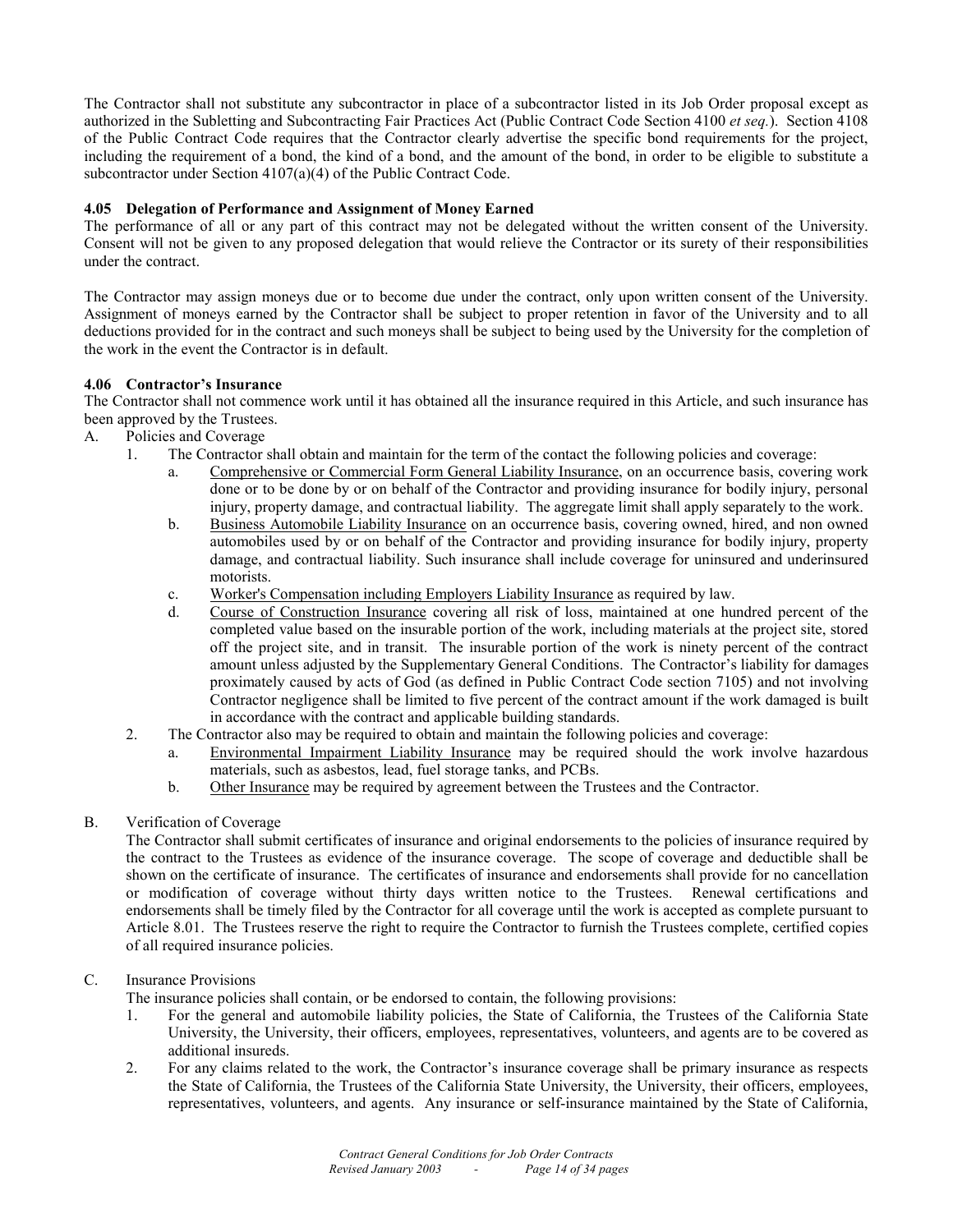the Trustees of the California State University, their officers, employees, representatives, volunteers, and agents shall be in excess of the Contractor's insurance and shall not contribute with it.

- 3. Each insurance policy required by this Article shall state that coverage shall not be canceled by either party, except after thirty days prior written notice by certified mail, return receipt requested, has been given to the Trustees.
- 4. The State of California, the Trustees of the California State University, the University, their officers, employees, representatives, volunteers, and agents shall not by reason of their inclusion as additional insureds incur liability to the insurance carriers for payment of premiums for such insurance.
- 5. Course of construction coverage shall contain the following provisions:
	- a. The Trustees shall be named as loss payee; and
	- b. The insurer shall waive all rights of subrogation against the Trustees.
- D. Amounts of Insurance
	- 1. For all projects other than those involving hazardous materials, the insurance furnished by Contractor under this Article shall provide coverage in amounts not less than the following, unless a different amount is stated in the Supplementary General Conditions:
		- a. Comprehensive or Commercial Form General Liability Insurance Limits of Liability \$2,000,000.00 General Aggregate
			- \$1,000,000.00 Each Occurrence combined single limit for bodily injury and property damage.
		- b. Business Automobile Liability Insurance Limits of Liability
			- \$1,000,000.00 Each Accident combined single limit for bodily injury and property damage to include uninsured and underinsured motorist coverage.
		- c. Workers' Compensation limits as required by law with Employers Liability limits of \$1,000,000.00
		- d. Course of Construction Insurance 100% of the completed value of the work as provided in subsection  $\Delta$ .
	- 2. For projects involving hazardous materials, only the Contractor and its hazardous materials subcontractor(s) shall provide coverage in amounts not less than the following, unless a different amount is stated in the Supplementary General Conditions:
		- a. Comprehensive or Commercial Form General Liability Insurance Limits of Liability \$10,000,000.00 General Aggregate

\$5,000,000.00 Each Occurrence combined single limit for bodily injury and property damage.

b. Business Automobile Liability Insurance — Limits of Liability

\$1,000,000.00 Each Accident combined single limit for bodily injury and property damage to include uninsured and underinsured motorist coverage.

Hazardous material transporter services must also have:

- (1) MCS-90 endorsement
- (2) Sudden & Accidental Pollution endorsement Limits of Liability\*
	- \$2,000,000.00 Each Occurrence
	- \$2,000,000.00 General Aggregate

 \*A higher limit on the MCS-90 endorsement required by law must be matched by the Sudden & Accidental Pollution Insurance.

- c. Workers' Compensation limits as required by law with Employers Liability limits of \$1,000,000.00.
- d. Course of Construction Insurance 100% of the completed value of the work as provided in subsection  $\Delta$ .
- e. Environmental Impairment (pollution) Liability Insurance Limits of Liability \$10,000,000.00 General Aggregate

# E. Acceptability of Insurers.

Insurers shall be licensed by the State of California to transact insurance and shall hold a current A.M. Best's rating of no less than A-VII, or shall be a carrier otherwise acceptable to the University.

F. Subcontractor's Insurance.

Contractor shall ensure that its subcontractors are covered by insurance of the types and the amounts required by this Article. Contractor shall not allow any subcontractor to commence work on its subcontract until the insurance has been obtained. Only the Contractor and its hazardous materials subcontractor(s) shall have the coverage for projects involving hazardous materials as required in Article 4.06-D.2.

 <sup>\$5,000,000.00</sup> Each Occurrence combined single limit for bodily injury and property damage, including clean up costs.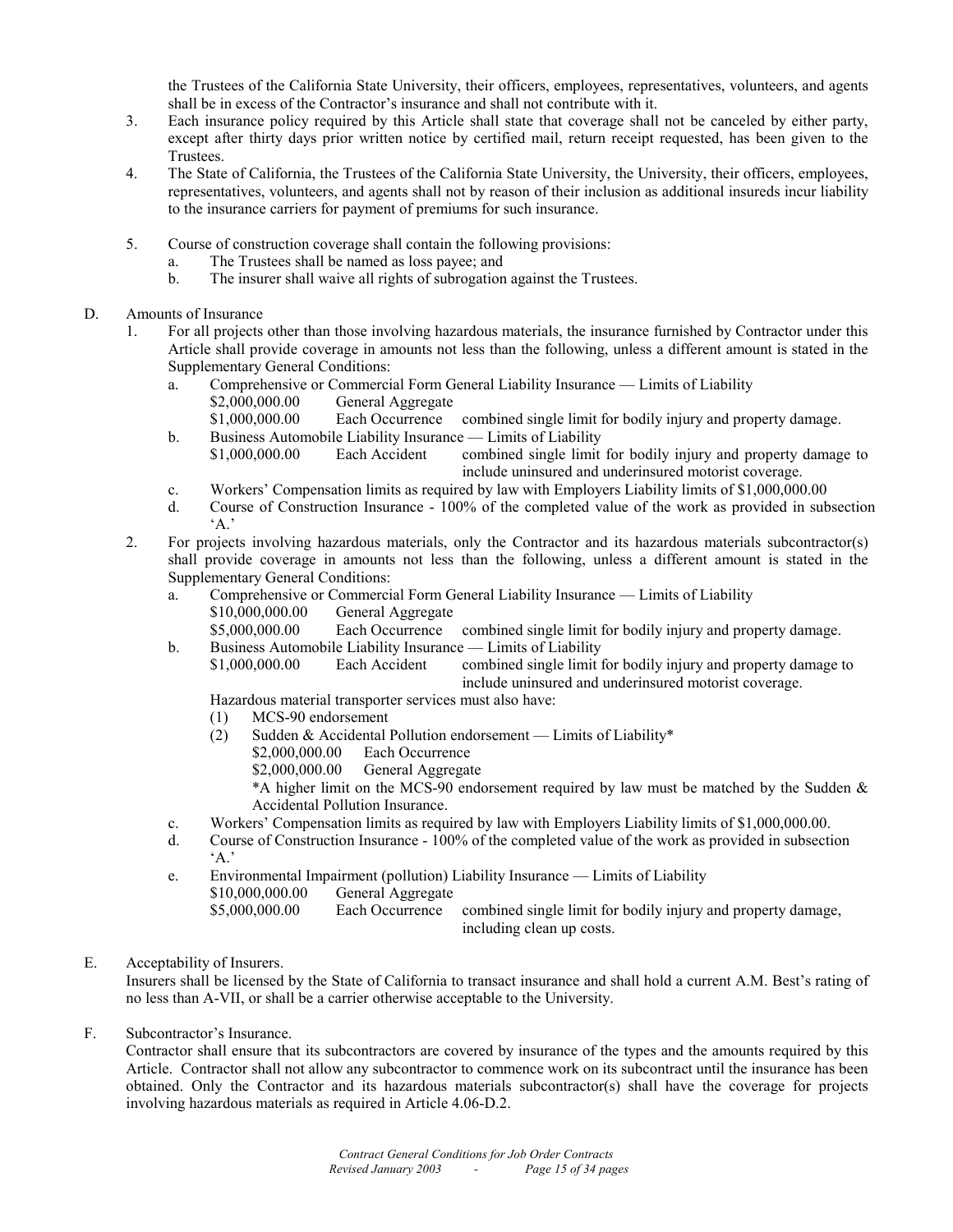# G. Miscellaneous

- 1. Any deductible under any policy of insurance required in this Article shall be Contractor's liability.
- 2. Acceptance of certificates of insurance by the Trustees shall not limit the Contractor's liability under the contract.
- 3. In the event the Contractor does not comply with these insurance requirements, the Trustees may, at its option, provide insurance coverage to protect the Trustees. The cost of the insurance shall be paid by the Contractor and, if prompt payment is not received, may be deducted from contract sums otherwise due the Contractor.
- 4. If the Trustees are damaged by the failure of Contractor to provide or maintain the required insurance, the Contractor shall pay the Trustees for all such damages.
- 5. The Contractor's obligations to obtain and maintain all required insurance are nondelegable duties under this contract.

# **4.07 Indemnification**

- A. The Contractor shall hold harmless, defend, and indemnify the State of California, the Trustees of The California State University, the University, and the officers, employees, representatives and agents of each of them, from and against all claims, damages and losses arising out of, resulting from, or relating to (1) the failure of the Contractor to perform its obligations under the contract or the performance of its obligation in a willful or negligent manner; (2) the inaccuracy of any representation or warranty by the Contractor given in accordance with or contained in the contract documents; and (3) any claim of damage or loss by any subcontractor, or supplier, or laborer against the Trustees arising out of any alleged act or omission of the Contractor or any other subcontractor, or anyone directly or indirectly employed by the Contractor or any subcontractor.
- B. The Contractor shall hold harmless, defend, and indemnify the State of California, the Trustees of The California State University, the University, and its officers, employees, representatives and agents from and against all claims, damages and losses arising out of, resulting from, or relating to the negligent acts or omissions or willful misconduct of the Contractor, a subcontractor, or anyone directly or indirectly employed by either of them, or anyone for whose acts either of them may be liable. Such obligation shall not be construed to negate, abridge, or reduce other rights or obligations of indemnity which would otherwise exist as to a party or person described in Article 4.07-C. Such obligation shall, however, apply in proportion to and to the extent that any such losses result from the negligent acts or omissions by an employee of the Contractor, a subcontractor, or a person indirectly employed by the Contractor or a subcontractor, or anyone for whose acts either may be liable.
- C. In claims against any person or entity indemnified under this Article made by an employee of the Contractor or a subcontractor, or indirectly employed by either of them, or anyone for whose acts either may be liable, the indemnification obligation under this Article shall not be limited by a limitation on amount or type of damages, compensation, or benefits payable by or for the Contractor or a subcontractor under workers compensation laws, disability benefit laws, or other laws providing employee benefits.
- D. The indemnification obligations under this Article shall not be limited by any assertion or finding that the person or entity indemnified is liable by reason of a non-delegable duty.
- E. The Contractor shall hold harmless, defend, and indemnify the State of California, the Trustees of The California State University, the University, and its officers, employees, representatives and agents from and against all claims, damages and losses resulting from any claim of damage made by any separate Contractor of the Trustees against the Trustees arising out of any alleged acts or omissions of the Contractor, a subcontractor, anyone directly or indirectly employed by either the Contractor or subcontractor, or anyone for whose acts either the Contractor or subcontractor may be liable.
- F. The Contractor shall hold harmless, defend, and indemnify the separate Contractors of the State of California, the Trustees of The California State University, the University, and its officers, employees, representatives and agents from and against all claims, damages and losses arising out of the negligent acts or omissions or willful misconduct of the Contractor, a subcontractor, anyone directly or indirectly employed by the Contractor or subcontractor, or anyone for whose acts the Contractor or subcontractor may be liable. The Trustees shall cause a reciprocal indemnification provision in favor of the Contractor to be included in its contracts with separate Contractors of the Trustees. Liability for any negligent act or omission or willful misconduct shall be apportioned pursuant to the applicable law of the State of California.

# **4.08 Contractor's Responsibility for the Work**

# A. Generally

The Contractor shall be responsible for all work performed under this contract, and no subcontractor will be recognized as such. For purposes of assessing responsibility to the Contractor, all persons engaged in the work shall be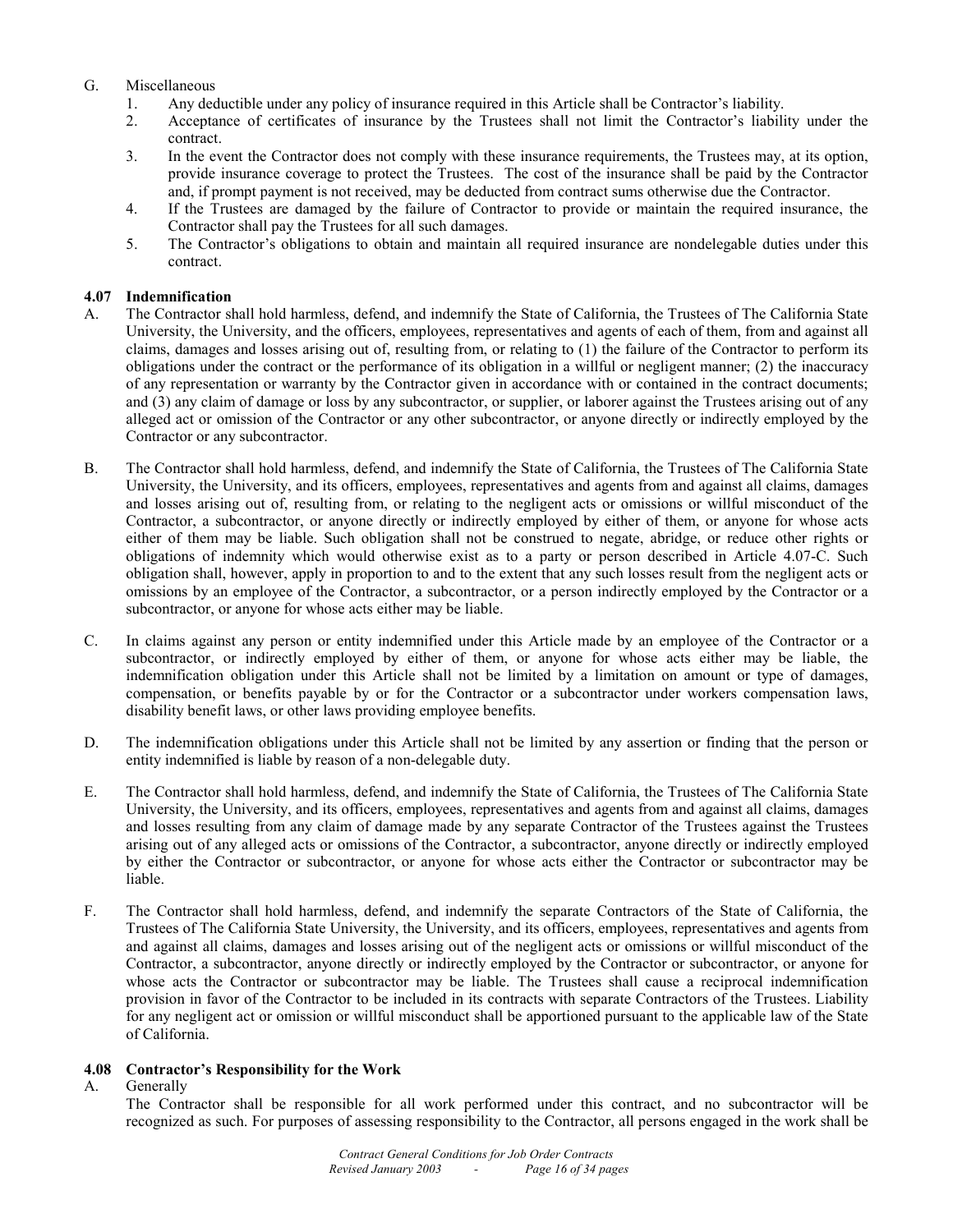considered employees of the Contractor. The Contractor shall give its personal attention to the fulfillment of the contract and keep all phases of the work under its control.

 The University will not arbitrate disputes among subcontractors nor between the Contractor and one or more subcontractors concerning responsibility for performing any part of the project.

#### B. Quality Control

The Contractor shall be fully responsible for the quality of materials and workers' skill in the project. The Contractor shall not rely upon the inspection and testing provided by the University other than those special inspections and tests performed by the University's selected laboratories for which there are written reports.

#### C. Burden for Damage

From the issuance of the official notice to proceed until the formal acceptance of each discrete Job Order by the University, the Contractor shall have the charge and care of and shall bear the risk of damage to the campus facilities and materials and equipment for the Job Order.

 The Contractor, at its own expense, shall promptly rebuild, repair, restore, and make good all such damage to any portion or to all of the project and materials therefor before the acceptance of the project by the University except for such damage as is proximately caused by acts of the federal government or public enemy. In case of suspension of work from any cause whatever, the Contractor shall be responsible for all materials, and shall properly store them, if necessary, and shall provide suitable drainage and erect temporary structures where necessary.

 If the Contractor damages any property belonging to the University, the University may, in addition to other remedies available to the University, retain from the money due to the Contractor an amount sufficient to ensure repair of the damage or an amount to contribute toward repair of the damage.

 Neither the State of California, the Trustees of The California State University, the University, nor the officers, employees, representatives, or agents of each of them shall be responsible for any damage to the project and materials and equipment for the project.

#### D. Protection of Adjoining Facilities

The Contractor shall protect adjoining property and nearby buildings, roads, and other facilities and improvements from dust, dirt, debris and other nuisances arising out of Contractor's operations or storing practices. Dust shall be controlled by sprinkling or other effective methods acceptable to University. An erosion and sedimentation control program shall be initiated, which includes measures addressing erosion caused by wind and water and sediment in runoff from site. A regular watering program shall be initiated to adequately control the amount of fugitive dust in accordance with applicable Air Quality Management District (AQMD) rules (see also Article 4.03-A).

# E. Safety

The Contractor shall exercise precaution at all times for the protection of persons and their property. The Contractor shall install adequate safety guards and protective devices for all equipment and machinery, whether used in the work or permanently installed as part of the project. The Contractor shall also provide and adequately maintain all proper temporary walks, roads, guards, railings, lights, and warning signs. The Contractor shall comply with all applicable laws relating to safety precautions, including the safety regulations of the California Division of Industrial Safety. Unless the Contractor designates other employees, its superintendent shall have the duty of prevention of accidents. The Contractor shall institute a safety program which includes all trades on the site.

 Renovation, expansion, or remodel work of any existing building may expose workers to asbestos and/or leadcontaining materials. The Contractor shall comply with all applicable laws addressing such exposure, including the Cal/OSHA Lead in Construction Standards (Title 8, California Code of Regulations, Section 1532.1).

 The University may bring to the attention of the Contractor a possible hazardous situation in the field regarding the safety of personnel on the site. The Contractor shall be responsible for verifying that all local, state, and federal workplace safety guidelines are being observed. In no case shall this right to notify the Contractor absolve the Contractor of its responsibility for monitoring safety conditions. Such notification shall not imply that anyone other than the Contractor has assumed any responsibility for field safety operations.

 Explosives shall not be used without first obtaining written permission from the University and then shall be used only with the utmost care and within the limitations set in the written permission and in accordance with prudence and safety standards required by law. Storage of explosives on the project site or University is prohibited. Powder activated tools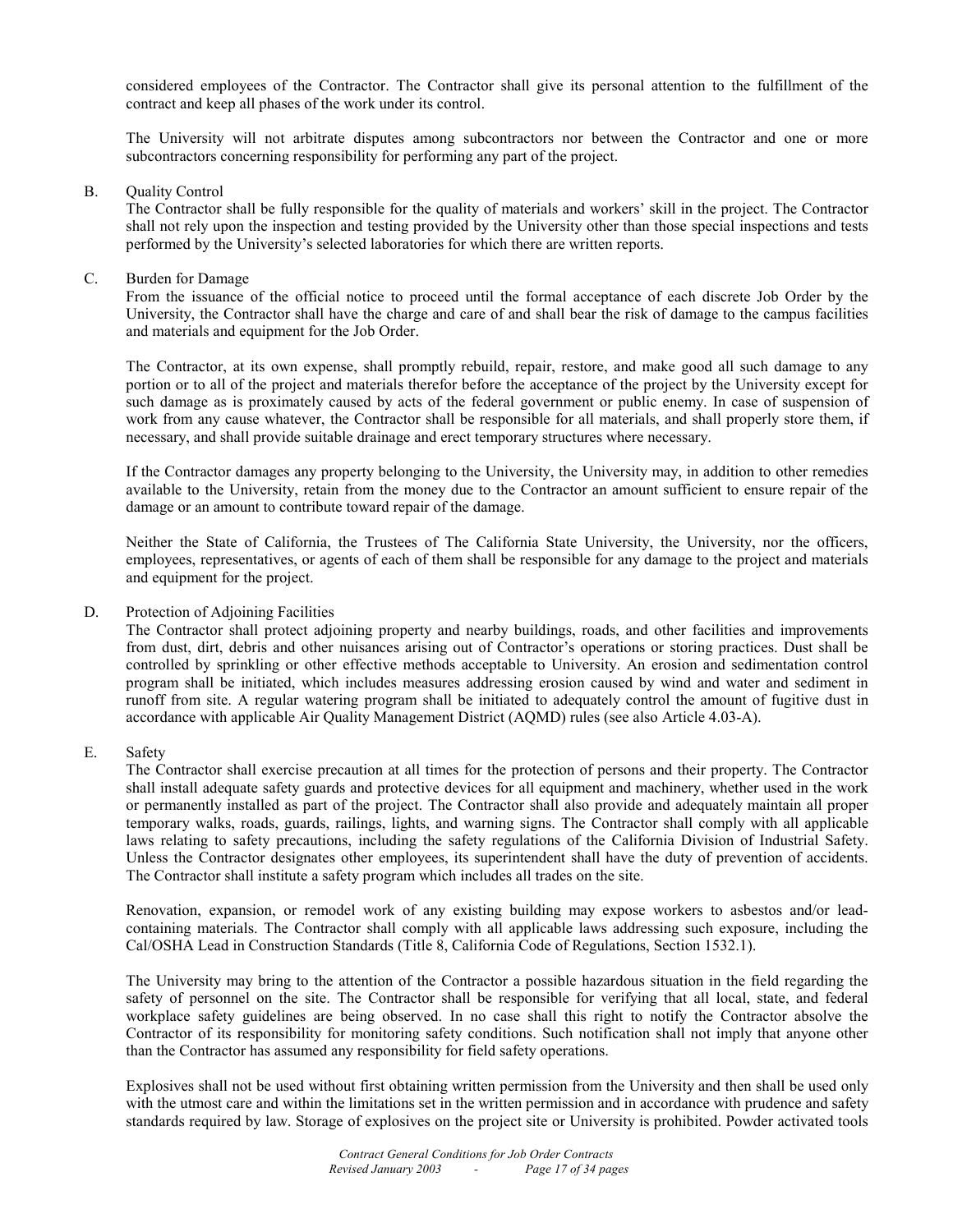are not explosive for purposes of this Article; however, such tools shall only be used in conformance with State safety regulations.

 In the event of an accident, the Contractor shall make available to the University copies of its accident report to its insurance carrier. The Contractor shall determine the cause of the accident and immediately correct any equipment, procedure, or condition contributing to the accident.

# F. Utilities

- 1. If the Contractor discovers utility facilities not identified in the Job Order documents, the Contractor shall immediately notify the University and the utility involved, in writing, of such discovery. When the Contractor is required by the scope of work to locate, remove or relocate utility facilities not identified in the individual discrete Job Order documents with reasonable accuracy, it shall be compensated for any reasonable actual added cost incurred by the issuance of a new Job Order. The Contractor shall also be compensated for the cost of repairing any damage resulting from the discovery of such unidentified utility facility when such damage does not result from the failure of the Contractor to exercise reasonable care. All such compensation to the Contractor shall determined utilizing the pricing procedure described in Article 2.04-C.5. The University or the public utility, where it is the owner of the utility facilities, shall have the sole discretion to perform repairs, or relocation work or permit the Contractor to do such repairs or relocation work at a reasonable price, where such work is required to facilitate the project. The Contractor shall not be assessed liquidated damages for delay in the completion of the project which is caused by the failure of the University or the owner of the utility to provide for removal or relocation of such unidentified utility facilities.
- 2. With the exception of the identification of main or trunk line utility facilities in the contract documents, the foregoing provisions of subdivision (1) shall not apply to, and University shall have no obligation to indicate, the presence of existing service laterals or appurtenances whenever the presence of such utilities on the site of the project can be inferred from the presence of other visible facilities, such as buildings, meter and junction boxes, on or adjacent to the site of the construction.
- 3. Except as expressly provided in subdivisions (1) and (2) above, the Contractor shall be responsible at its own cost for all work, expense, or special precautions caused by the existence or proximity of utilities encountered at the site or in the performance of the project work including, without limitation, repair of any damage that may result including any damage resulting from hand or exploratory excavation. The Contractor is cautioned that the utilities encountered at the site may include communication cables or electrical cables conducting high voltage. When excavating in the vicinity of the ducts enclosing such cables, special precautions are to be observed by the Contractor at its own cost and shall include the following: all cables and their enclosure ducts shall be exposed by careful hand excavation so as not to damage the ducts or cables nor cause injury to persons, and appropriate warning signs, barricades, and safety devices shall be erected.
- 4. The Contractor shall provide as-built drawings of all utilities encountered and constructed to the University, indicating the size, horizontal location, and vertical location based on the project benchmark or a stable datum.
- G. Hazardous Materials
	- 1. Asbestos The Contractor is prohibited from installing any asbestos-containing materials or products in any work to be performed under this contract without the written consent of the University Executive Dean and University Director of Environmental Health and Safety. The Contractor shall be responsible for removal and replacement costs should it be determined this provision has been violated; this responsibility shall not be limited in duration by project completion, the warranty period, or other provisions of this contract.
	- 2. Lead The Contractor is prohibited from installing any lead-containing materials or products, including paint, in any work to be performed under this contract without the written consent of the University Executive Dean and University Director of Environmental Health and Safety. The Contractor shall be responsible for removal and replacement costs should it be determined this provision has been violated; this responsibility shall not be limited in duration by project completion, the warranty period, or other provisions of this contract.

#### **4.09 Payments by Contractor**

In accordance with Section 7108.5 of the Business and Professions Code, the Contractor agrees to promptly pay all subcontractors within ten (10) days of receipt of each progress payment, unless otherwise agreed in writing by the parties, the respective amounts allowed Contractor on account of the work performed by its subcontractors, to the extent of each such subcontractor's interest therein.

# **4.10 Responsibility to Secure and Pay for Permits, Licenses, Utility Connections, Etc.**

The Contractor shall secure all permits and licenses required for any operations required under this contract and shall pay all costs relating thereto as well as all other fees and charges that are required by the United States, the State, the county, the city, a public utility, telephone company, special district, or quasi-governmental entity. It is the responsibility of the Contractor to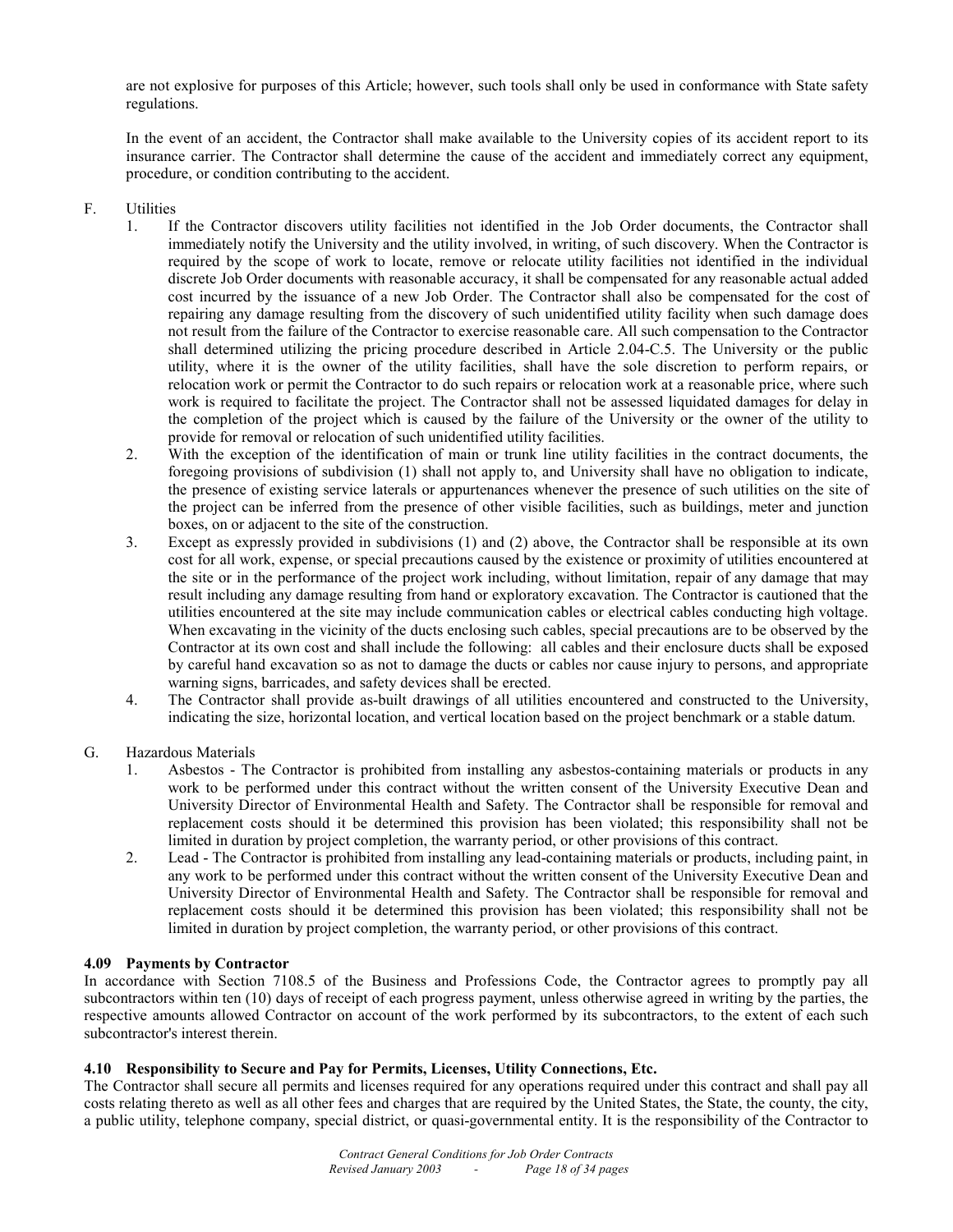ascertain the necessity of such permits and licenses in preparing its bid and include in its bid the cost thereof as well as adjustments for any delays that may be caused by securing permits and licenses.

# **4.11 Patented or Copyrighted Materials**

The Contractor shall assume all costs arising from the use of patented or copyrighted materials, equipment, devices, or processes used on or incorporated in the project and agrees to save harmless, defend, and indemnify the State, the Trustees of The California State University, Trustees' Consultants, the University, and the officers, agents and employees of each of them from all suits, actions, or claims for, or on account of, the use of any patented or copyrighted materials, equipment, devices, or processes.

# **4.12 Property Rights in Materials and Equipment**

Nothing in the contract shall be construed as vesting in the Contractor any property right in the materials or equipment after they have been attached to or permanently placed in or upon the work or the soil or after payment has been made for fifty percent or more of the value of the materials or equipment delivered to the site of the work whether or not they have been so attached or placed. All such materials or equipment shall become the property of University upon being so attached or placed or upon payment of fifty percent or more of the value of the materials or equipment delivered on the site but not yet installed and the Contractor warrants that all such property shall pass to University free and clear of all liens, claims, security interests, or encumbrances.

# **4.13 Taxes**

The Contractor shall pay all taxes imposed by law which are levied or become payable as a result of the Contractor's performance under this contract.

# **4.14 Contract Time**

A. Time of the Essence

All time limits specified in this contract are of the essence of the contract.

B. Starting and Completion Date

The University shall designate in the Notice to Proceed the starting date of each discrete Job Order on which the Contractor shall immediately begin and thereafter diligently prosecute the work to completion. The Contractor agrees to complete the work on the date specified for completion of the Contractor's performance in the Job Order unless such time is adjusted, in writing, by the University. The Contractor may complete the work before the completion date if it will not interfere with the University or their other Contractors engaged in related or adjacent work. The work shall be regarded as completed as noted on the University's Notice of Completion. This date shall be used as the date the guarantee period begins as defined in Article 9.05, Guarantee.

C. Adjustment of Job Order Time Due to Acts of God, etc.

The Contractor shall not be assessed with liquidated damages, nor the cost of engineering and inspection during any delay in the completion of the project caused by acts of God, the public enemy, fire, flood, earthquake, epidemic, quarantine restriction, strike, freight embargo, discovery of archaeological or paleontological artifacts, and unusual action of the elements; provided that the Contractor shall notify the University in writing of the causes of delay within seven days from the beginning of any such delay. The University shall determine the facts with regard to the delay and the reasonable period of time by which the date of completion should be extended by reason thereof, if any. The University's findings thereon shall be final and conclusive.

There shall be no compensation to the Contractor for costs associated with this kind of delay.

 The term 'unusual action of the elements' is limited to extraordinary, adverse weather conditions and conditions immediately resulting therefrom which cause a cessation in the progress of the work which will delay the time of completion of a Job Order.

 The Contractor shall have no right to an adjustment in the time of completion due to weather conditions or industrial conditions which are normal for the locality of the site. The time period for completion of each Job Order will be calculated with consideration given to the average climatic range and usual industrial conditions prevailing in the locality of the site.

#### D. Adjustment of Job Order Time Due to Acts of the University

If the Contractor is delayed in completing a Job Order by reason of any act of the University not provided by the contract, or by reason of changes without agreement being reached as to any time adjustments, the time for completion of a Job Order may be extended for a period commensurate with the delay. The Contractor shall notify the University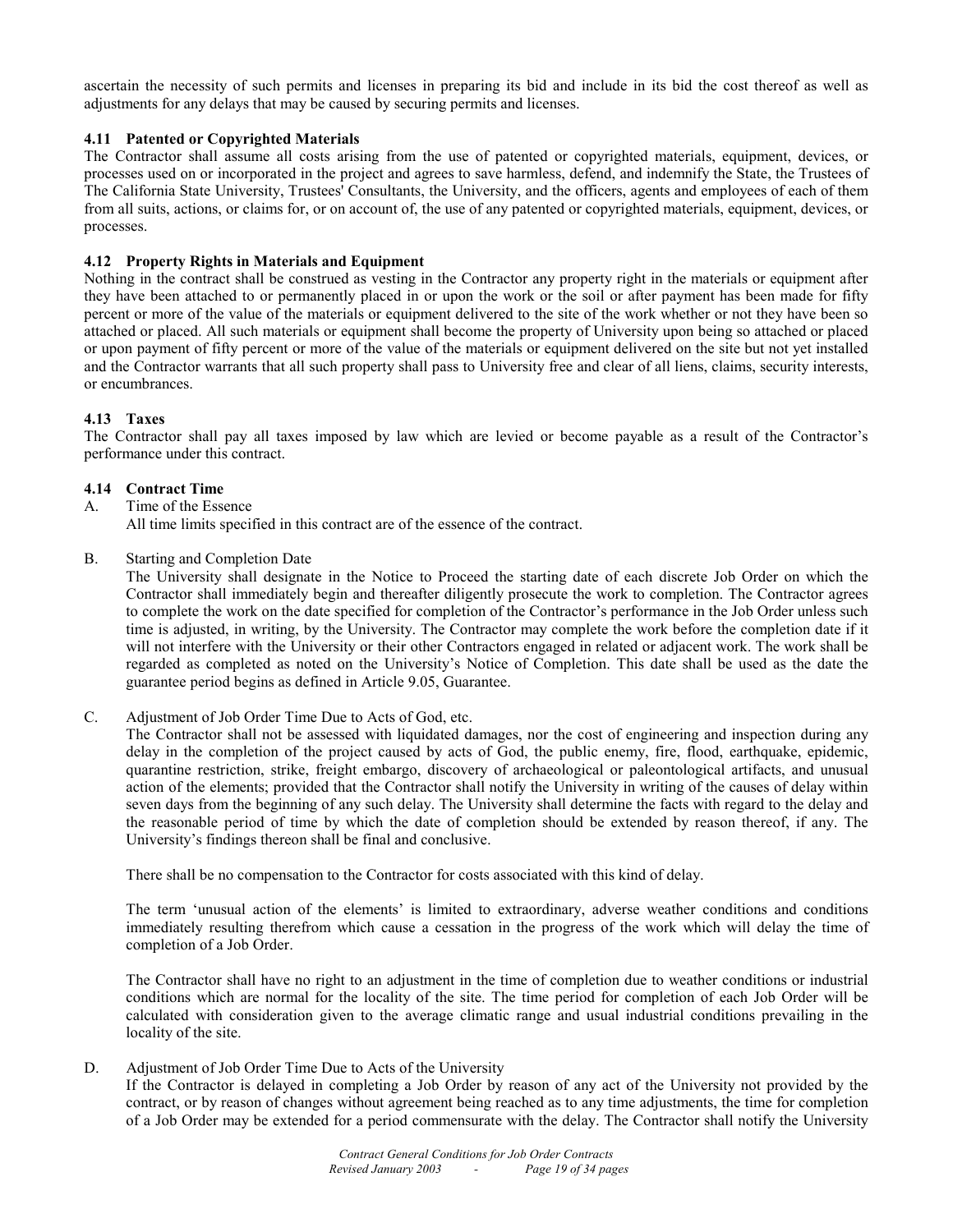in writing of the causes of the delay within seven days from the beginning of the delay. The causes of delay shall be subject to the same determinations as stated in Article 4.14-C above.

# E. Contractor to Fully Prosecute work

No extension of time will be granted for any of the causes for which extensions are granted unless the Contractor demonstrates to the satisfaction of the University that the Contractor has made every reasonable effort to complete all work under a Job Order not later than the date prescribed, or as soon as possible thereafter, notwithstanding delay in the work due to any such cause.

F. University's Adjustment of Job Order Time

Even though the Contractor has no right to an extension of time for completion, the University may extend the time at the request of the Contractor if they determine it to be in the best interest of the State. If the time is extended, the University may, in lieu of assessing liquidated damages, charge the Contractor, its successors, heirs, assigns, or sureties, and deduct from the final payment for the work all or any part, as they may deem proper, of the value of the lost use of the completed project, and of the actual cost to the University of engineering, inspection, superintendence, and other overhead expenses which are directly chargeable to the contract, and which accrue during the period of such extension. The University may also extend the time for completion if the reason is due to circumstances beyond the control of the Contractor or the University (e.g., awaiting environmental clearance).

# **4.15 Labor Force and Superintendent**

- A. The Contractor shall employ a full-time competent construction superintendent and necessary staff. The construction superintendent shall devote full time to the work and shall have full authority to act for the Contractor at all times. The superintendent shall prepare a daily report that includes worker count, work in progress and pertinent details relating to the progress of the work. Such report shall be provided to the Trustees upon request.
- B. Contractor shall enforce strict discipline and good order at all times among Contractor's employees and all subcontractors. Contractor shall not engage any employee not skilled in the task assigned. All employees assigned to the work by Contractor shall perform in the best manner and shall cooperate fully with the University and all other representatives of the University. The Contractor shall remove from the work any employee of the Contractor or of any subcontractor when so directed by the University.
- C. Contractor's Responsibility for Work:
	- 1. The work shall be under the charge and care of the Contractor until final acceptance by the University, including all punch list items, unless otherwise specified in the contract documents. The Contractor shall assume all responsibility for injury or damage to the work by action of the elements and fire and from any other causes whatsoever, whether arising from the execution, or from the non-execution, of the work. The Contractor shall rebuild, repair, restore and make good, at its expense, all injuries or damages to any portion of the work occasioned by any of the above causes before final completion.
	- 2. When the University furnishes equipment or materials to the Contractor for use or inclusion in the work, the Contractor's responsibility for all such equipment and materials shall be the same as if furnished by him/her.
	- 3. The Contractor shall not have work performed, nor shall it employ labor or means, in the carrying out of this Contract that would in any way cause or result in a suspension, or delay of, or strike upon the work to be performed hereunder of any of the trades working in or about the premises herein described, or in or about any other building of the University.
	- 4. As a minimum staffing level, the Contractor shall have at all times a project manager, estimator, office manager and superintendent assigned to the contract. Additional staff will be assigned depending on the work load level but at all times the Contractor shall maintain a ratio of at least one (1) superintendent for every six (6) Job Orders.

#### **4.16 Subsurface or Site Conditions Found Different**

Should the Contractor encounter subsurface or physical conditions at the site materially differing from those shown on or described in or indicated in the Job Order, the Contractor shall immediately give written notice to the University of the differing conditions and shall not disturb the differing conditions until directed to do so by the University.

#### **4.17 Verifying Dimensions**

- A. The Contractor shall take all measurements at the site and shall verify all dimensions at the site before submitting its proposal and before proceeding with the work.
- B. During the progress of work, the Contractor shall verify all field measurements prior to fabrication of building components or equipment, and proceed with the fabrication to meet field conditions.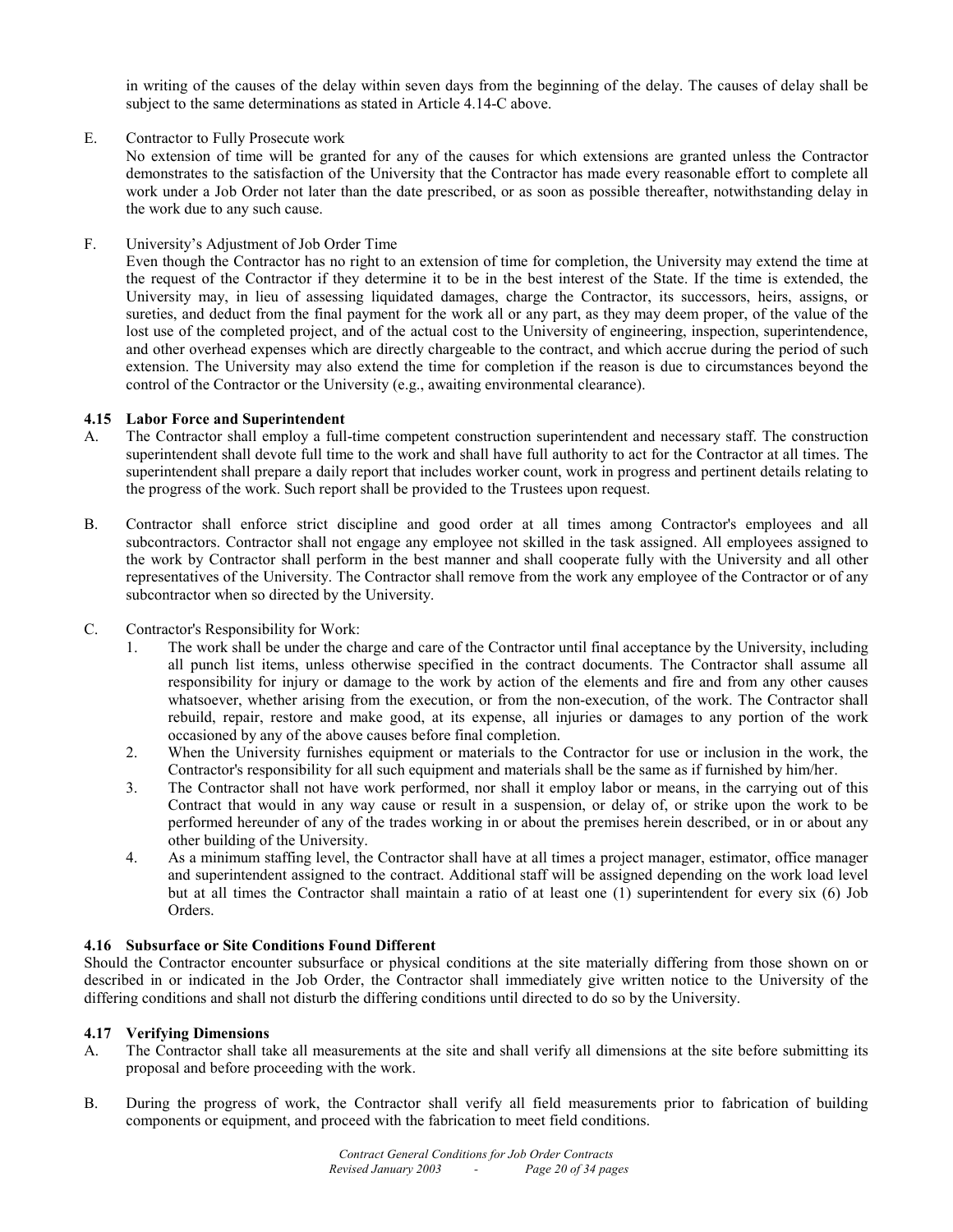- C. Special locations for equipment, pipelines, ductwork and other such items of work, where not dimensioned on plans, shall be determined by sole authority of the University.
- D. The Contractor shall be responsible for the proper fitting of the work in place.

# **4.18 Meetings**

The Contractor shall attend all scheduled progress meetings and any other special meetings as directed by the University.

# **4.19 Contractor's Relationship to Subcontractors**

- A. The Contractor shall have full responsibility for all portions of the work furnished by every subcontractor and for all acts and omissions (whether willful, negligent, or otherwise) of every subcontractor and such subcontractor's employees. All work, acts, and omissions, of every subcontractor and such subcontractor's employees shall be deemed those of Contractor for all purposes of the contract.
- B. Before entering into any subcontract, the Contractor shall inform each subcontractor fully and completely of all requirements of this contract relating to the work to be performed under the subcontract. The Contractor shall require all agreements with or between subcontractors to be in writing. Every subcontract shall provide expressly that such subcontract (and all rights of any subcontractor thereunder) is subject in all respects whatsoever to all requirements of this contract and that all work under the subcontract shall comply with all requirements of this contract. Each subcontract shall include a provision authorizing termination for necessity or convenience by the Contractor and a provision under which the subcontractor agrees that the subcontractor's obligations shall be assigned to the University, at the University's election, upon a termination of Contractor's rights to perform the (effective upon the giving of the University's notice of termination under either such Section). Upon the University's request, the Contractor shall deliver to the University a counterpart original of the signed subcontract between Contractor and each subcontractor (and any modifications thereof). Each subcontract shall contain the same terms and conditions as to method of payment for work, and as to retained percentages, as are set forth in this contract; and Contractor shall pay each subcontractor in accordance with the terms of the applicable subcontract, the contract general conditions and state statutes for work performed by such subcontractor.
- C. The Contractor's execution of any subcontract shall be deemed a representation to the University that the Contractor (1) has informed the subcontractor fully and completely of all requirements of this contract relating directly or indirectly to the subcontractor's work; and (2) has taken all steps necessary to ensure that each and every subcontractor meets the minimum qualifications required by the University of any Contractor submitting bids for any University work.
- D. The Contractor shall make certain that all subcontractors employed are properly licensed and are in good standing with the Contractor's State License Board.

# **4.20 Character of Workers**

- A. The Contractor shall employ only competent and efficient laborers, mechanics, or artisans. Whenever, in the opinion of the University, any employee is careless, incompetent, violates safety or security rules, obstructs the progress of the work, acts contrary to instructions or acts improperly, or fails to follow the safety requirements of this contract, the Contractor shall, upon request of the University, discharge or otherwise remove such person from the work and shall not employ such person, except with the written consent of the University. The Contractor shall not permit any person to enter any part of the work or any buildings connected therewith who is under the influence of intoxicating liquors or controlled substances.
- B. The Contractor and the Contractor's employees shall be subjected to the same general rules of conduct while on University property that apply to University employees. The University reserves the right to refuse access to any Contractor's employee if the University determines it to be in the best interests of the University.
- C. The Contractor shall make certain that all subcontractors employed are properly licensed and in good standing with the California State License Board.

# **4.21 Limitation of Construction Operations**

The Contractor shall limit the area and nature of the construction operations to that which is authorized in the plans or specifications or approved by the University.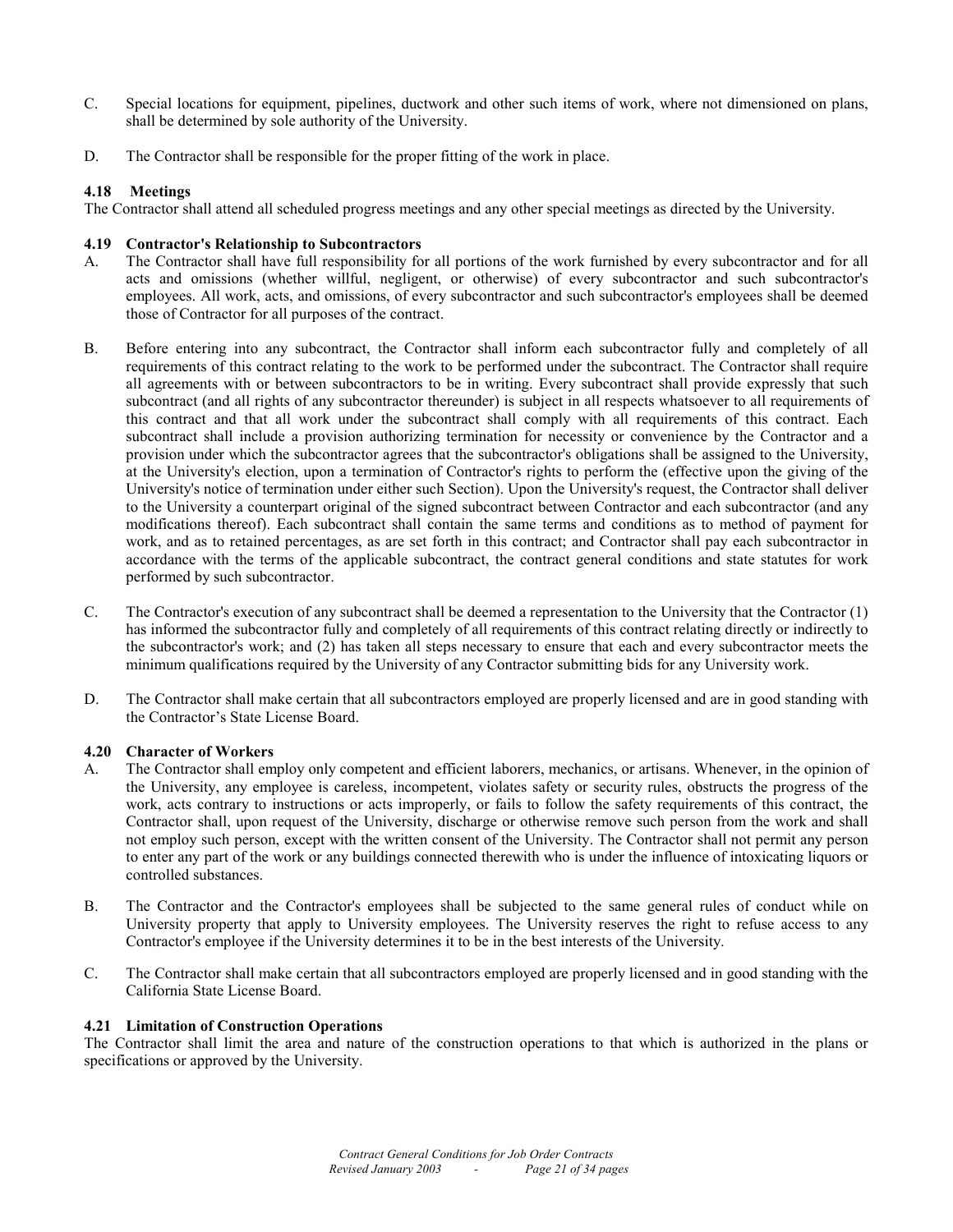# **4.22 Coordination With Other Work**

The University reserves the right to do other work in connection with the project or adjacent thereto by contract or otherwise, and the Contractor shall at all times conduct the work so as to impose no hardship on the University or others engaged in the University's work nor to cause any unreasonable delay or hindrance thereto. Where two or more Contractors are employed on related or adjacent work, each shall conduct their operation in such a manner as not to cause delay or additional expense to the other.

The Contractor shall be responsible to others engaged in the related or adjacent work for all damage to work, to persons and to property, and for loss caused by failure to complete the work within the specified time for completion. The Contractor shall coordinate its work with the work of others so that no discrepancies shall result in the project.

# **4.23 Drawings Reflecting Actual Construction**

During the course of construction, the Contractor shall maintain as-built drawings (if part of a Job Order) kept up each day to show the project as it is actually constructed. Every sheet of the plans that differs from the actual construction shall be marked and sheets so changed shall be noted on the title sheets of the plans. All change orders shall be shown by reference to sketch drawings and any supplementary drawings or change order drawings shall be included. The altered contract drawings shall be sufficiently detailed so that future work on the project or in adjacent areas may be conducted with a minimum of difficulty. Prior to the completion of the project, and prior to release of the final retention payments, the 'as-built' drawings and marked up drawings, if any, shall be transmitted to the Construction Administrator.

# **4.24 Cleanup of Project and Site**

The Contractor shall clean up its work at frequent intervals and shall clean up its work at other times when directed by the University At all times while finish work is being done, floors shall be kept broom clean. Upon completion of the work, the Contractor shall promptly remove from the premises construction equipment and any waste materials not previously disposed of, leaving the premises thoroughly clean and ready for occupancy.

When two or more Contractors are engaged in work at or near the site, each shall be responsible for cleanup and removal of its own rubbish, equipment, and any waste materials not previously disposed.

In the event the Contractor does not maintain the project or the site clear of debris and rubbish in a manner acceptable to the University, the University may, at its option, cause the project or site to be properly cleaned and may withhold the expense incurred therefor from payments due the Contractor.

# **4.25 Access to Work**

The University shall at all times have access to the work and the Contractor shall maintain such access during the work on a project.

#### **4.26 Notice for Testing**

If the contract documents, the University's instructions, state laws, or regulations, require that any work be inspected or tested, the Contractor shall give the University timely notice of readiness of the work for inspection or testing and the date fixed for inspection or testing. The Contractor shall at all times permit the Trustees to visit and inspect the work and shall maintain proper facilities and provide safe access for such inspection. Work requiring testing, inspection or verification shall not be covered up without such test, inspection, or approval.

#### **4.27 Re-Examination of Work**

Re-examination of any part of the work may be ordered by the University, and if so ordered the work must be uncovered by the Contractor. If the University finds such work to be in accordance with the contract, the University shall pay the cost of reexamination and the University does not find such work to be in accordance with the contract, the Contractor shall pay or be back-charged for the cost of re-examination.

#### **4.28 Inspection of Work**

A. All work, all materials whether or not incorporated in the work, all processes of manufacture, and all methods of construction shall be, at all times and places, subject to the inspection of the University, and the University shall judge the quality and suitability of the work, materials, processes of manufacture, and methods of construction for the purposes for which such work, materials, processes of manufacture and methods of construction are used. The University may direct that any work not approved by the University shall, at no cost to the University, be immediately removed, reconstructed, made good, replaced or corrected by the Contractor to the satisfaction of the University. This corrective work shall include all work of any third party destroyed or damaged by such removal or replacement. Rejected material shall be removed immediately from the site at no extra cost to the University. Acceptance of material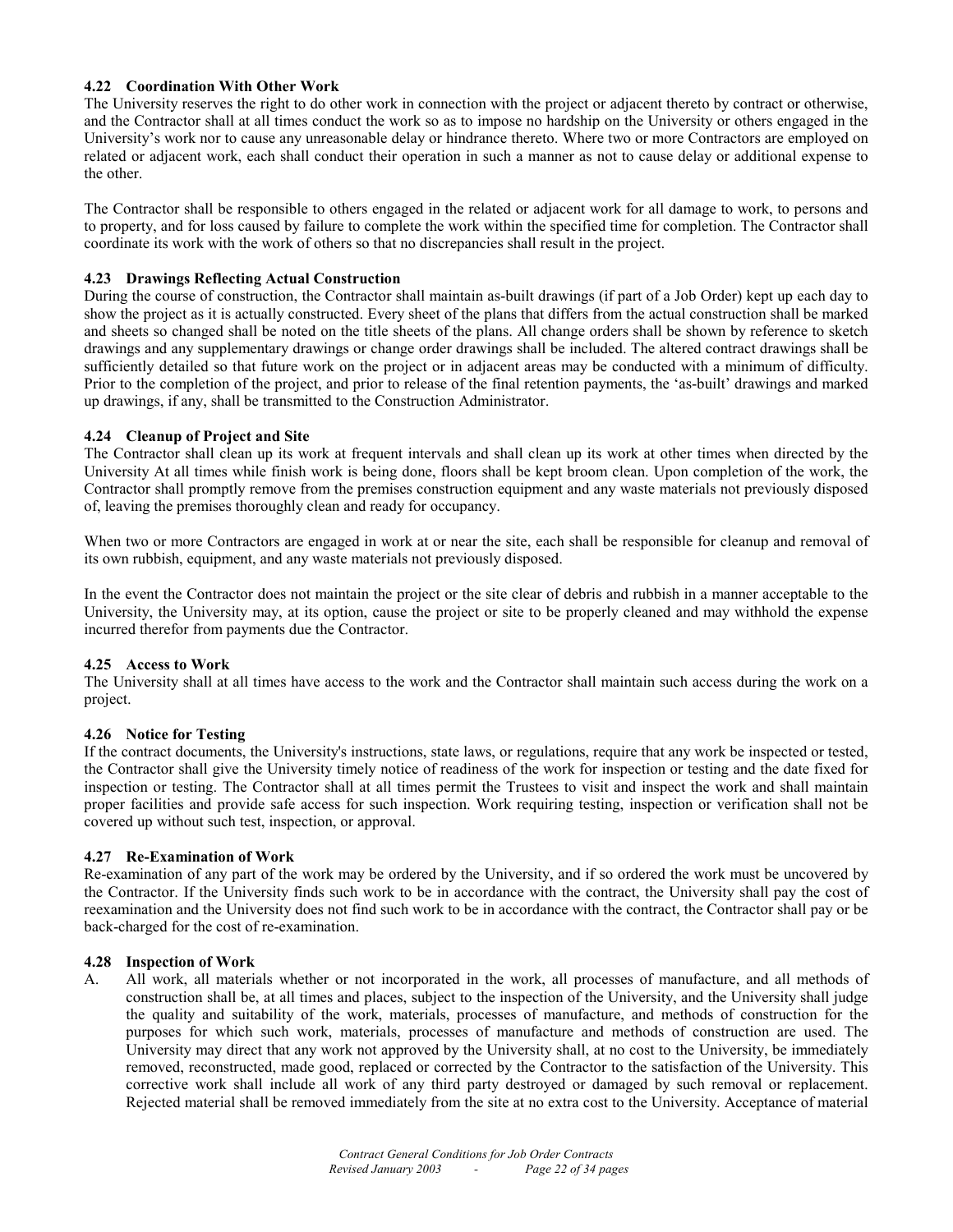and workmanship by the University shall not relieve the Contractor from the Contractor's obligation to replace all work that is not in full compliance with the contract.

B. If, after inspection, the University determines that it is undesirable to replace any defective or damaged materials or to reconstruct or correct any portion of the work injured or not performed in accordance with the contract, the compensation to be paid to the Contractor shall be reduced by an amount which, the University deems equitable.

# **4.29 Testing**

All materials and equipment used in the work shall be subject to inspection and testing in accordance with accepted standards to establish conformance with specifications and suitability for uses intended, unless otherwise specified in the contract. If any work shall be covered or concealed without the approval or consent of the University, that work shall, if directed by the University, be uncovered for examination. Any inspection by the University or by a testing laboratory on behalf of the University does not relieve the Contractor of the responsibility to maintain quality control of materials, equipment and installation to conform to the requirements of the contract. If any test results are below specified minimums, the University may order additional testing. The Contractor shall pay the cost of additional testing, any additional professional services required, and any other expenses incurred by the University as a result of such additional testing.

#### **4.30 Acceptance of Work**

No previous inspection shall relieve the Contractor of the obligation to perform the work in accordance with the contract. No payment, either partial or full, by the University to the Contractor shall excuse any failure by the Contractor to comply fully with the contract. The Contractor shall remedy all defects, and shall incur the cost of any damage to other work resulting therefrom.

# **5.00 SCOPE AND PROCEDURE FOR JOB ORDER WORK**

# **5.01 Pre-Construction Conference**

After award of the contract and before the issuance of the first discrete Job Order under this contract, the University will conduct a conference to acquaint the Contractor with University policies and procedures that are to be observed during the prosecution of the work and to develop mutual understanding relative to the administration of the contract.

#### **5.02 General Scope of Work**

This is an indefinite-quantity contract for construction work. All costs associated with preparing proposals shall be the responsibility of the Contractor.

#### **5.03 Description of Work**

- A. Work shall be performed only as authorized by Job Orders issued in accordance with the contract general conditions. The Contractor shall furnish to the University the construction services, supplies, equipment and related activities specified in the Job Orders up to and including the maximum contract value. The University shall order at least the minimum contract value.
- B. The work of this Contract shall be determined by individual Job Orders. The Contractor shall perform its Job Order construction work in accordance with this contract including provision of all pricing, management, shop drawings, documents, labor, materials, supplies, parts (to include system components), transportation, facilities, supervision, and equipment needed to complete each Job Order. The Contractor shall provide quality assurance as specified in strict accordance with Article 4 of the Contract General Conditions. The Contractor shall also be responsible for site safety as well as site preparation and cleanup.
- C. Contractor shall maintain accurate and complete records, files and documents to include state and local laws, ordinances, rules and regulations and manufacturers' instructions and recommendations which are necessary and related to the work to be performed.
- D. Contractor shall prepare and submit required reports, maintain current record drawings, and submit required information. The Contractor shall provide materials lists to include trade names, brand names, model number, and ratings (if appropriate) for all materials necessary for a complete job.
- E. In addition to the tasks and requirements in the University's Standard Specifications and the Unit Price Book, the University may, from time to time, require non pre-priced tasks. The parties will price these requirements in accordance with the procedures set forth below.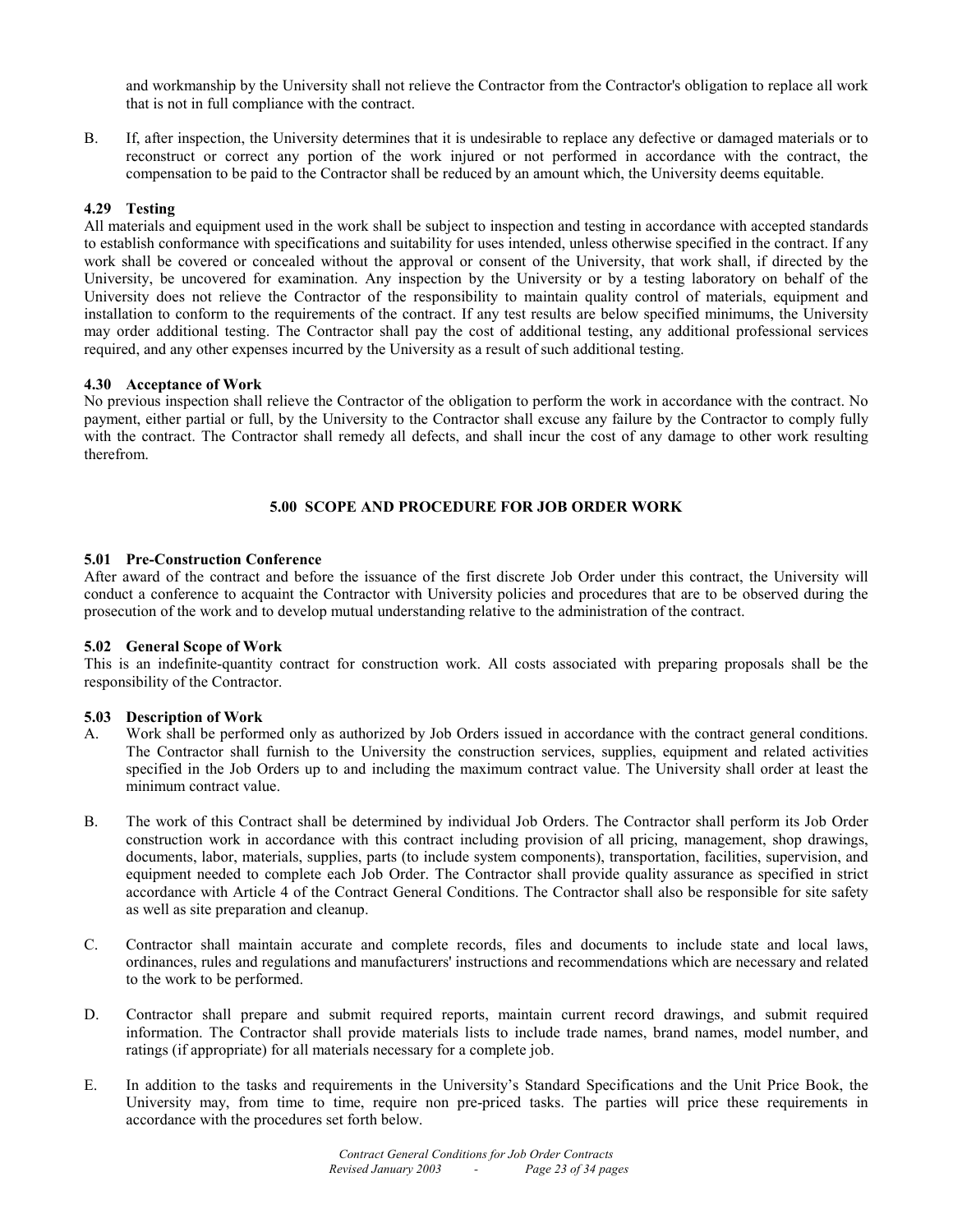- F. The University Standard Specifications and Standard Details, as amended, shall be used in the execution of work under the contract and are incorporated by reference and made a part of this Contract. Each Job Order shall state the applicability of those documents and standards to the Job Order. In the case of any inconsistency between this Contract and the University's Standards, the University's Standards shall govern.
- G. The Contractor may be required to provide architectural, structural, mechanical, electrical, civil, or other engineering services for performance-based scopes of work as requested by the University or as required for filings or permits or submittal of documents for regulatory agency approval. The services shall be provided by architects or engineers registered and insured in the State of California to practice in the particular professional field involved. Professional liability coverage shall be at least \$1,000,000. All documents prepared by architects, consultants and engineers for the Contractor under this Contract are subject to review of the University. Review by the University does not relieve any architects, consultants or engineers from the professional liability associated with documents they have prepared.

# **5.04 Procedure for Initiating Job Order**

- A. As the need exists for performance by the Contractor under the terms of this Contract, the University will notify the Contractor of a project.
- B. The Contractor shall respond by:
	- 1. Obtaining from the University the scope of the requirement and collect any documents.
	- 2. Visiting the proposed site with the University staff and participating in a joint scope meeting which will at a minimum include establishment of the following:
		- a. Job order number and title
		- b. Existing site conditions
		- c. Methods and alternatives for accomplishing work
		- d. Definition and refinement of requirements
		- e. Detailed scope of work
		- f. Requirements for design drawings, sketches, submittals, catalogue cuts, samples, shop drawings, etc.
		- g. Tentative construction schedule (bar chart or critical path method schedule)
		- h. Preliminary quantity estimates
		- i. Proposal due date
- C. Upon completion of the joint scoping process, the University will issue a Request for Proposal and a detailed scope of work that require the Contractor to prepare a proposal for the work under consideration. The detailed scope of work, unless modified by both the Contractor and the University, will be the basis on which the Contractor will develop its proposal and the University will evaluate the proposal.

# **5.05 Preparation of the Proposal**

- A. The Contractor will prepare a proposal in accordance with the following:
	- 1. Pre-priced tasks: For pre-priced tasks the Contractor shall identify the task and quantities required from the Unit Price Book. The unit price set forth in the Unit Price Book shall serve as the base price for the purpose of the operation of this provision. The Contractor's proposal shall include support documentation to indicate that adequate engineering and planning for the requirement has been done and that the tasks proposed are reasonable for the work to be performed. Documentation to be submitted with the proposal shall include, as appropriate, but not be limited to, design drawings, calculations, catalog cuts, specifications, and subcontractor list, DVBE participation and construction schedule.
	- 2. Non pre-priced tasks: Non pre-priced tasks, if any, shall be separately identified and submitted in the proposal. Information submitted in support of non pre-priced tasks shall include, but not be limited to, the following:
		- a. Complete specifications and technical data, including task content, support drawings, task cost data, quality control and inspection requirements.
		- b. Work schedule.
		- c. Costing data shall include a cost analysis report, establishing the basis for selecting the approach proposed for accomplishment of the requirements. Unless otherwise directed by the University, costing data will be submitted demonstrating that the Contractor sought and received three quotes. The Contractor shall provide an installed unit price (or demolition price if appropriate) that shall include all costs required to accomplish the non pre-priced task.
		- d. The final price submitted for non pre-priced tasks shall be according to the following formula:
			- (1) Contractor Performed Duties
				- $A =$  Direct labor cost and fringe benefits per prevailing wage rates
				- $B =$  Direct material costs (supported by quotes)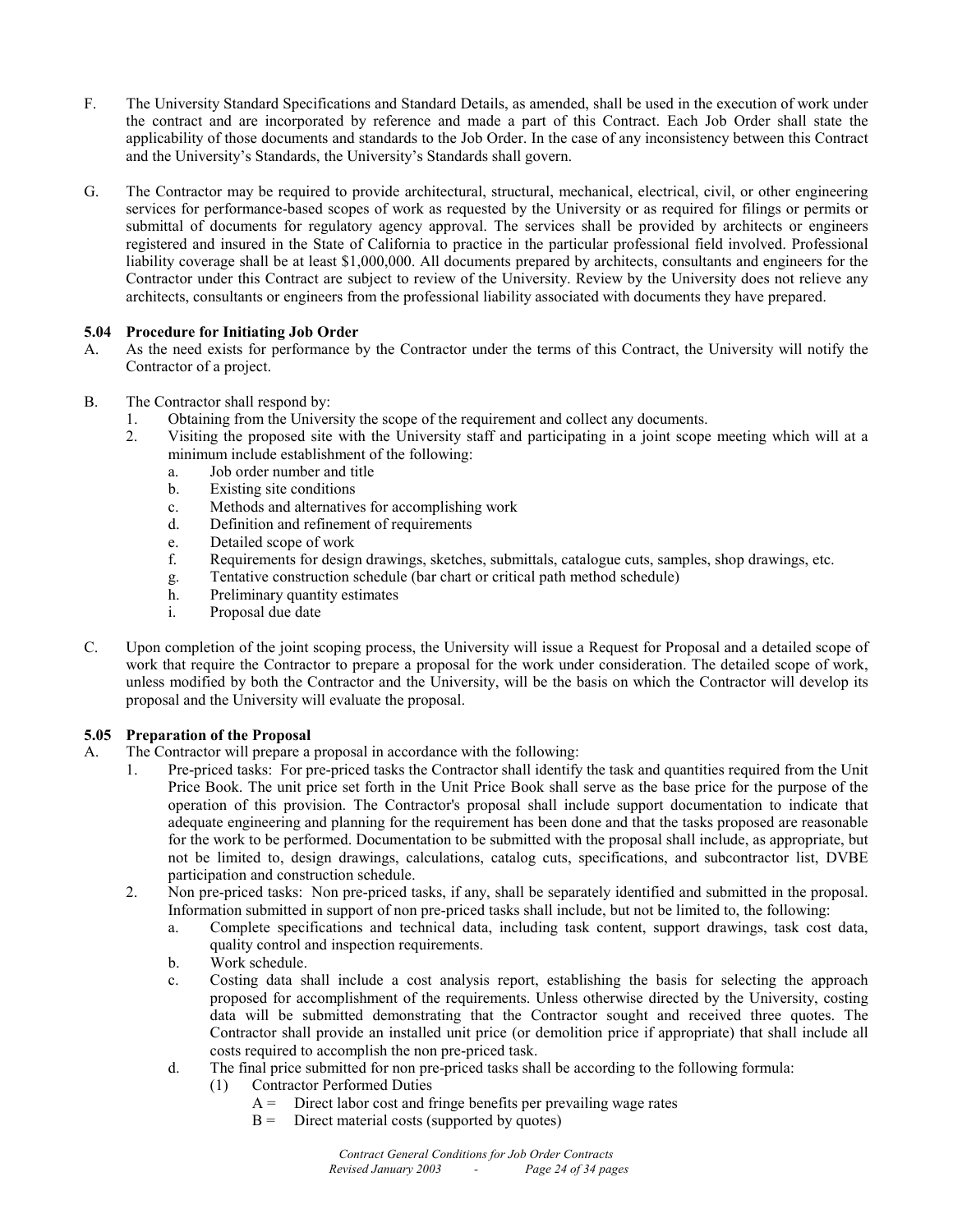- $C =$  Direct equipment costs (supported by equipment amortization data)
- $D =$  Allowable overhead costs = A x 55% (this includes Worker's Compensation insurance)
- E = Allowable profit =  $(A + B + C)$  x 10%
- (2) Subcontractor Performed Duties
	- $F =$  Cost of subcontractors to contractor (supported by quotes)
	- G = Contractor's allowance for subcontractor cost =  $\overline{F}$  x 5%
	- $H =$  Contractor's overhead for subcontractor cost in accordance with the following schedule:
		- F x 0% for NPP tasks < 10% of total Work Order Value
		- F x 7% for NPP tasks 10-20% of total Work Order Value
		- F x 10% for NPP tasks  $> 20\%$  of total Work Order Value
- Total Cost of Non Pre-Priced Task =  $A + B + C + D + E + F + G + H$
- e. Following approval by the University of a non pre-priced task and unit price, the non pre-priced task unit price will be entered into the computer database.
- f. The total extended price for the non pre-priced task will be determined by multiplying the unit price by the quantity required. The price offered in the proposal will be determined by multiplying the total extended price by an adjustment factor of 1.000.
- g. After a non pre-priced task is used on three separate Job Orders, the unit price for such task will be established, following approval by the University, and fixed as a permanent pre-priced task that will no longer require price justification.
- h. The University's determination as to whether an item is a pre-priced task or a non pre-priced task shall be final, binding and conclusive as to the Contractor.
- 3. The Contractor's proposal shall include support documentation to indicate that adequate engineering and planning for the requirement has been done, and that the tasks proposed are reasonable for the work to be performed. Documentation to be submitted with the proposal shall include, but not be limited to:
	- a. Design drawings, calculations, specifications, and architectural renderings
	- b. Catalog cuts
	- c. Subcontractor and material supplier list
	- d. DVBE compliance documents
	- e. Construction schedule (detailed bar chart)
	- f. Special insurance
	- g. For special equipment a copy of the warranty document may be required.
- 4. Contractor's proposal shall be submitted by the date indicated on the Request for Proposal. The time allowed for preparation of the Contractor's proposal would depend on the complexity and urgency of the Job Order. On complex Job Orders, such as Job Orders requiring engineering/architectural drawings and approvals and permits, allowance will be made to provide adequate time for preparation and submittal of the necessary documents with the proposal and so reflected in the proposal due date entered on the Request for Proposal. In emergency situations and minor maintenance and repair Job Orders requiring immediate completion, the proposal may be required quickly and the due date will be so indicated on the Request for Proposal.
- 5. The Contractor's proposal shall include compliance with the DVBE participation requirement. The following guidelines apply:
	- a. Special Definitions
		- (1) 'Disabled Veteran' as used herein, means a veteran of the military, naval or air services of the United States with at least a ten (10) percent service-connected disability who is a resident of the State of California.
		- (2) 'Disabled Veteran Business Enterprise' (DVBE) as used herein, means a business concern certified by the Small Business & DVBE Certification (OSDC) as meeting all of the following:
			- (a) The business is at least 51 percent owned by one or more disabled veterans, or in the case of a publicly owned business, at least 51 percent of its stock is owned by one or more disabled veterans; a subsidiary which is wholly owned by a parent corporation, but only if at least 51 percent of the voting stock of the parent corporation is owned by one or more disabled veterans; or a joint venture in which at least 51 percent of the joint venture's management and control and earnings are held by one or more disabled veterans.
			- (b) One or more disabled veterans manage and control the daily business operations. The disabled veterans who exercise management and control are not required to be the same disabled veterans as the owners of the business concern.
			- (c) A sole proprietorship, corporation, or partnership with its home office located in the United States, which is not a branch or subsidiary of a foreign corporation, foreign firm, or other foreign-based business.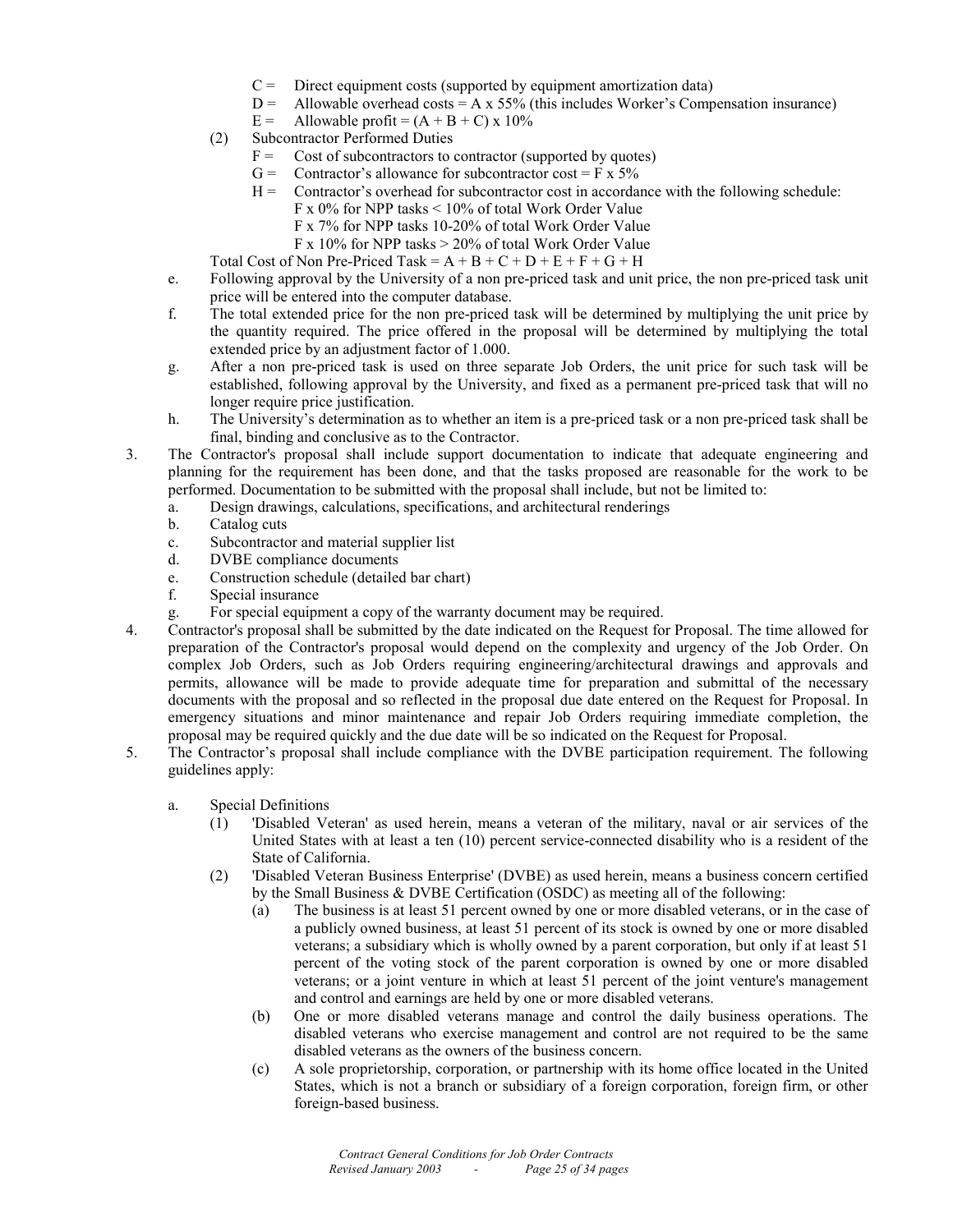b. Goal Attainment or 'Good Faith Effort'

 In order to satisfy and be responsive to this requirement, the Contractor must either meet the DVBE Participation Goal or document a 'Good Faith Effort' to meet that goal as follows:

- (1) DVBE Participation Goal Attainment
	- The three (3) percent DVBE Participation Goal is attained when:
	- (a) The Contractor is not a DVBE and is committed to use DVBEs for not less than three (3) percent of the contract dollar amount; or
	- (b) The Contractor is a DVBE and committed to performing not less than three (3) percent of the contract dollar amount with its own forces or in combination with those of other **DVBEs**.
- (2) Good Faith Effort

 A 'Good Faith Effort' to meet the DVBE goal is achieved by doing both of the following items prior to the submission of each discrete proposal for each Job Order. Each of these items must be satisfied for each. Job Order proposal submitted. The Contractor shall:

- (a) contact the Trustees' DVBE Coordinator at the telephone number provided in the individual Job Order Request for Job Order proposal to identify potential DVBEs. This call will initiate the provision of information to the Contractor;
- (b) contact other state and federal government agencies and local DVBE organizations to identify potential DVBEs for this contract; for each Job Order.
- c. Documentation Requirements

 The successful Contractor must document its effort to either meet the DVBE participation goal requirement or make a good faith effort to do so.

 Contractors who propose goal attainment are encouraged to submit documentation for making a 'Good Faith Effort' also. This will provide 'back-up' eligibility, ensuring against the possibility that the Trustees will not agree that goal attainment has, in fact, been met.

 The Contractor's efforts to meet the contract DVBE Participation Goal and/or make a 'Good Faith Effort' to meet the goal must be sincere, and the documentation must be sufficient to reasonably demonstrate that sincerity to the Trustees. Final determination of DVBE Participation Goal Attainment or a 'Good Faith Effort' by the Contractor shall be at the Trustees' sole discretion.

(1)Required Documentation

The DVBE documentation forms that must be completed are as follows, and instructions for completing the required forms correctly are included to assist the bidder.

(a) DVBE Transmittal Form

Contractors must fill out and attach the DVBE transmittal form as a cover sheet to the required documents and submit it and the additional required documentation along with all other required submissions in the proposal packages for each Job Order. All requested DVBE documentation must be completed on the forms provided and submitted with the DVBE Transmittal Form.

(b) Summary of Disabled Veteran Owned Business Participation (Attachment 1)

Whether DVBE Participation Goal Attainment or the 'Good Faith Effort' alternative is chosen, Summary of Disabled Veteran Owned Business Participation**,** Attachment 1, must be completed showing the type of work and company proposed for DVBE participation, their subcontractors (if any), and other related information. If no participation is achieved, the Contractor is to state 'N/A' or 'None' on the first line of the form. Complete the form providing the information as follows:

- (i) Company Name list the name of the company proposed for DVBE participation. If the prime Contractor is a DVBE, its name must also be listed to receive participation credit.
- (ii) Nature of work identify the proposed work or service to be provided by the listed company.
- (iii) Contracting With list the name of the department or company with which the company listed is contracting.
- (iv) Tier the contracting tier should be indicated with the following level designations:  $0 =$  Prime Contractor;
	- $1 =$  First tier subcontractor/supplier;
	- $2 =$  Second tier subcontractor/supplier of first tier subcontractor/supplier;
	- 3 = Third tier subcontractor/supplier of second tier subcontractor/supplier;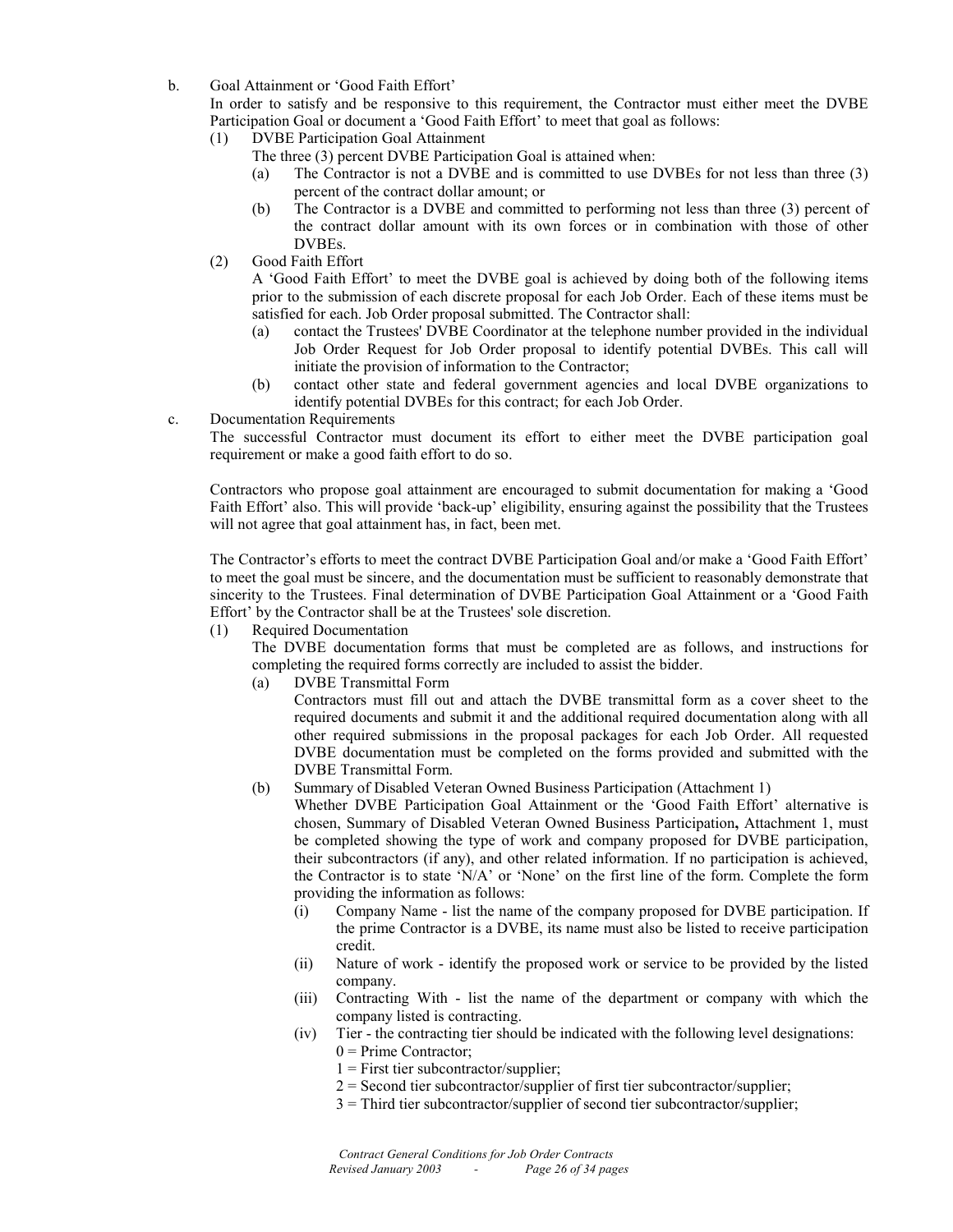- (v) Claimed DVBE Value the total dollar amount of the value claimed by a disabled veteran business enterprise..
- (vi) Percentage of Contract compute the percentage (%) of the total claimed DVBE value of the total Job Order dollar amount.
- (vii) DVBE Certification The Contractor must include one copy of the DVBE certification letter from the Small Business & DVBE Certification (OSDC) for each DVBE firm listed on the Summary of Disabled Veteran Owned Business Participation.
- (c) Contractor's Certification (Attachment 2) The Contractor must sign and include the DVBE Certification, certifying that each firm listed on the Summary of Disabled Veteran Owned Business Participation (Attachment 1) complies with the legal definition of DVBE.
- (d) Documentation of Good Faith Effort (Attachment 3, 3 pages) Contractor's must submit documentation to support their contacts with the Trustees, other state and federal governmental agencies, and other organizations that helped identify or provided a list of interested DVBEs for this contract. A list of dates, times, (if known), organizations contacted, and contact names and phone numbers must be provided to corroborate these contacts.
- (2) Time Frame for Submitting Documentation

The DVBE participation documentation must be submitted with each discrete Job Order.

- d. Use of Proposed DVBE If awarded the Job Order, the successful Contractor must use the DVBE subcontractors and/or suppliers listed in its Job Order proposal unless it has requested substitution and has received approval of the Trustees in compliance with the Subletting and Subcontracting Fair Practices Act.
- e. Additional DVBE Information Sources
	- For more information regarding DVBE certification, copies of directories or for general DVBE information, contact:
		- State of California, Department of General Services
		- Small Business & DVBE Certification (OSDC)
		- P.O. Box 989052, West Sacramento, California, 95798-9052 (mailing address) 707 Third Street, First Floor, Room 400, West Sacramento, California 95605 (physical address) telephone number: (800) 559-5529 or (916) 375-4940 Or, via the Internet at www.dgs.ca.gov/osbcr .

# **5.06 Review of the Proposal and Issuance of Job Order**

- A. The University will evaluate the Contractor's proposal and proposed tasks and compare these with the University's cost estimate of the detailed scope of work to determine the reasonableness of approach, including the nature and quantity of tasks proposed.
- B. The University reserves the right to reject a proposal for any reason, including, but not limited to, the quantities or tasks selected by the Contractor, schedule, inadequate documentation, unacceptable pricing for non pre-priced tasks, selection of material, equipment or subcontractors. The University also reserves the right not to issue a Job Order if that is determined to be in the best interests of the University or the proposed cost exceeds the University's estimate. The Contractor has no claim to recoup proposal expenses. The University may pursue the performance of such work by other means.
- C. By submitting a signed proposal to the University, the Contractor agrees to accomplish the work set forth in the detailed scope of work in accordance with the Request for Proposal. It is the Contractor's responsibility to include the necessary tasks and quantities in each discrete proposal prior to delivering it to the University.
- D. Each discrete Job Order provided to the Contractor shall state the agreed upon requirements and fixed price. All clauses of this Contract shall be applicable to each discrete Job Order. Job orders will be written on a University provided form. The Job Order, signed by the University and delivered to the Contractor constitutes the University's acceptance of the Contractor's proposal. A signed copy will be provided to the Contractor.
- E. In the event that immediate emergency response is necessary the Contractor shall be required to conform to alternative procedures as established by the University. The Contractor shall begin work as directed notwithstanding the absence of a fully developed Request for Proposal, detailed scope of work, or Job Order. The Contractor shall be compensated in accordance with the Unit Price Book and non pre-priced tasks as if the work had been ordered under the standard process.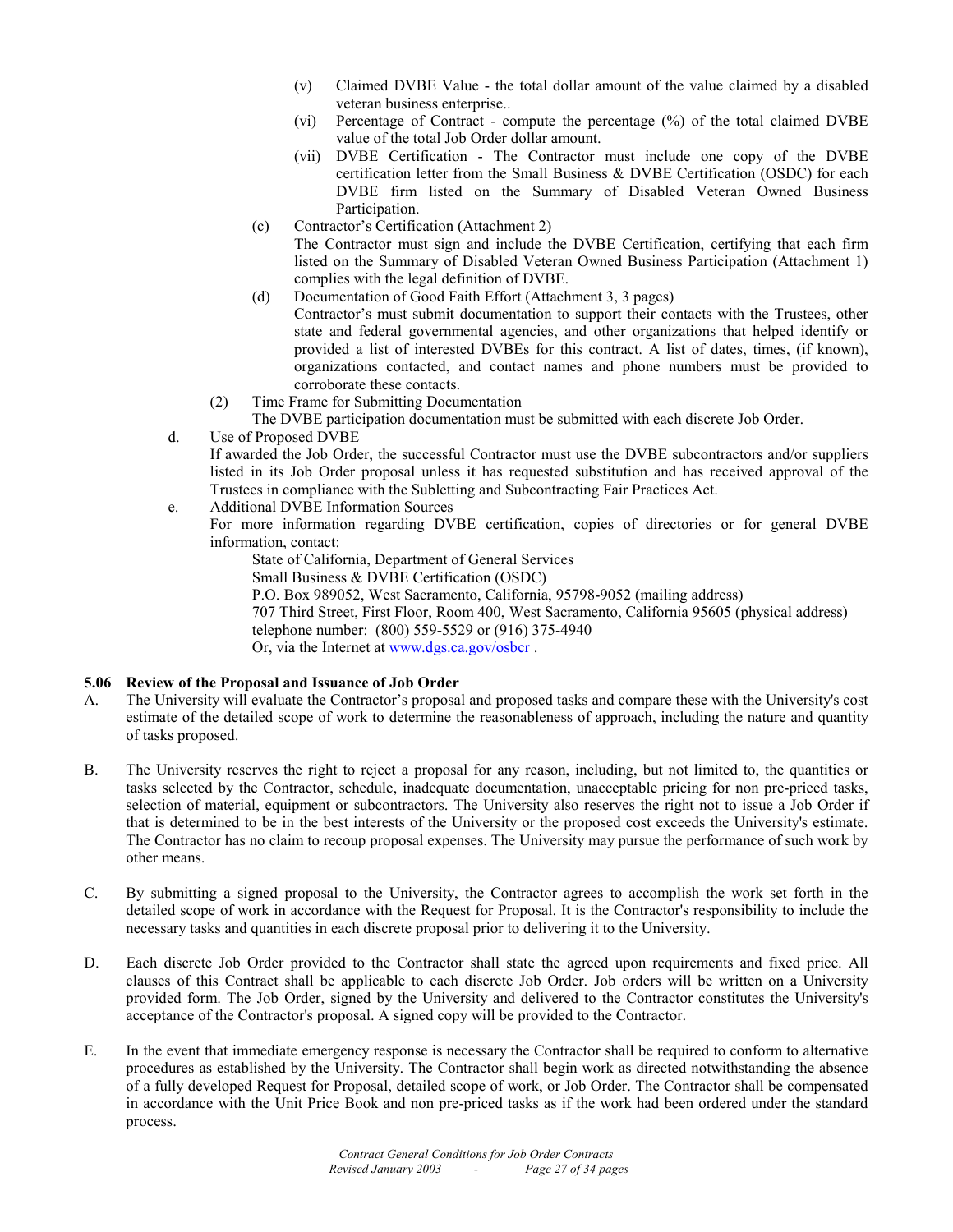# **5.07 Computer and Communications Equipment Requirements**

The Contractor shall provide computer systems as described in the Special Conditions of this contract at locations determined by the University and shall maintain them in an operational condition.

#### **5.08 University-Furnished Software**

University-furnished software will be provided to the Contractor for use as a tool to assist with expedient preparation of proposals in response to University issued Request for Proposals. This software will contain an electronic version (copy) of the Unit Price Book, which can be accessed on the equipment provided by the Contractor to locate and select desired items from the Unit Price Book. Once the desired items are selected, the software shall provide for selection of quantities and based on the selected quantities, will extend and total Unit Price Book costs for each proposal. The software will also permit introduction of non pre-priced tasks and the application of the adjustment factors. The cost of installation and maintenance of the software is the responsibility of the University.

#### **5.09 Contractor's Detailed Schedule of Work**

- A. The Contractor shall submit with each proposal a bar chart or CPM schedule setting forth the manner and sequence of the work. The Contractor shall schedule the work in accordance with the time duration set forth in the Request for Proposal. The Contractor shall have broad discretion in scheduling the work. The University's basis for disapproval of any schedule shall generally be limited to a determination that the work sequence lacks logic, is unreasonable, is incomplete or is inconsistent with any other contractual requirement, such as a phasing plan or work shift requirements, noise, class schedules, campus holidays or non-construction activity days.
- B. With respect to any submission by the Contractor under this Section, no review, acceptance or approval by the University shall release or relieve the Contractor from its obligation to fully and properly complete the work, or any other duty, responsibility or liability imposed on it under this Contract, including, but not limited to the obligation to complete the work within the Job Order completion time.

#### **5.10 Stop Work Order**

- A. The University may, at any time, by written order to the Contractor, require the Contractor to stop all, or any part, of the work or change or delete any item of the work from the Job Order.
- B. Upon receipt of the notice of termination, the Contractor shall act promptly to minimize the expenses resulting from such termination. The University shall pay the Contractor the costs actually incurred by the Contractor up to the date of such termination, but in no event shall the Contractor be entitled to compensation in excess of the total consideration of the contract. In the event of such termination the University may take over the work and prosecute it to completion by contract or otherwise and may take possession of and may utilize such materials, appliances, and equipment as may be on the site and necessary or useful in completing the work.

# **6.00 INTERPRETATION OF AND ADHERENCE TO CONTRACT REQUIREMENTS**

#### **6.01 Interpretation of Contract Requirements**

#### A. Correlation

 Contract documents shall be interpreted as being complementary, requiring a complete project. Any requirement occurring in any one of the contract documents is as binding as though occurring in all contract documents. Generally, the specifications address quality, types of materials and contract conditions while the drawings show placement, sizes, fabrication details of materials.

- B. In the event of conflict in the contract documents, the priorities stated below shall govern:
	- 1. Addenda shall govern over all other contract documents and subsequent addenda shall govern over prior addenda only to the extent modified.
	- 2. In case of conflict between plans and specifications, the specifications shall govern.
	- 3. Conflicts within the plans:
		- a. Schedules, when identified as such, shall govern over all other portions of the plans.
		- b. Specific notes shall govern over all other notes and all other portions of the plans except the schedules described in Article 6.01-B.3 (a), above.
		- c. Larger scale drawings shall govern over smaller scale drawings.
		- d. Figured or numerical dimensions shall govern over dimensions obtained by scaling.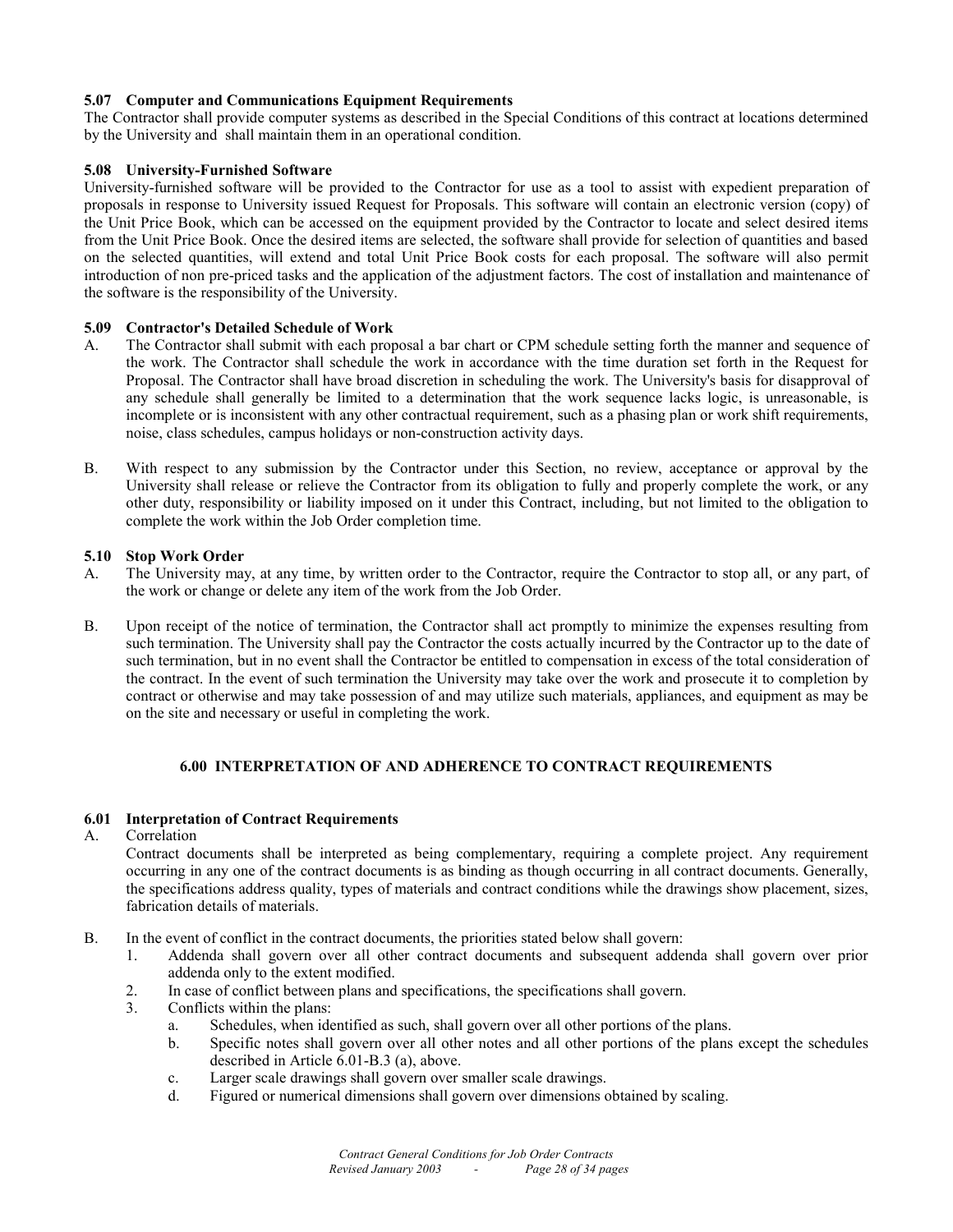- 4. Conflicts within the specifications: 'Contract General Conditions' shall govern over all sections of the specifications except for specific modifications thereto that may be stated in Supplementary General Conditions or addenda. No other section of the specifications shall modify the contract General Conditions.
- 5. In the event provisions of codes, safety orders contract documents, referenced manufacturers specifications or industry standards are in conflict, the more restrictive or higher quality shall govern.
- C. In the event of omissions in the contract documents, the following shall apply:
	- 1. If the contract documents are not complete as to any minor detail of a required construction system or with regard to the manner of combining or installing of parts, materials, or equipment, but there exists an accepted trade standard for good and skillful construction, such detail shall be deemed to be an implied requirement of the contract documents in accordance with such standard. 'Minor Detail' shall include the concept of substantially identical components, where the price of each such component is small even though the aggregate cost or importance is substantial, and shall include a single component that is incidental, even though its cost or importance may be substantial.
	- 2. The quality and quantity of the parts or material so supplied shall conform to trade standards and be compatible with the type, composition, strength, size, and profile of the parts of materials otherwise set forth in the contract documents.

# **6.02 Issuance of Interpretations, Clarifications, Additional Instructions**

Should the Contractor discover any conflicts, omissions, or errors in the contract or have any question concerning interpretation or clarification of the contract, the Contractor shall request in writing interpretation, clarification, or additional detailed instructions, before proceeding with the work affected.

The University, shall, within a reasonable time, issue in writing the interpretation, clarification, or additional detailed instructions requested.

Should the Contractor proceed with the work affected before receipt of the interpretation, clarification, or instructions from the University, the Contractor shall replace or adjust any work not in conformance therewith and shall be responsible for any resultant damage or added cost.

Should any interpretation, clarification, or additional detailed instructions, in the opinion of the Contractor, constitute work beyond the scope of the contract, the Contractor must submit written notice thereof to the University within seven calendar days following receipt of such interpretation, clarification, or additional detailed instructions and in any event prior to commencement of work thereon. The Contractor shall submit an explanation of how the interpretation, clarification, or additional detailed instruction constitutes work beyond the scope of the contract, along with a detailed cost breakdown and an explanation of any delay impacts. If, in the judgment of the University, the notice is justified, the interpretation, clarification or additional detailed instructions shall either be revised or the extra work authorized by contract change order or by field instruction with a change order to follow. If the University decides that the claim is not justified and the Contractor still fails to agree, the Contractor shall nevertheless perform such work upon receipt from the University of a written order to do so. At the conclusion of each day when the Contractor performs disputed work, the Contractor shall prepare for that day time and materials records which shall be verified by the Inspector at the conclusion of that day. In such case, the Contractor shall have the right to have the claim later determined pursuant to this contract (see Article 8.01). The Contractor shall have no claim for additional compensation because of such interpretation, clarification, or additional detailed instruction, unless he gives written notice within seven calendar days as specified above, and satisfies the provisions of Article 4.14.

# **6.03 Product and Reference Standards**

#### A. Product Designation

 When descriptive catalog designations, including the manufacturer's name, product brand name, or model number are referred to in the contract, such designations shall be considered as being those found in industry publications of current issue at the date the Notice to Contractors is issued.

# B. Reference Standards

 When standards of the federal government, trade societies, or trade associations are referred to in the contract by specific date of issue, these shall be considered a part of this contract. When such references do not bear a date of issue, the current and most recently published edition at the date specified in the Notice to Contractors shall be considered a part of this contract.

# **6.04 Shop Drawings, Samples, Alternatives or Equals, Substitutions**

#### A. Submittal Procedure

 The Contractor shall review and approve all shop drawings. 'Shop drawings' include drawings, diagrams, illustrations, schedules, performance charts, brochures and catalogs and other data prepared by the Contractor or any subcontractor,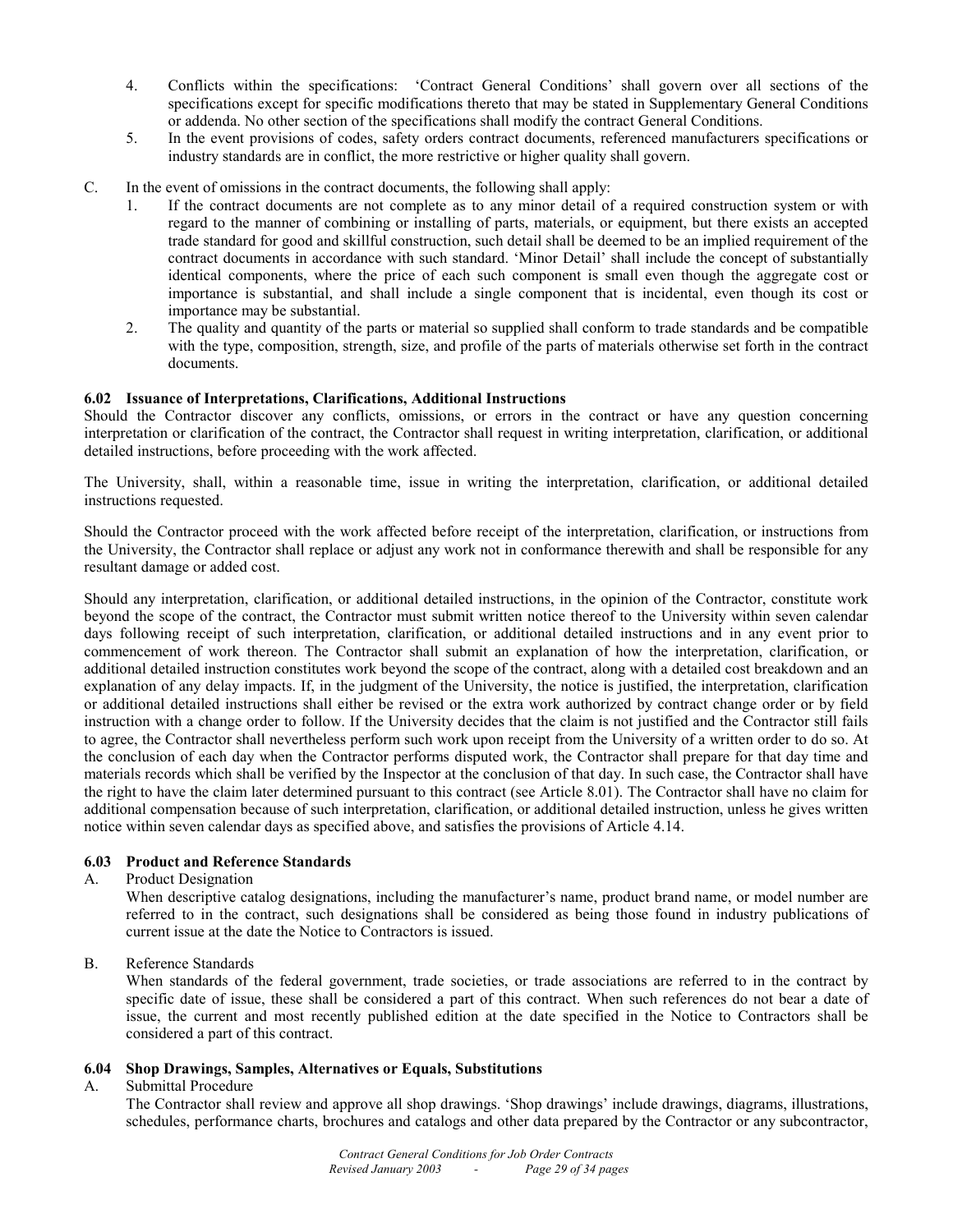manufacturer, supplier or distributor, and which illustrate some portion of the work. The Contractor shall promptly review and mark the shop drawing approved and submit to the University, so as to cause no delay in the work, together with samples as required by the contract and shall also submit any offers of alternatives or substitutions. At least six copies of shop drawings shall be submitted. All such submittals shall be sent to the party given in the instructions to the Contractor at the job start meeting. A letter shall accompany the submitted items which shall contain a list of all matters submitted and shall identify all deviations in the shop drawings and samples from the requirements of the contract. Failure by the Contractor to identify all deviations may render any action taken on the materials submitted to be void. Whether to void such action shall be in the discretion of the University. By submitting the approved shop drawings and samples, the Contractor represents that the data contained therein have been verified with conditions as they actually exist and that the shop drawings and samples have been checked and coordinated with the contract.

#### B. Samples

 Samples are physical examples furnished by the Contractor to illustrate materials, equipment, color, texture, or workership, and to establish standards by which the work will be judged.

# C. Alternatives or Equals

 For convenience in designation on the plans or in the specifications, certain materials or equipment may be designated by a brand or trade name or the name of the manufacturer together with catalog designation or other identifying information, hereinafter referred to generically as 'designated by brand name.' Alternative material or equipment which is of equal quality and of the required characteristics for the purpose intended may be proposed for use provided the Contractor complies with the following requirements:

- 1. The Contractor shall submit its proposal to the University for an alternative as an "equal" in writing no later than 35 days after the award of the contract, unless otherwise specified in the Supplementary General Conditions. In exceptional cases the University may give written consent to a submittal or re-submittal received after the expiration of the time limit designated. The Contractor is responsible for timely submittal of its proposed "or equal."
- 2. No proposal will be considered unless accompanied by complete information necessary to permit determination of the equality of the offered materials or equipment. Samples shall be provided when requested by the University.
- 3. The burden proof as to the comparative quality and suitability of the offered materials or equipment shall be upon the Contractor. Where the material is specified by capacity or performance, the burden of proof shall be on the Contractor to show that any particular equipment or materials meet the minimum capacities or the performance requirements specified. The Contractor shall furnish at its own expense all information necessary for a determination as to whether the minimum capacities or performance requirements will be met. Such information shall be submitted prior to award of the contract as required by Public Contract Code Section 3400.

The University shall be the judge of such matters. If the University rejects the use of any alternative materials or equipment, then one of the products designated by brand name shall be furnished.

 If changes or delays are required for proper installation or fit of alternative materials, articles, or equipment, or because of deviations from contract documents, such changes or delays shall be made at the Contractor's expense without recourse for reimbursement from the University.

#### **6.05 Quality of Materials, Articles and Equipment**

Materials, articles and equipment furnished by the Contractor for incorporation into the work shall be new. When the contract requires that materials, articles or equipment be furnished, but the quality or kind thereof is not specified, the Contractor shall furnish materials, articles or equipment at least equal to the kind or quality or both of materials, articles or equipment which are specified.

#### **6.06 Testing Materials, Articles, Equipment and Work**

Materials, articles, equipment or other work requiring tests are specified in the contract. Materials, articles and equipment requiring tests shall be delivered to the site in ample time before intended use to allow for testing and shall not be used prior to testing and receipt of written approval. The Contractor shall be solely responsible for notifying the University where and when materials, articles, equipment and work are ready for testing. Should any such materials, articles, equipment or work be covered without testing and approval, if required, they shall be uncovered at the Contractor's expense.

#### **6.07 Rejection**

Should any portion of the work done or any materials, articles or equipment delivered fail to comply with the requirements of the contract, such work, materials, articles or equipment shall be rejected in writing and shall immediately be made satisfactory to the University, by the Contractor, at no additional expense to the University. Any materials, articles or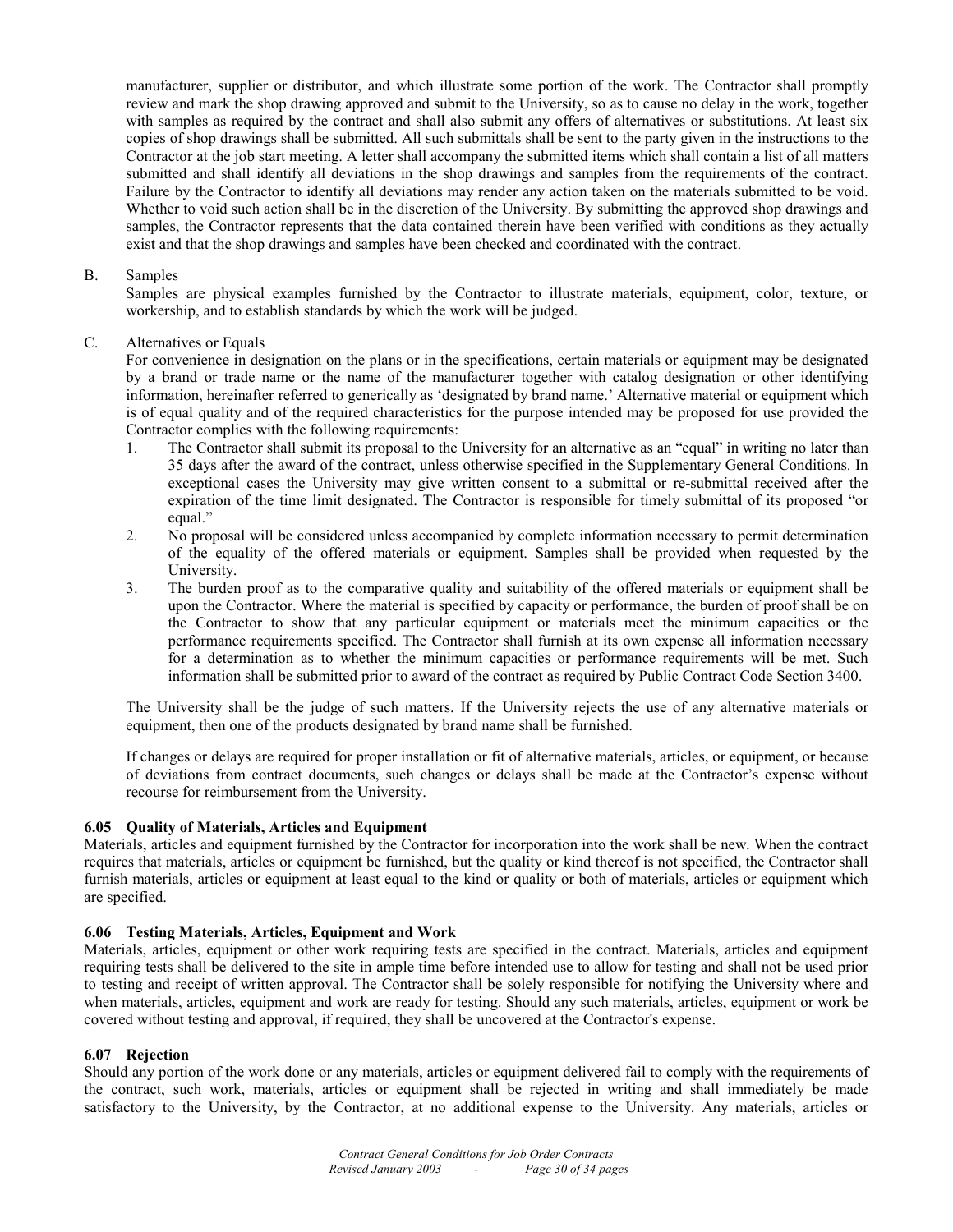equipment that are rejected shall immediately be removed from the premises at the expense of the Contractor. The University may retain one and one-fourth times the cost of the rejected materials, articles, equipment, and work from any payments due the Contractor until it is made acceptable to the University.

#### **6.08 Responsibility of Quality**

The testing and inspection provided by the University shall not relieve the Contractor of its responsibility for the quality of materials and workership provided by the Contractor, and the Contractor shall make good all defective work discovered during or after completion of the project.

# **6.09 Accident Prevention**

The Contractor shall, at all times, take every precaution against injuries to persons or damage to property and for the safety of persons engaged in the performance of the work (see Article 4.08–E, Safety).

# **6.10 Protection of Work and Property**

- A. The Contractor shall, at all times, guard each site from injury or loss in connection with the work. The Contractor shall, at all times, guard and protect the Contractor's work, and adjacent property. In carrying out its obligations hereunder, Contractor shall take into account that the site is an educational facility which may be or may become fully or partially occupied and utilized by teachers and students and in that event the Contractor must take into account that the students utilizing or attending the educational facilities are susceptible to the hazards of attractive nuisances or other hazards present on construction sites.
- B. The Contractor shall have full responsibility to install, protect, and maintain all materials and supplies in proper condition and forthwith repair, replace and make good any damage thereto until final acceptance. The Contractor shall maintain an inventory of all materials and supplies for the work at the site that are delivered to the site or approved for off-site storage facilities.

#### **6.11 Construction Site Emergency**

- A. A construction emergency is defined as an unforeseen condition or event requiring prompt action by the Contractor. Construction site emergencies include, but are not limited to, construction related accidents; uncontrolled release of asbestos, lead dust or other hazardous materials; natural disasters; automobile accidents; and fires.
- B. The Contractor must notify the University of a construction site emergency, within a half-hour of the occurrence of the event.

#### **6.12 Failure to Comply with Provisions of Items 6.9 - 6.11**

This Contract may, at the sole option of the University, be declared void and no effect if the Contractor fails to comply with the provisions of items  $6.9 - 6.11$ .

# **6.13 Severability**

If any provision of the contract documents is invalid or unenforceable as against any person or party, the remainder of the contract documents and the applicability of such provision to other persons or parties shall not be affected thereby. Each provision of the contract documents shall, except as otherwise herein provided, be valid and enforceable to the fullest extent permitted by law.

# **7.00 CHANGES IN THE WORK**

#### **7.01 Change Orders**

Additive changes in the work requested in a Job Order (unless very minor) are dealt with by the issuance of a new Job Order to accommodate the changes. The procedures for the issuance of such a Job Order are the same as the procedures for the issuance of the original Job Order. Any additions are therefore calculated by using the appropriate item in the Unit Price Book, times the quantity to be added, times the appropriate adjustment factor. Time will be negotiated as appropriate for the scope of work.

#### **7.02 Emergency Changes**

Changes in the work made necessary due to unforeseen site conditions, discovery of errors in plans or specifications requiring immediate clarification in order to avoid a serious work stoppage, changes of a kind where the extent cannot be determined until completed, or under any circumstances whatsoever when deemed necessary by the University are kinds of emergency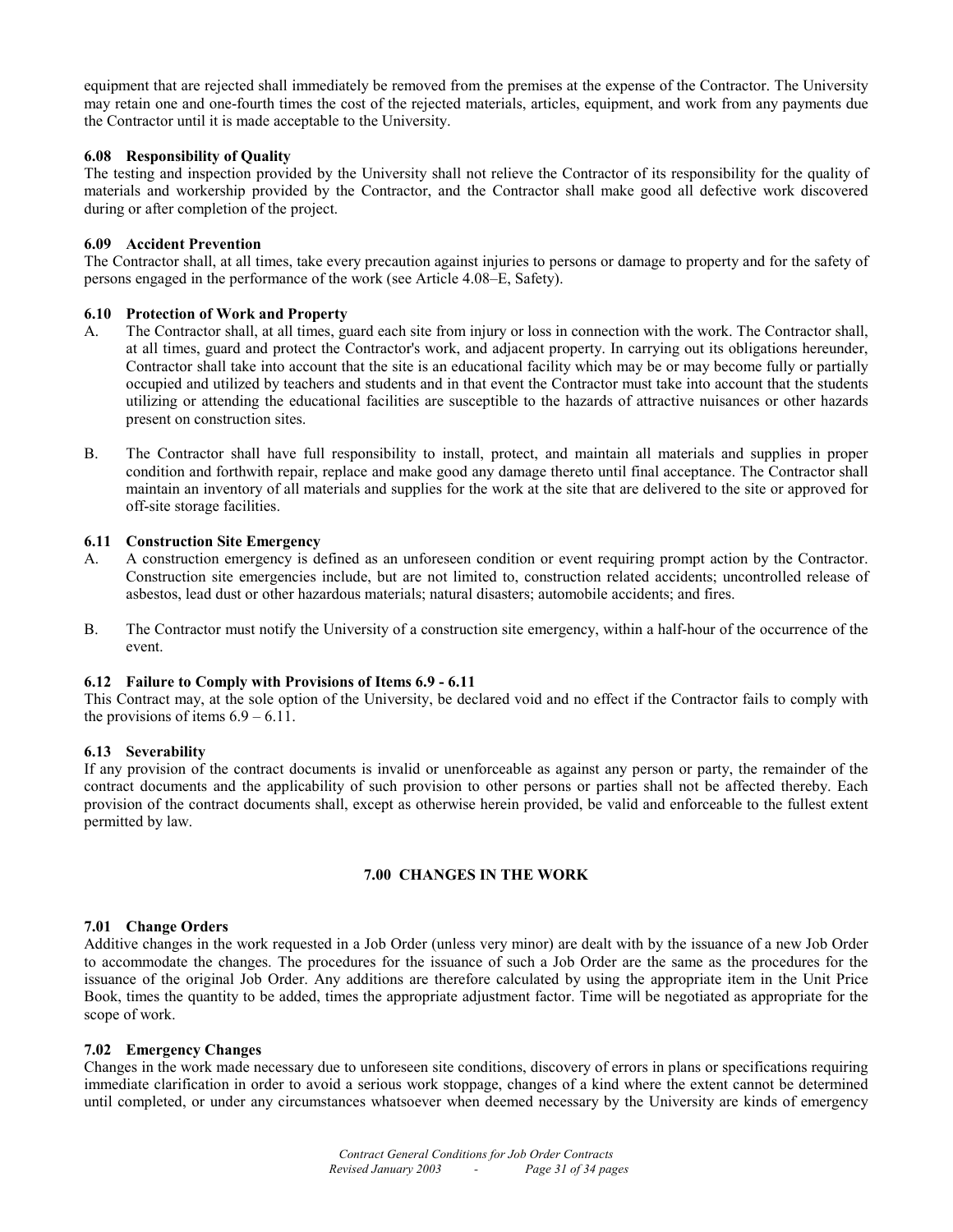changes which may be authorized by the University in writing to the Contractor. The Contractor shall commence performance of the emergency change immediately upon receipt of written direction from the University.

Compensation for emergency changes shall be accommodated by the same process described in Articles 2.04-C.5(b) and 5.06-E.

#### **7.03 Time Extensions, Net Credit Changes, or Minor Additive Changes**

A change order may be issued to a Job Order to extend the Job Order time as provided in article 4.14-F, to assess liquidated damages as provided in Article 8.02, to adjust the contract for a net credit per Article 4.28-B, to delete a portion of the scope, or to perform a minor additive portion of work. The Unit Price Book shall be used for additive work, and the appropriate cost for deleted work shall be taken from the approved proposal.

#### **8.00 CLAIMS AND DAMAGES**

#### **8.01 Contractor's Claims Review Board**

In accordance with Article 6.02, should the contractor disagree with the determination of the University on a matter that substantially affects the Contractor's costs, compensation, or extent of work, the Contractor may file a claim with the University and request a review of the decision. The contractor must proceed with the work upon receipt from the University of a written order to do so, and within 15 days notify the University, by letter, that it protests the decision.

All claims arising from this contract shall be submitted in writing to the University no later than 30 calendar days after the County Recorder's recordation date on the University's Notice of Completion. The Contractor's failure to submit its claims to the University within this 30-day period shall constitute a waiver by the Contractor of such claims. Once the claims have been submitted, Contractor shall have 30 additional calendar days in which to submit six copies of a total and detailed claims package. Failure to submit the full detailed package within this second 30-day period shall constitute a waiver by the Contractor of such claims.

Before the Contractor files a claim with the University, the Contractor shall make a reasonable effort to analyze the claim to determine the truth of the information comprising the claim. The Contractor shall not present a subcontractor claim without making a reasonable effort to determine the truth of the facts comprising the claim. Only claims reasonably determined by the Contractor to be true may be filed with the University. By submitting a claim, the Contractor affirms that the claim is submitted in good faith, that the facts supporting the claim are true and accurate, and that the claim in the reasonable opinion of the Contractor constitutes a basis under the contract for additional compensation. Further, the Contractor submits the claim recognizing the significant civil penalties and treble damages which follow from making a false claim or presenting a false claim to the Trustees (see Government Code Sections 12650 *et seq*.).

The University will convene a Contractor's Claims Review Board to hear the submitted claims at the completion of the project. Each Claims Review Board shall continue to function until all pertinent facts are reviewed, and it arrives at a recommendation. It is a lay board; attorneys and third party claims specialists may not participate in the hearings, with the exception of scheduling consultants. The Board's recommendation will be made as soon as possible after the conclusion of the hearing. The decision of the Claims Review Board exhausts the Contractor's contractual and administrative remedies with the University.

#### **8.02 Delay in Completion - Liquidated Damages**

If the work is not completed within the time required, damage will be sustained by the University. It is, and will be, impractical and extremely difficult to determine the actual damage that the University will sustain by reason of the delay. It is therefore agreed that the Contractor will pay to the University the sum of money stipulated per day in the Job Order for each day's delay in completing the work beyond the time prescribed, see Article 9.01 Acceptance. A credit change order shall be executed to assess liquidated damages. If the Contractor fails to pay such liquidated damages, the University may deduct the amount thereof from any money due or that may become due the Contractor under the contract (Public Contract Code Section 10826). If the University has occupancy of all or a portion of the project, the University may reduce the amount of assessment of liquidated damages, if it is determined to be in the best interest of the University.

The application of liquidated damages shall be noted on the Request for Proposal for each work order. The University reserves the right to negotiate the amount of liquidated damages for each Job Order, but in no event will the liquidated damages be less than the following schedule: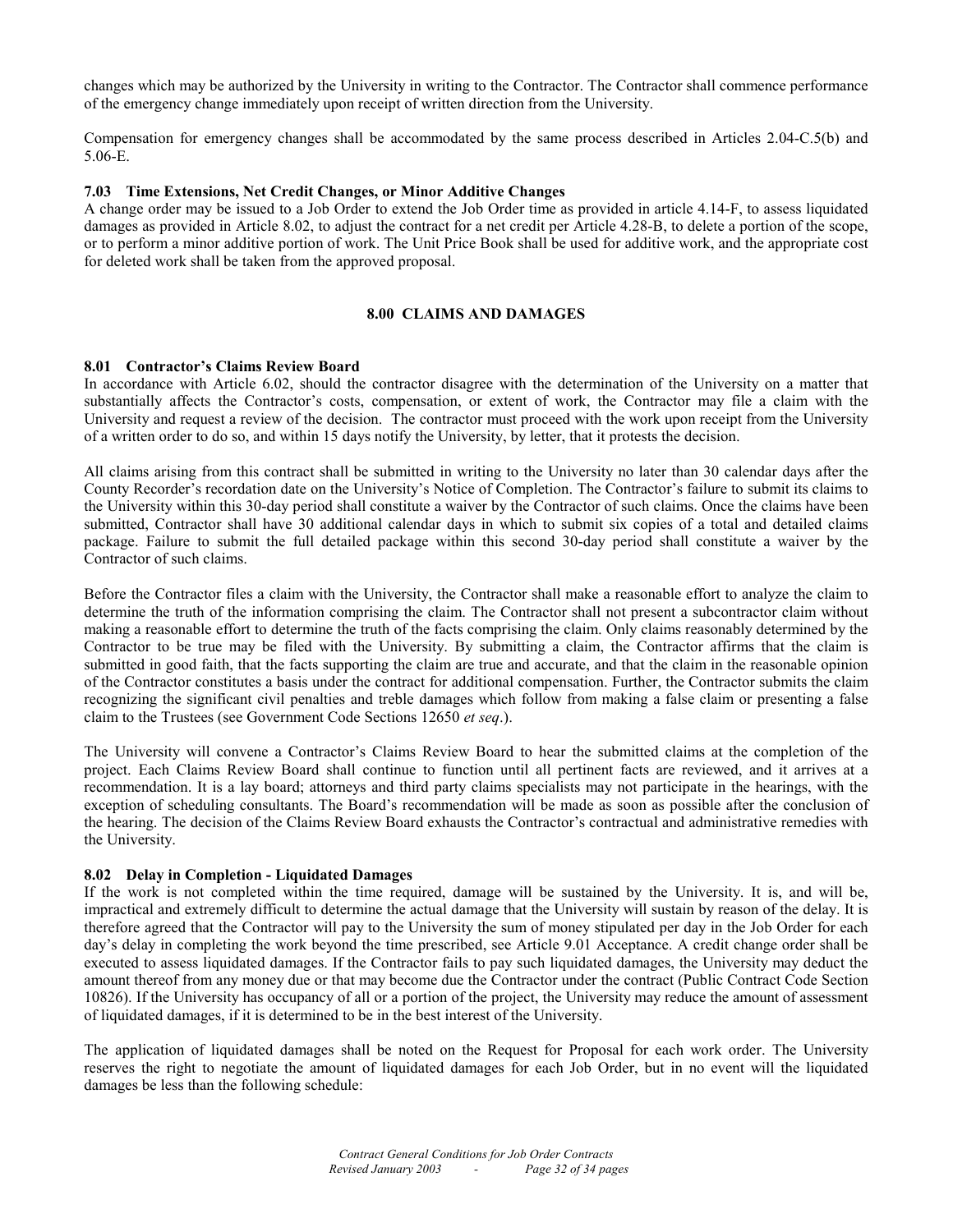# SCHEDULE FOR LIQUIDATED DAMAGES

| Job Order Amount             | Calendar Day |
|------------------------------|--------------|
| \$1.00 to \$25,000.00        | \$235.00     |
| \$25,001.00 to \$100,000.00  | \$325.00     |
| \$100,001.00 to \$250,000.00 | \$410.00     |
| \$250,001.00 to \$400,000.00 | \$500.00     |

# **8.03 Failure to Meet Terms of Contract**

If the University deems that the Contractor has failed to supply an adequate working force, or material of proper quality, or has failed in any other respect to prosecute the work with the diligence and force specified in the contract, it may take any of the actions authorized in Public Contract Code Section 10843 *et seq*. The Contractor's failure to complete a punch list with diligence is an example of such failure to meet the terms of the contract.

# **8.04 Third-Party Claims**

The Trustees have full authority to compromise or otherwise settle any claim relating to a contract at any time. However, the Trustees shall notify the Contractor of the receipt of any third-party claim relating to the contact (Public Contract Code Section 9201).

# **9.00 PAYMENT AND COMPLETION**

#### **9.01 Acceptance**

When the discrete Job Order has been completed in all respects in accordance with the contract documents to the full satisfaction of the University, the University will then file a Notice of Completion with the County Recorder in the county in which the project is located. The date of recording on the Notice of Completion shall be the official completion date relating to claims and stop notices. All stop notices must be filed with the University within 30 calendar days after the County Recorder's recordation date on the University's timely Notice of Completion. All claims arising from this contract shall be submitted in writing to the University no later than 30 calendar days after the recordation date on the University's Notice of Completion, see Article 8.01.

#### **9.02 Partial Payments**

Once each month during the progress of the work on each discrete Job Order, the Contractor shall submit a partial payment request. The partial payment request shall be based on the approved bid breakdown for the cost of the work completed plus the acceptable materials delivered to the site or stored subject to the control of the Contractor and not yet installed. The partial payment request shall be submitted on the monthly anniversary of the day selected by the Contractor in the pre-construction conference. Partial payment requests shall be processed with a minimum of a five-percent retention. This retention is part security for the fulfillment of an individual Job Order by Contractor. Partial payments shall not be construed as acceptance of any work that is not in accordance with the requirements of the Job Order. Payment will be processed in accordance with Section 10853 of the Public Contract Code. Such procedure provides for 39 days processing, from the date of receipt at the University, prior to late payment penalty.

#### **9.03 Stop Notices**

The University shall retain out of any money due or that may become due the Contractor, sums sufficient (125 percent of the claim) to cover claims filed pursuant to the stop notice provisions of the law (Civil Code, Section 3082 *et seq.*).

Preliminary notices and stop notices should be addressed to the Construction Administrator and sent to the individual and address identified in the award of contract letter and at the pre-construction conference. Contractor shall be responsible to communicate this information to all subcontractors.

#### **9.04 Final Payment**

After acceptance of the project as complete, the Contractor shall submit to the Construction Administrator a payment request of the total due under the contract less the retention. This payment request will be processed in the same manner as the partial payment requests. Refer to Article 9.02.